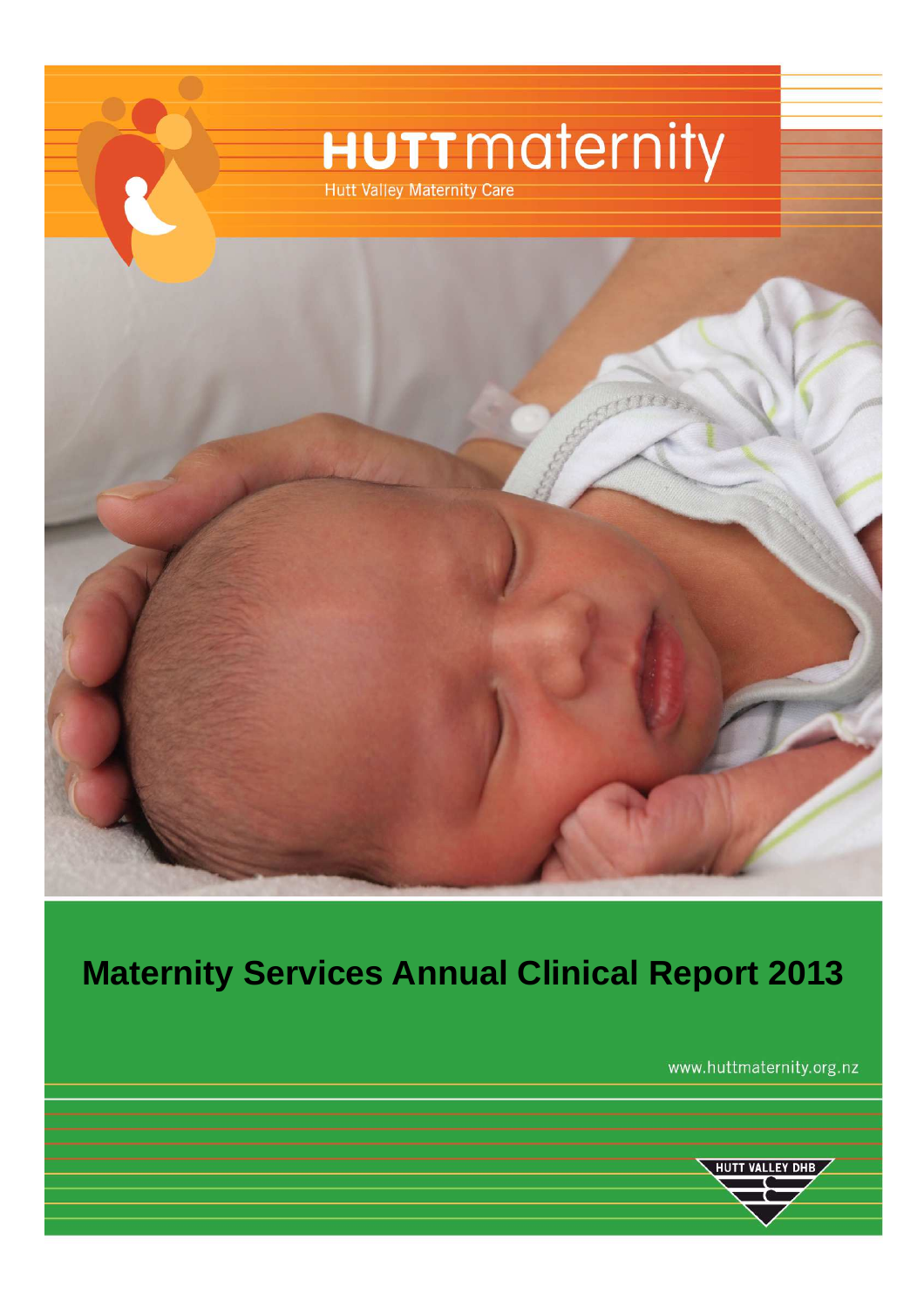We would like to acknowledge the contribution of:

- Abby Hewitt, BirthEd
- Howard Clentworth, Obstetrician
- HVDHB Community Midwives Team
- HVDHB Lactation Consultant
- Kylie Bolland, Audiologist
- HVDHB Maternity Clinical Governance Group
- Nemisha Chhana, Obstetrician
- Nicky Jackson, BirthEd
- Sandra Hoggarth, Newborn Hearing Screening
- Sharon Morse, Business Information Analyst, HVDHB
- Stephen Vega, Smoke free DHB Coordinator

Copyright © 2014 Hutt Valley DHB

Contact: Jo McMullan, Clinical Midwifery Manager, Maternity Unit Telephone: (04) 570 9078 E-mail: joanne.mcmullan@huttvalleydhb.org.nz Hutt Valley DHB Private Bag 31-907 Lower Hutt 5040

Published by Hutt Valley DHB June 2014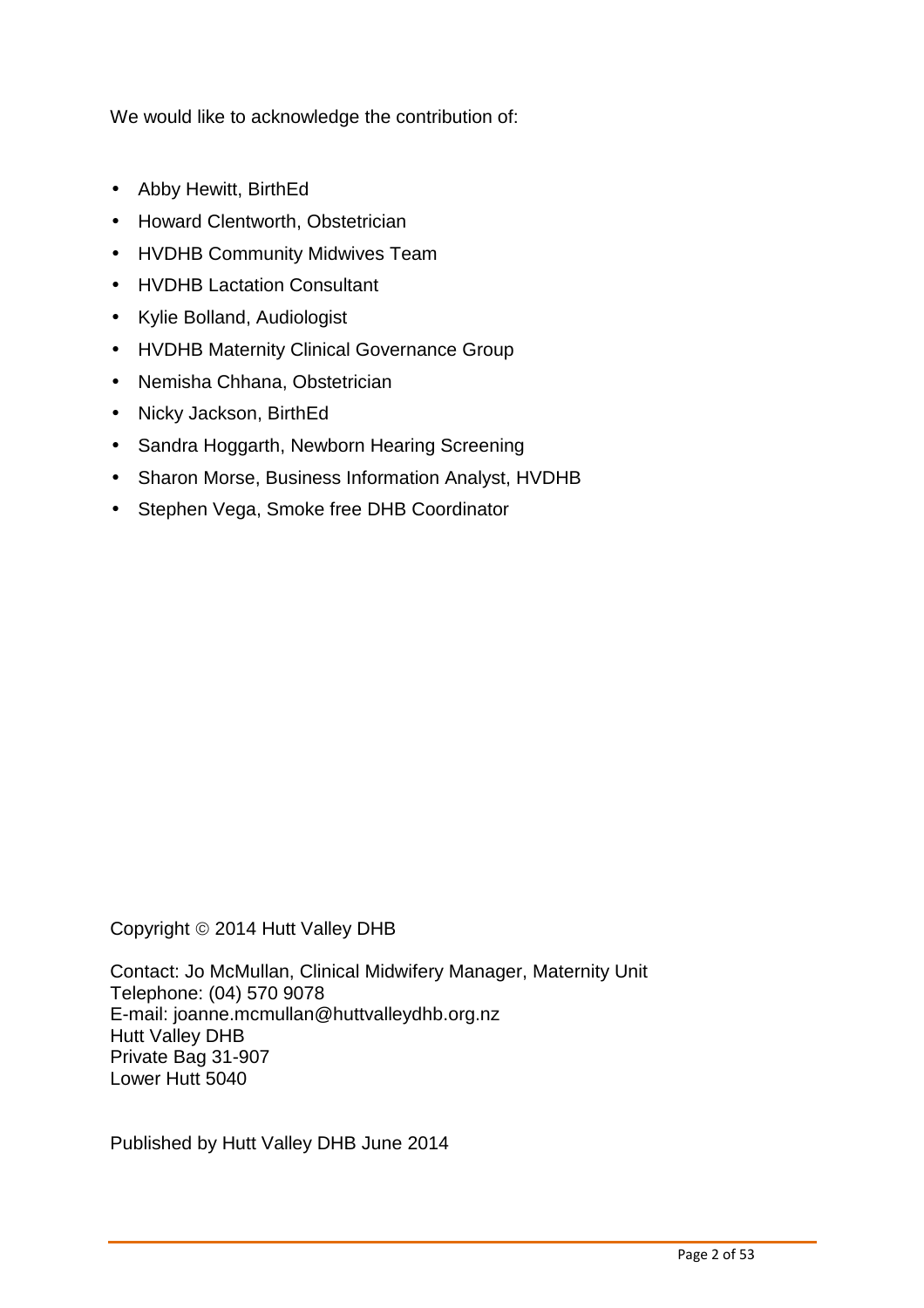# **Message from the Director of Operations**

Hutt Maternity services continue to move forward with the Maternity Quality and Safety programme and self auditing against the New Zealand Maternity Standards and service specifications. There were some ambitious objectives set in 2013. Some of these are being consolidated in the upcoming year.

Our Maternity Clinical Governance Group (MCGG) has expanded their networks within the hospital setting and into the community. There has been integration with other priority areas and key programmes with a wider focus of risk relating to women and children. These include the Violence Intervention Programme, Safe Sleep, Shaken Baby and Vulnerable Women and Babies.

With my role now across Wairarapa and Hutt Valley DHB's maternity services, there is a great opportunities to integrate and share aspects of both programmes.

#### **Sarah Boyes, Director of Operations, Surgical, Women's and Children's Directorate**

Hutt Maternity is a very harmonious unit to work in. We are glad to have our second Annual Report out and see ourselves meeting the national standards. We have a great culture in our unit where primary and secondary care work together and strive towards setting standards. We look forward to meeting our new targets for 2014.

#### **Meera Sood, Clinical Head of Department, Obstetrics**

2013 was an invigorating year in regards all of our planning strategies, implementing quality initiatives and getting our heads around writing our first annual report. As we reviewed our services and Clinical outcomes for the 2013 year, we have continued to refine and evolve our annual report. This demonstrates great progress in many areas of Maternity Quality and Safety for our women and babies.

Now we can look forward to our next steps slightly more organised, slightly more focused and with a willing team keen to improve the maternity service for our community.

> **Jo McMullan, Clinical Midwifery Manager**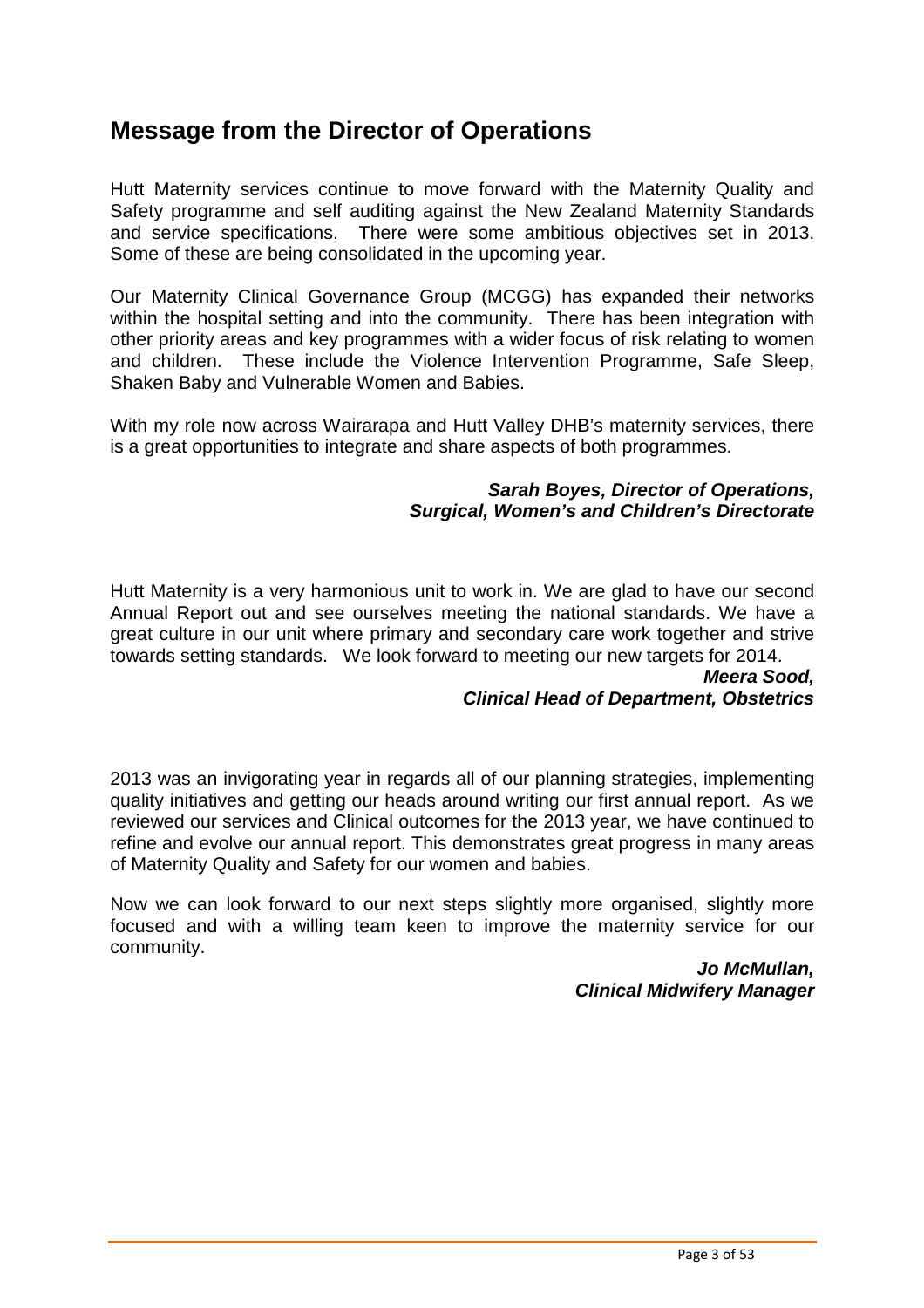# **Hutt Valley DHB Vision, Mission and Values**

#### **Our Vision**

Whanau Ora ki te Awakairangi

Healthy people, healthy families and healthy communities.

#### **Our Mission**

Working together for health and well-being

We commit to work cooperatively, as an active part of the health sector and the Hutt Valley community.

#### **Our Values**

#### **'Can do' - leading, innovating and acting courageously**

Hutt Valley DHB leads the New Zealand health sector. We are committed to quality and innovating to improve the health of our people.

#### **Working together with passion, energy and commitment**

We are passionate about our work. We direct our energy to doing the best for our clients and the community.

#### **Trust through openness, honesty, respect and integrity**

We regard trust as essential to success. The people we serve must have confidence in us. We are open, honest, and respectful. We act with integrity.

#### **Striving for excellence**

We aim for excellence, individually and as an organisation. This commitment defines us, the services we provide, the way we work with each other and how we shape our systems.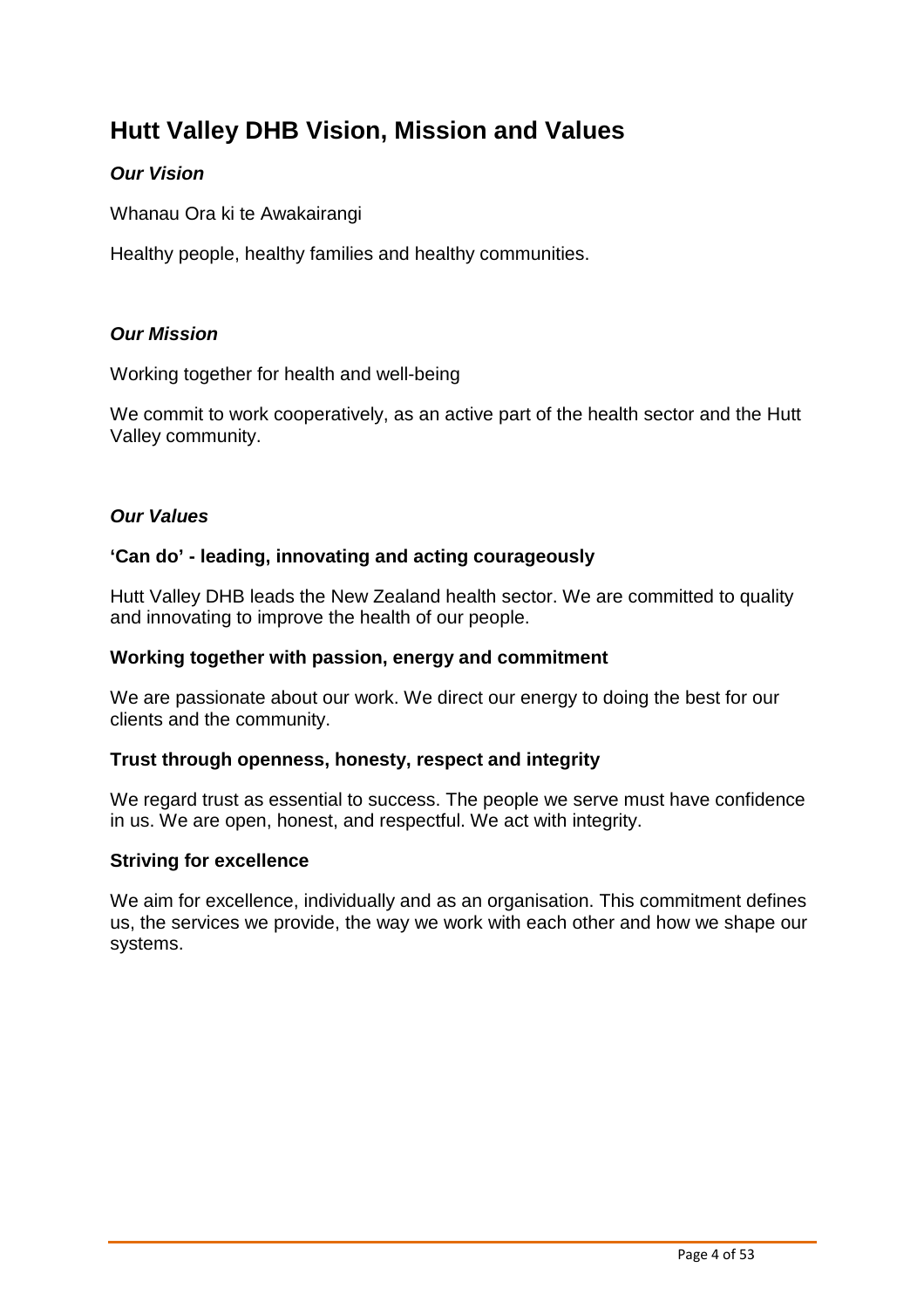# **Contents**

| Section Two: Maternity Service Configuration and Facilities 10                                                                        |  |
|---------------------------------------------------------------------------------------------------------------------------------------|--|
|                                                                                                                                       |  |
|                                                                                                                                       |  |
|                                                                                                                                       |  |
|                                                                                                                                       |  |
|                                                                                                                                       |  |
|                                                                                                                                       |  |
|                                                                                                                                       |  |
|                                                                                                                                       |  |
|                                                                                                                                       |  |
|                                                                                                                                       |  |
|                                                                                                                                       |  |
|                                                                                                                                       |  |
|                                                                                                                                       |  |
|                                                                                                                                       |  |
|                                                                                                                                       |  |
|                                                                                                                                       |  |
|                                                                                                                                       |  |
|                                                                                                                                       |  |
|                                                                                                                                       |  |
|                                                                                                                                       |  |
| Universal Newborn Hearing Screening and Early Intervention Programme (UNHSEIP)  24                                                    |  |
|                                                                                                                                       |  |
| Section Three: Maternity Services Clinical Outcomes 2013 26                                                                           |  |
|                                                                                                                                       |  |
|                                                                                                                                       |  |
| Indicator Three: Standard primiparae who undergo an instrumental vaginal birth  28                                                    |  |
|                                                                                                                                       |  |
| Indicator Five: Standard primiparae with an intact lower genital tract (no 1 <sup>st</sup> -4 <sup>th</sup> degree tear or            |  |
| Indicator Six: Standard primiparae undergoing episiotomy and no 3 <sup>rd/4th</sup> degree perineal tear  31                          |  |
| Indicator Seven; Standard primiparae sustaining a 3 <sup>rd</sup> /4 <sup>th</sup> degree perineal tear and no episiotomy 32          |  |
| Indicator Eight: Standard primiparae undergoing episiotomy and sustaining a 3 <sup>rd</sup> /4 <sup>th</sup> degree perineal<br>tear. |  |
|                                                                                                                                       |  |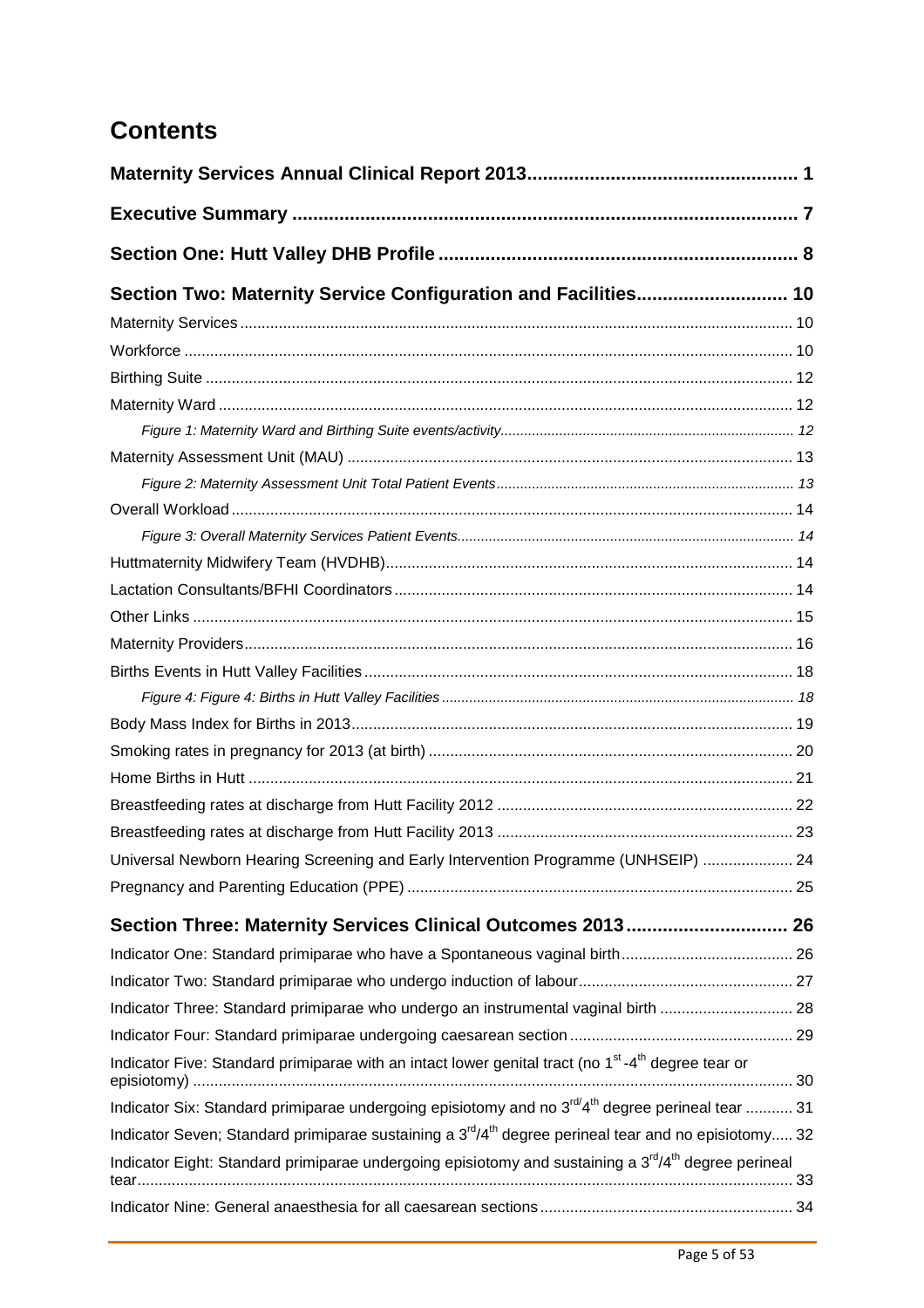| Indicator Ten: Postpartum haemorrhage and blood transfusion after vaginal birth 35         |  |
|--------------------------------------------------------------------------------------------|--|
| Indicator Eleven: Postpartum haemorrhage and blood transfusion after caesarean section  36 |  |
|                                                                                            |  |
|                                                                                            |  |
|                                                                                            |  |
|                                                                                            |  |
|                                                                                            |  |
|                                                                                            |  |
|                                                                                            |  |
|                                                                                            |  |
|                                                                                            |  |
|                                                                                            |  |
|                                                                                            |  |
|                                                                                            |  |
|                                                                                            |  |
|                                                                                            |  |
|                                                                                            |  |
|                                                                                            |  |
|                                                                                            |  |
|                                                                                            |  |
|                                                                                            |  |
|                                                                                            |  |
|                                                                                            |  |
|                                                                                            |  |
|                                                                                            |  |
|                                                                                            |  |
|                                                                                            |  |
|                                                                                            |  |
|                                                                                            |  |
|                                                                                            |  |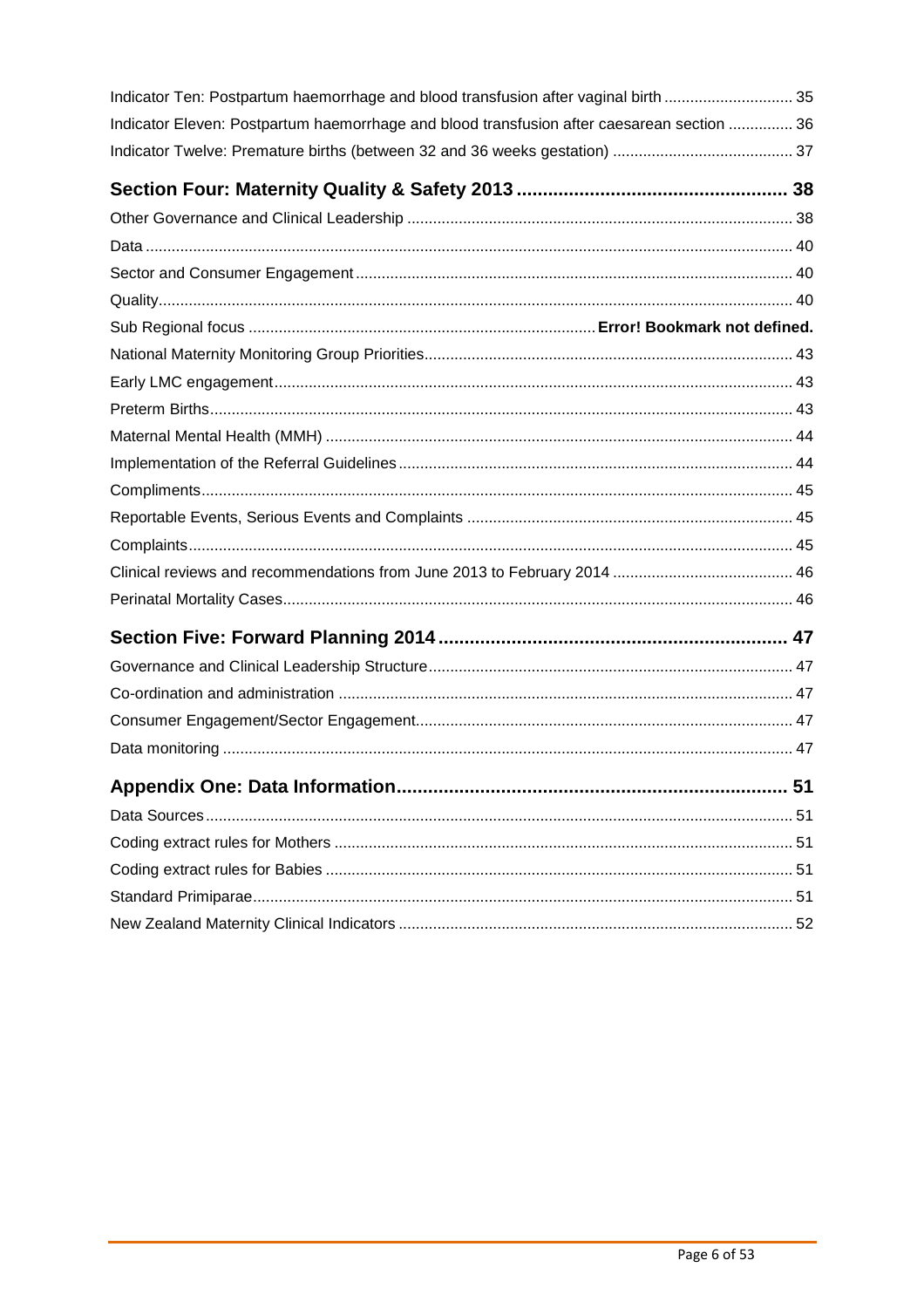# **Executive Summary**

Welcome to our second Maternity Services Annual Clinical Report for the 2013 year. We are pleased to have built on work under taken since the inception of the Hutt Valley DHB Maternity Demonstration Pilot in 2011, and first year in the Maternity Quality and Safety Programme (MQSP) 2012.

Initially we based our work streams on the 7 elements in the MOH document "Implementing the Maternity Quality and Safety Programme in your DHB – A Guide", and in the 2013 year are please to have extended this work and developed further objectives with a local focus outside of the MOH guide. This is more reflective of our community and sector needs.

Our report outlines the DHB's general profile and Maternity service configuration. HuttMaternity has not undergone any significant service structural changes or developments in the 2013 year.

The New Zealand Maternity Clinical Indicators are reviewed in section three. The indicators provide clinically based information and analysis on Hutt Maternity services for the twelve national Key Performance Indicators. Comments at the end of each indicator contextualise the statistics.

Section four describes our quality and safety progress. It outlines the inroads through our set objectives for the 2013 year. Highlights have been our Sector engagement "Road show", the launch of our HuttMaternity website early in the year, the develop of the DHB wide safe sleep policy. In this section we include an overview of compliments, reportable events and complaints.

Service development under the MQ&SP is outlined in our final section. Identifying our incomplete objectives from 2013; and planning goals and objectives for the upcoming year have been conceived.

We are pleased how our Maternity Quality and Safety Programme has further evolved over the 2013 year, and continues to encourage quality awareness amongst our maternity community.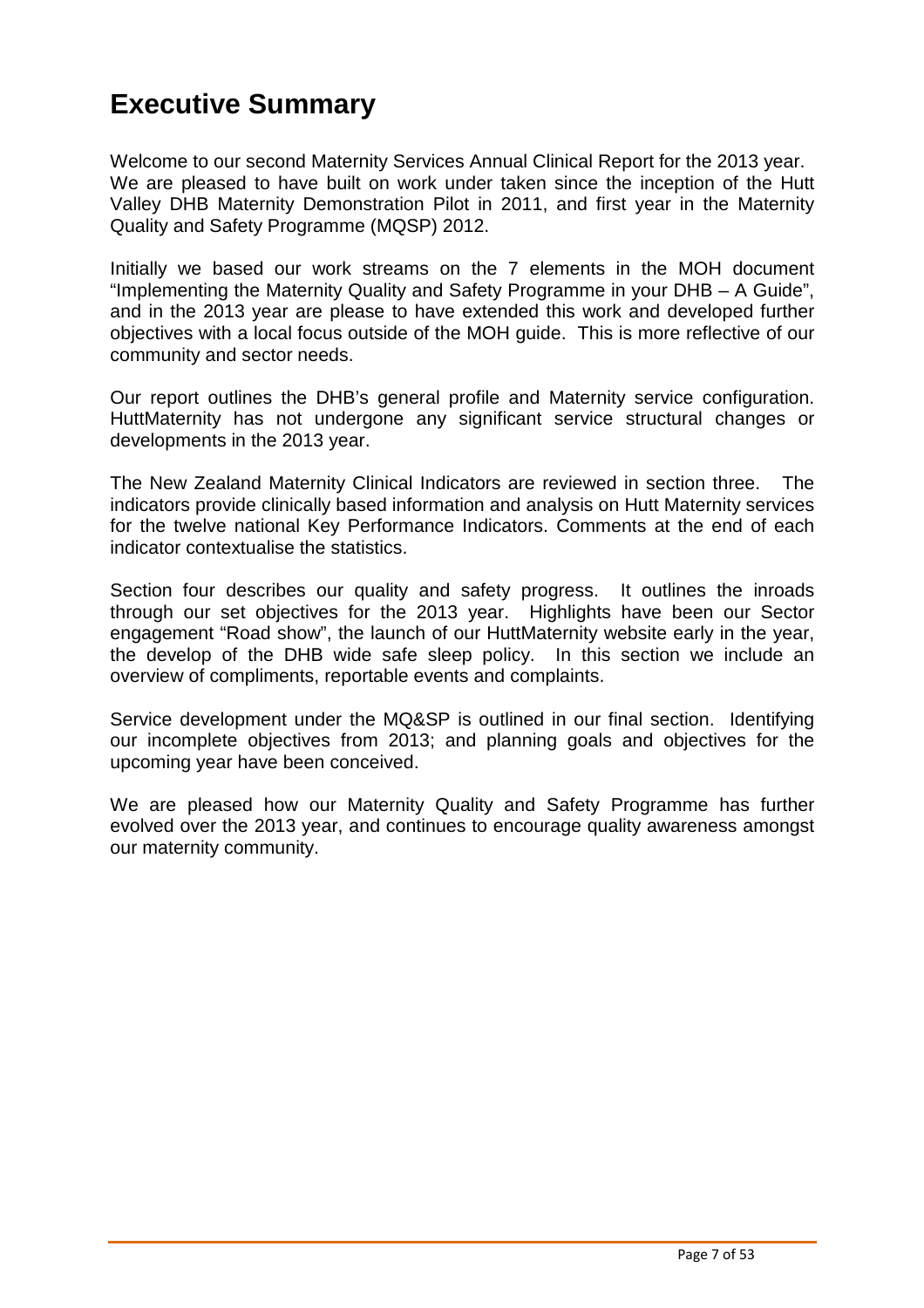# **Section One: Hutt Valley DHB Profile**

The Hutt Valley District Health Board plans, funds and provides government-funded healthcare and disability support services for 145,000 people in the Hutt Valley. Of these 104,000 people live in Hutt City and 41,000 live in Upper Hutt City.

Around 17% the Hutt Valley population is Maori (around 25,585 people). 8% are Pacific people. We also have sizeable Asian and refugee populations. Most Maori and Pacific people live in Hutt City. The Maori and Pacific population is younger than other ethnic groups with around half under 25 years old, and experiences higher levels of deprivation than non-Maori.

An estimated 27,000 (17%) Hutt Valley residents have some form of disability and around 16,000 of those people are younger than 65 years. Most disabled people live in the community, with only 13% of older disabled people in residential care and less than 1% of disabled people under the age of 65 in residential care.

Our population's rates for health risk factors are broadly similar to the national rates, i.e. for smoking prevalence, physical activity, hazardous drinking, obesity, high cholesterol, and high blood pressure. Worse or significantly worse rates, when compared with national figures, occur for consumption of fruit and vegetables and breastfeeding.

When compared with national figures, our population has:

- Similar leading causes of hospitalisation, with the exception that asthma is a leading cause of hospitalisation for Maori, Pacific and Asian children aged 0 to 4 years, and diabetes is a leading cause of hospitalisation for Maori and Pacific people 65 years and over
- Significantly higher rates of avoidable hospitalisation, in particular for diabetes, cardiovascular disease - especially ischaemic heart disease, and asthma
- Significantly higher rates for prescriptions in the last 12 months
- Significantly higher rates for emergency department attendances
- Lower number of GPs per 10,000 population.

When compared with national figures, our population experiences higher population rates of chronic conditions; diabetes prevalence, asthma prevalence, chronic obstructive pulmonary disease prevalence, and chronic mental health disorder prevalence. Hutt Valley people experience similar leading causes of mortality, with the addition of stroke.

These factors indicate that our existing activities in the following areas need to continue and increase in emphasis:

- Working closely with primary care to address long term conditions and avoidable hospitalisation, and to reinforce education and prevention, particularly amongst Maori and Pacific and people with higher needs.
- Continuing our positive engagement with our community providers, including through the cluster of Whanau Ora providers, with a focus on education, prevention and outreach services particularly amongst Maori and Pacific people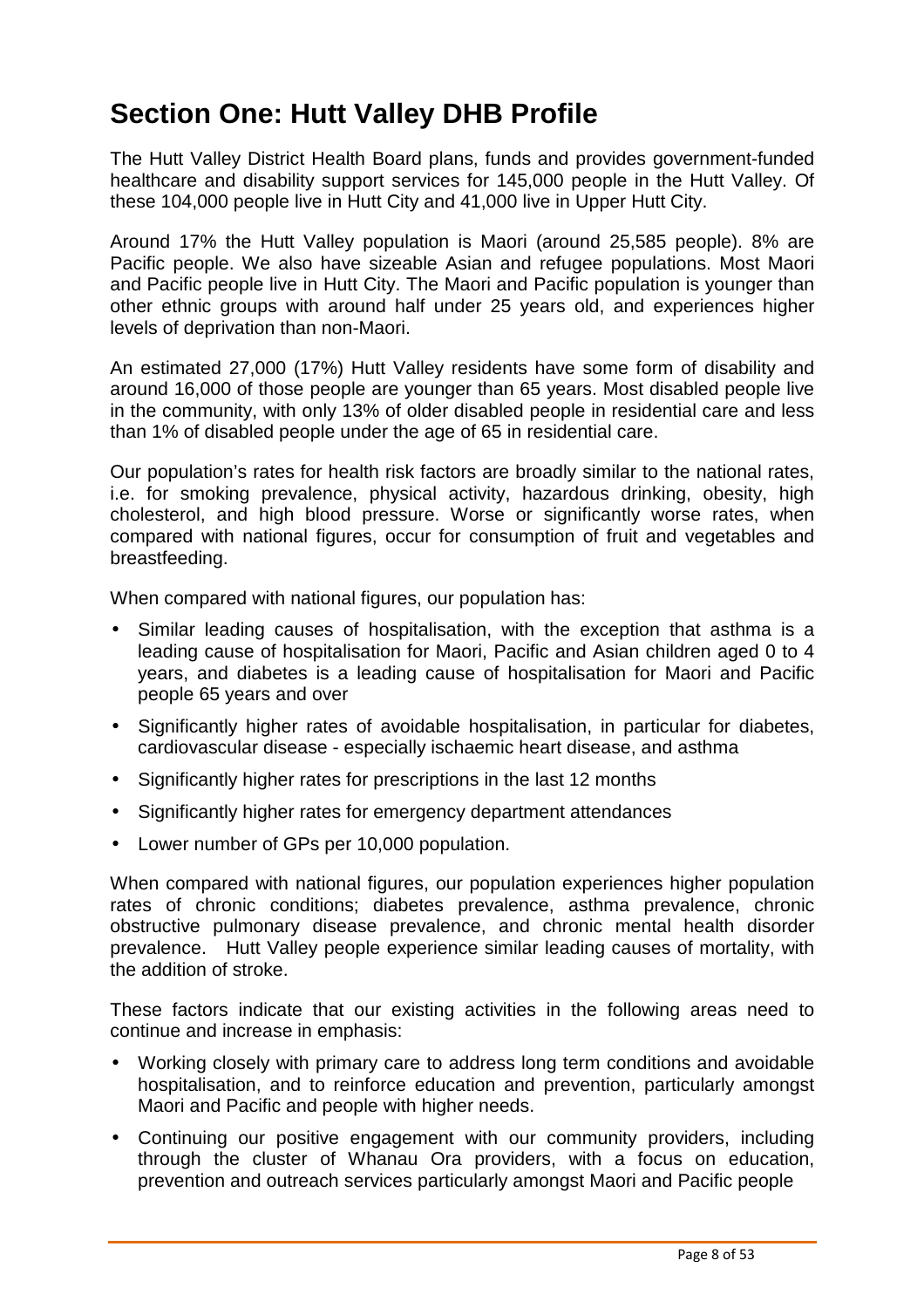- Continuing our emphasis on undertaking actions to better link our hospital with our primary care providers; and
- Positioning ourselves to meet the changed demand for services which will result from an aging population.

Our Hutt Valley DHB annual budget is \$442.9 million and the DHB employs over 2,200 staff. Most work in our "provider arm" – at Hutt Hospital or for community or regional health services.

A governance board oversees the DHB. It has seven community-elected members and four members appointed by the Minister of Health (including the Chair) and a Crown Monitor. The Board ensures the DHB will meet our local and national health objectives.

We share our board Chair with Capital and Coast DHB. Our advisory committees also reflect this joint approach: the Community and Public Health Advisory Committee and Disability Services Advisory Committee share members from each DHB.

In the 2012/13 year, the DHB committed to:

- Improve, promote and protect the health of communities within the Hutt Valley.
- Reduce health disparities and improve the health of Maori and Pacific people.
- Enable the community to take part in improving healthcare and planning health services changes.
- Ensure anyone who needs health services or disability support gets effective help.
- Supporting people with disabilities to take part in the community.
- Ensure that health services in the Hutt Valley are seamless and coordinated.

To meet the wide range of needs in our community we buy services from health and disability service providers. These include:

- Primary healthcare providers (including general practices and youth health services).
- Maori and Pacific health providers
- Aged residential care and home support services
- Mental health providers
- Pharmacies
- Laboratory and radiology providers
- Local, regional and national hospitals.

We would like to acknowledge the above information has been sourced from the Hutt Valley DHB Annual Report 2013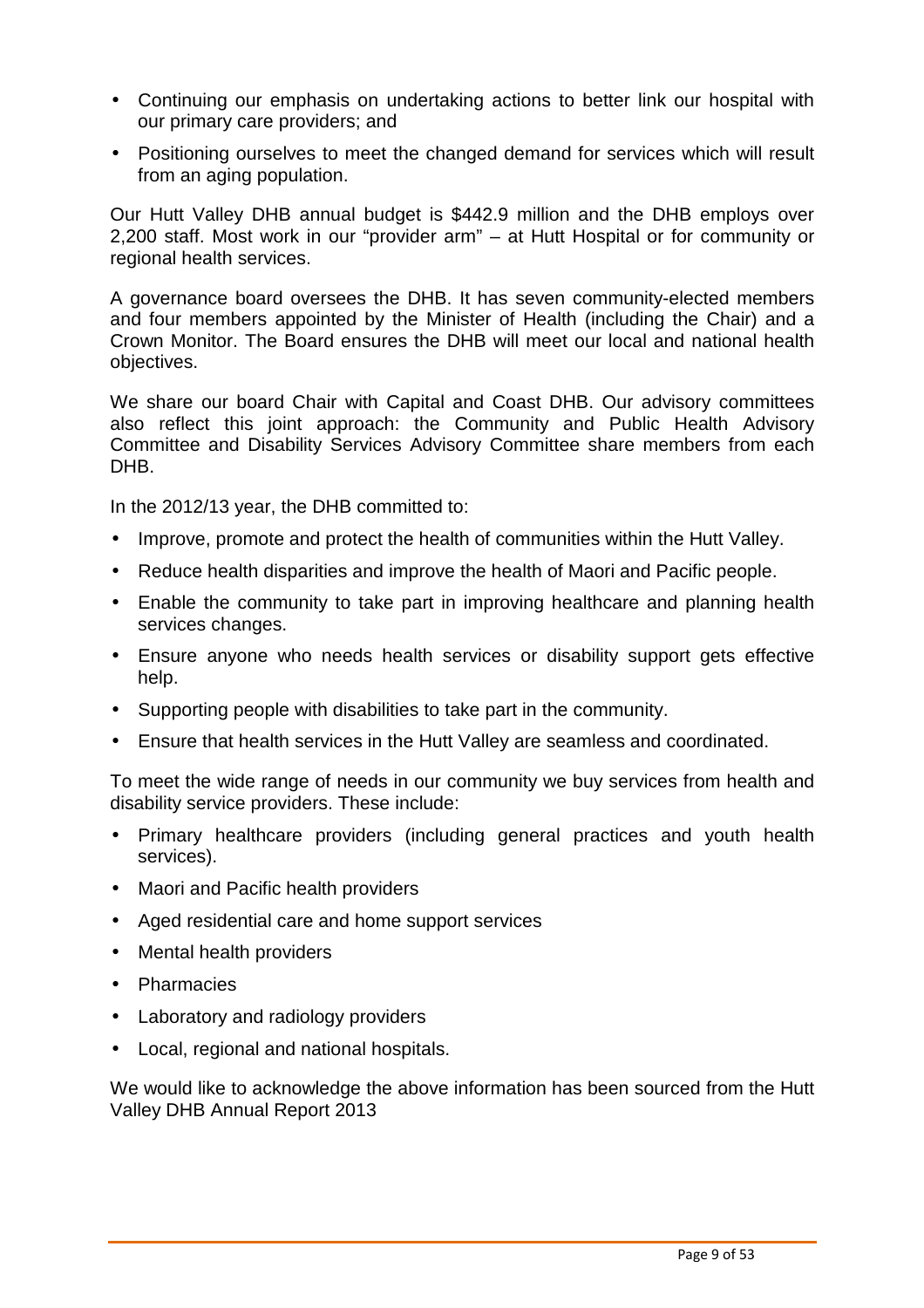# **Section Two: Maternity Service Configuration and Facilities**

# **Maternity Services**

The Hutt Valley DHB is a mid sized service providing both primary and secondary facilities. Hutt Valley DHB maternity service supports approximately 2000 births annually from an urban population of 145,000. Of our birth population: 20.5% are Maori, 9.5% Pacific Island, 8.8% Asian, 3.5% Indian, 55.5% NZ European and 2.6% belong to other ethnic groups.

The Hutt maternity unit is the only birthing facility in the DHB.

| Table 1. | <b>Births in NZ and Hutt</b> |
|----------|------------------------------|
|          |                              |

|                              | 2008   | 2009   | 2010    | 2011   | 2012   | 2013      |
|------------------------------|--------|--------|---------|--------|--------|-----------|
| Births in NZ (NZ Statistics) | 64.850 | 62.927 | 64.315  | 61.923 | 61.178 | Not avail |
| Births at Hutt Valley DHB    | 2.198  | 2.205  | 2.161   | 1.969  | 1.982  | 1.849     |
| % of all NZ births in Hutt   | 3.3%   | 3.5%   | $3.3\%$ | 3.1%   | 3.2%   | Not avail |

Primary maternity care is provided by LMCs (midwives and obstetricians), who have an access agreement to use the facility. For those unable to access LMC care there is the DHB Huttmaternity Midwifery Team.

In the Hutt Valley there are two choices of primary maternity care for women:

- LMC Midwife: The DHB has on average 40 community-based case loading midwives with primary access agreements providing lead maternity care.
- LMC Private Obstetrician: There are 3 LMC Obstetricians (2 are also employed by the DHB). Midwifery care for women in who have a private obstetric LMC is subcontracted either by the hospital and/or community based midwives.

There are no GPs practicing obstetrics in the Hutt Valley.

Women requiring Secondary Care services, as outlined in the Guidelines for Consultation and Referral (MOH, 2012) are cared for by hospital obstetricians and midwives.

### **Workforce**

The majority of the midwives have worked within the DHB for many years and fluidity between core and community based practice is supported. This long term relationship and our willingness to be flexible assists us with the challenge of integrating community based LMCs into hospital based clinical reviews and other quality processes.

The maternity service includes the following clinical staff:

• Director of Operations, Surgical, Women's and Children's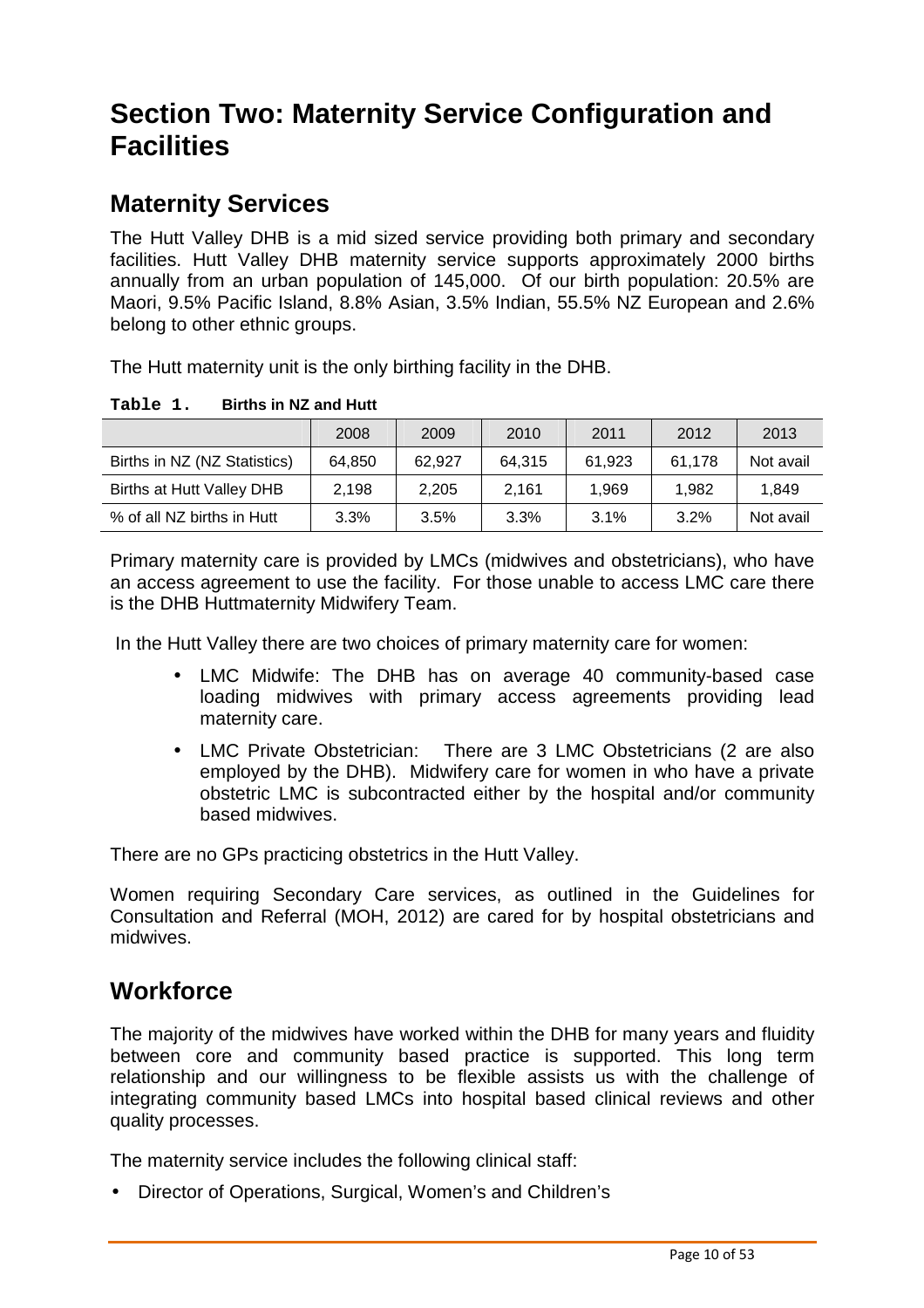- Clinical Head of Department (CHOD) Obstetrics and Gynaecology
- Clinical Midwifery Manager (CMM)
- Associate Clinical Midwifery Manager (ACMM)
- Midwifery Educator
- Lactation Consultants x 2
- 4 Obstetrics and Gynaecology consultants, Registrars (one ITP training post), House Surgeons, trainee interns on rotation, and medical students
- We have a core DHB employed team of approximately 50 midwives, registered nurse, enrolled nurses, and healthcare assistants
- Midwifery students on rotation

The DHB Operations Centre was established in 2013, it has introduced Trend Care to the organisation with staged roll out. Maternity will be incorporated into Trend Care in 2014. These tools will provide better utilisation of workforce and bed management across the DHB.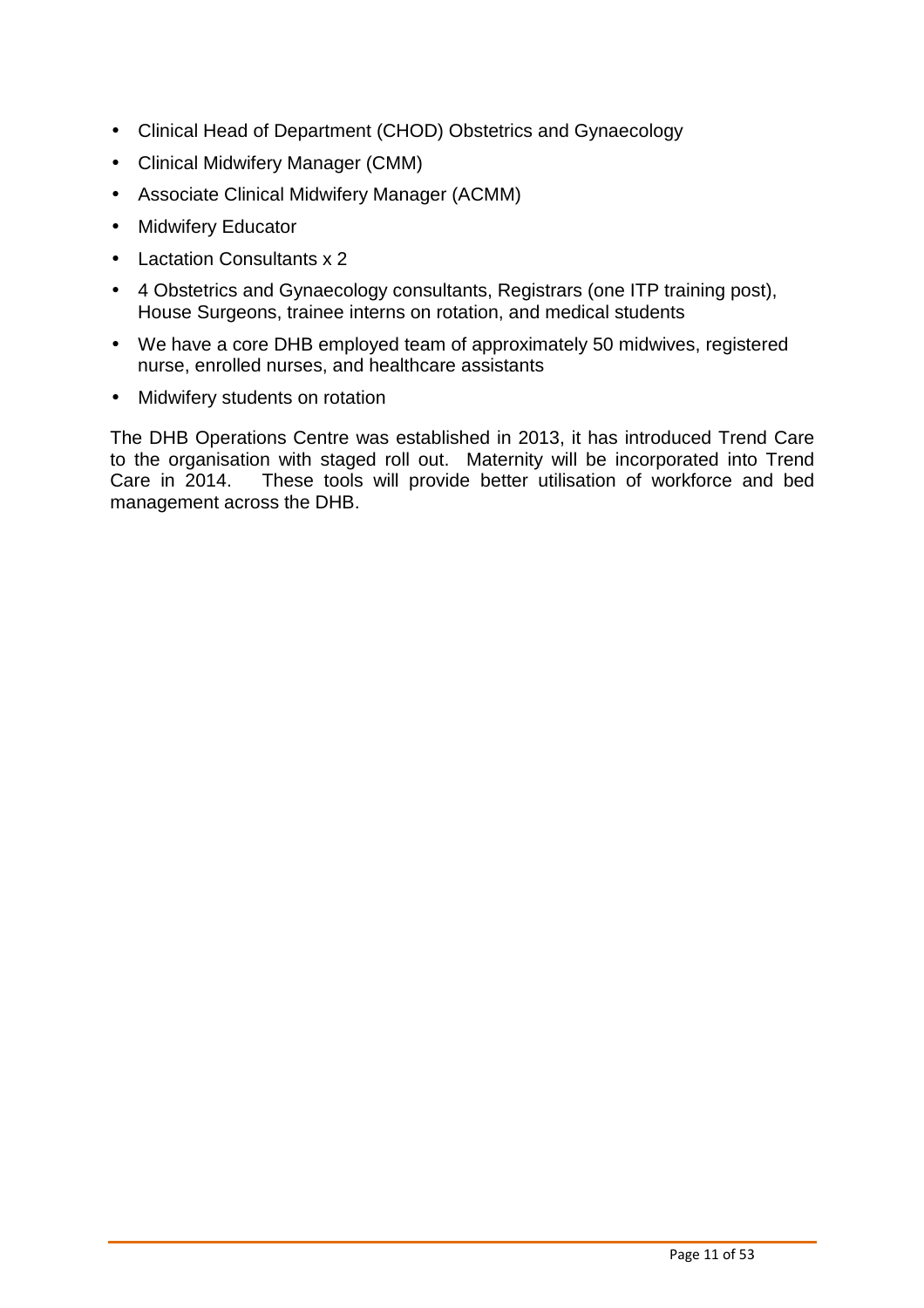# **Birthing Suite**

The Birthing suite consists of 8 birthing rooms and an acute assessment room. Each birthing room is fully equipped for labour and birth, including a neonatal resuscitation station and private bathroom facilities. The rooms have a large deep corner bath for water births. A portable inflatable birthing pool is also available.

The Birthing suite is staffed by core midwives, providing midwifery care for DHB primary and secondary care women, as well as those women under a private LMC obstetrician. The midwives provide emergency care 24 hours a day, 7 days a week, and support LMC midwives as required. Medical staff is rostered to cover an on call system 24 hours a day. This consists of a Consultant Obstetrician, Senior Registrar or Senior House Officer.

### **Maternity Ward**

The maternity ward is made up of 13 single rooms, 2 double rooms and the facility for an extra 5 bed spaces within the unit.

The maternity ward caters for both antenatal and post natal inpatients, and also if required, provides rooms for women 'rooming in' with babies in the Special Care Baby Unit (SCBU). The ward is staffed by Midwives with assistance from Nurses and Health Care Assistants (HCAs).

The below graph indicates all **inpatient** birth events (delivery events), and non-birth admissions and urgent obstetric assessments undertaken in the Maternity Unit on level 2. This demonstrates although there is a slight decrease in birthing numbers, the number of assessment has increased.



**Figure 1: Maternity Ward and Birthing Suite events/activity**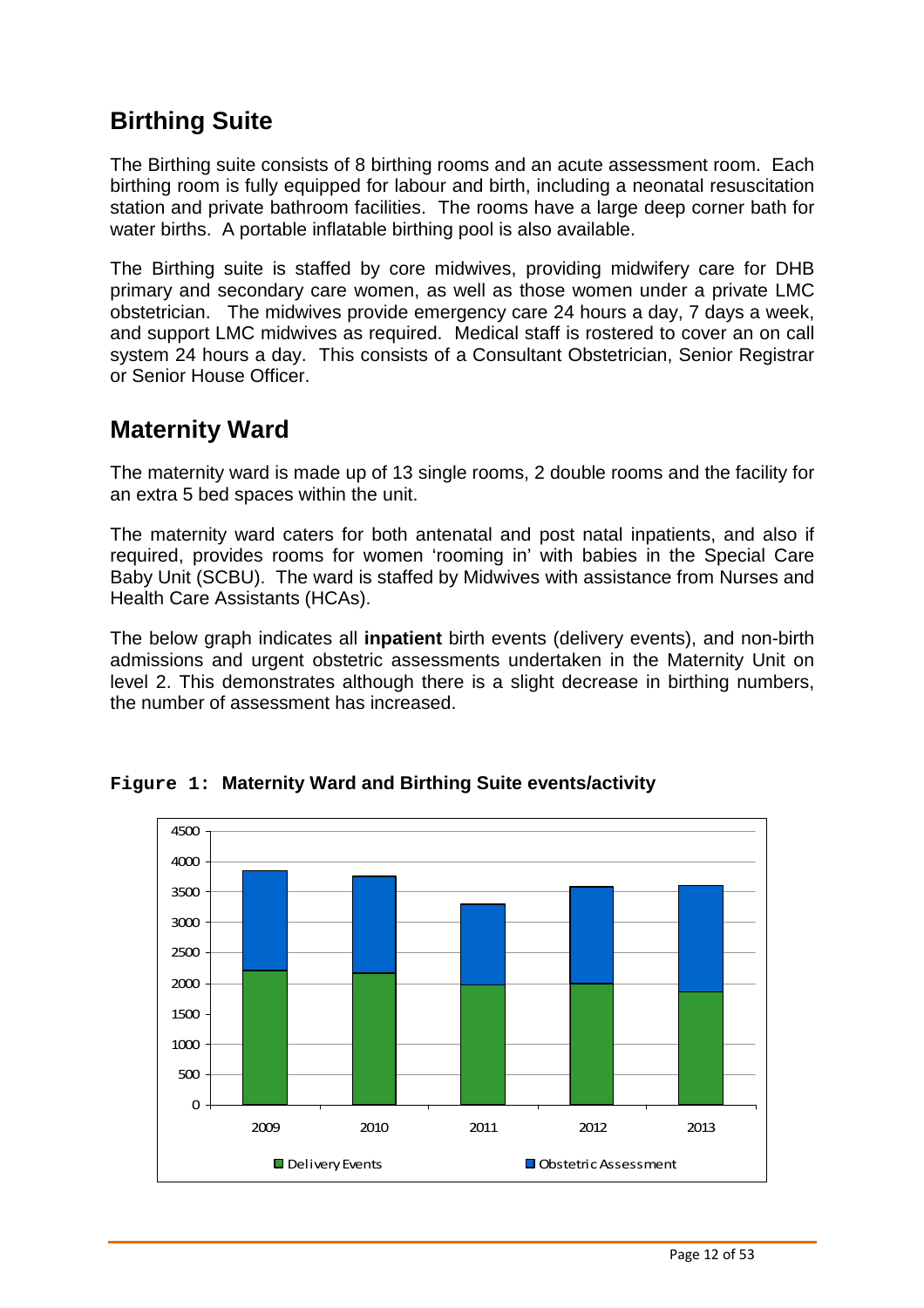# **Maternity Assessment Unit (MAU)**

MAU is a Monday to Friday acute assessment area, and works as an outpatient facility. The facility is utilised by both community based LMC and women under DHB maternity care. Women requiring inpatient care are transferred to the birthing suite or ward. The unit incorporates the Secondary Care Obstetric Clinics, Obstetric Assessments and an early pregnancy assessment service.



|  |  |  |  |  |  | Figure 2: Maternity Assessment Unit Total Patient Events |
|--|--|--|--|--|--|----------------------------------------------------------|
|--|--|--|--|--|--|----------------------------------------------------------|

| <b>Maternity Ward Events</b>          | 2009 | 2010 | 2011 | 2012 | 2013 |
|---------------------------------------|------|------|------|------|------|
| Secondary Care Clinic                 | 2264 | 1864 | 1707 | 2183 | 1875 |
| <b>Obstetric Assessments</b>          |      | 191  | 805  | 1236 | 1253 |
| <b>Early Pregnancy</b><br>Assessments | 0    |      | 1396 | 1014 | 1200 |

There are now three main work streams in MAU:

Secondary Care Clinic episodes refer to women seen by an Obstetrician at the Secondary Care Obstetric Clinic in MAU. These women have been referred to the Secondary Care Obstetric Clinic under the Guidelines for Referral and Consultation (2012) for an obstetric opinion.

Obstetric Assessments in the MAU include acute assessments of women who are stable enough to be seen in an outpatient setting. Those that required assessment outside of MAU hours or need a higher level of care are assessed in the Maternity Unit on level 2 and are included in the Figure 1 statistics. Examples of this include women with pre eclampsia for day case assessment, women with reduced fetal movements, or those requiring Anti D administration etc.

Early Pregnancy Assessments include women experiencing pain and/or bleeding in early pregnancy who are seen for assessment and management.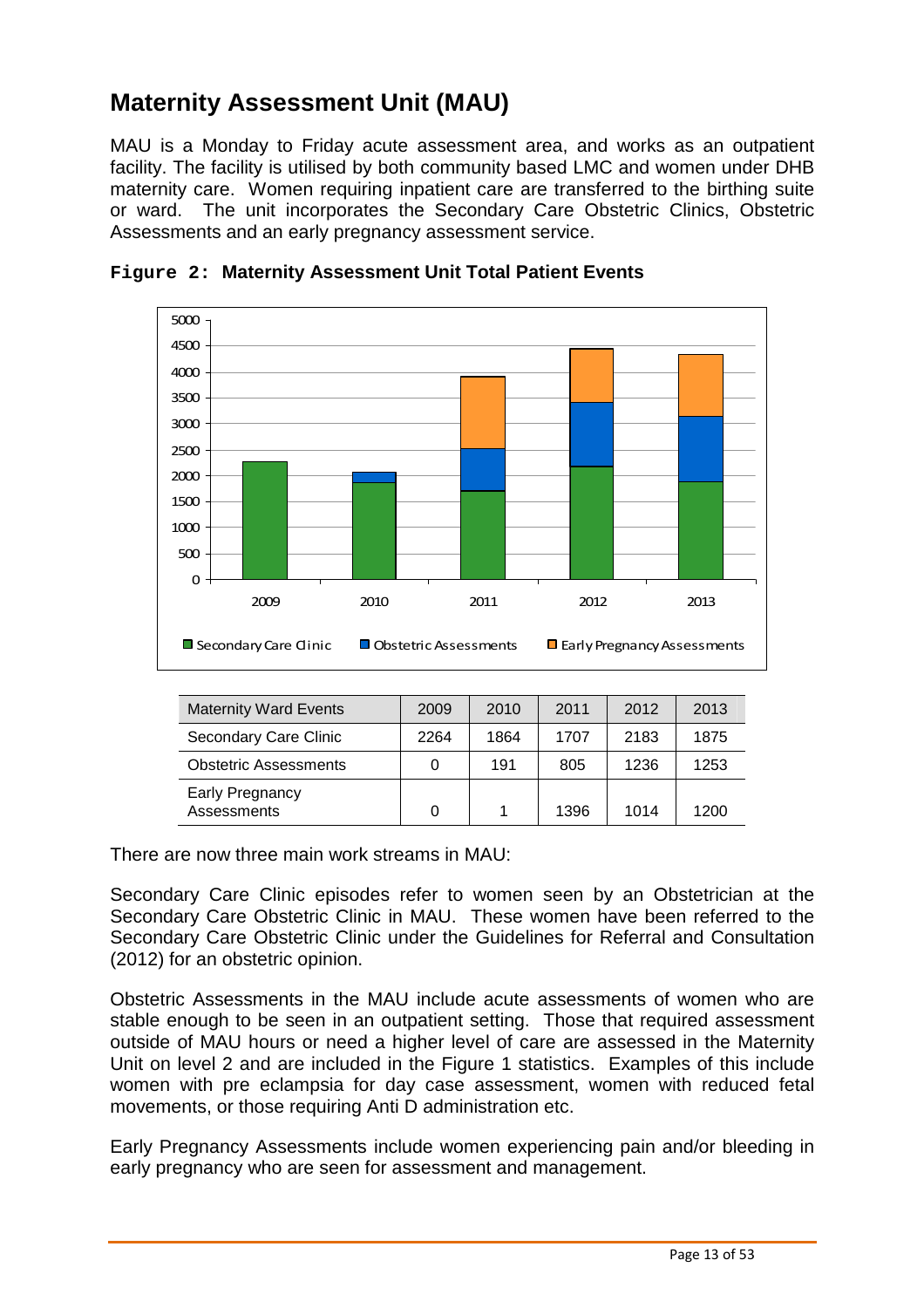# **Overall Workload**



#### **Figure 3: Overall Maternity Services Patient Events**

| <b>Maternity Ward Events</b>          | 2009 | 2010 | 2011 | 2012 | 2013 |
|---------------------------------------|------|------|------|------|------|
| <b>Delivery Events</b>                | 2205 | 2161 | 1969 | 1982 | 1849 |
| <b>Obstetric Assessment</b>           | 1652 | 1778 | 2121 | 2832 | 3007 |
| <b>Early Pregnancy</b><br>Assessments | 0    |      | 1396 | 1014 | 1200 |
| Secondary Care<br>Assessments         | 2264 | 1864 | 1707 | 2183 | 1875 |

#### **Comment:**

The total birth numbers has decreased fractionally in the last year; there has been an increase in the number of Obstetric Assessments.

### **Huttmaternity Midwifery Team (HVDHB)**

Historically we have had a small team of community midwives providing purely postnatal care for Secondary and for women who have a private obstetrician LMC. However in response to a fluctuating population and workforce needs in the community, our midwives team has evolved to include primary care of women who have been unable to engage LMC care.

### **Lactation Consultants/BFHI Coordinators**

HVDHB has 1.1 fte for Lactation Consultants (Registered Nurses) who provide specialist assistance with breastfeeding for inpatients throughout the hospital and for outpatients up to six weeks postnatally.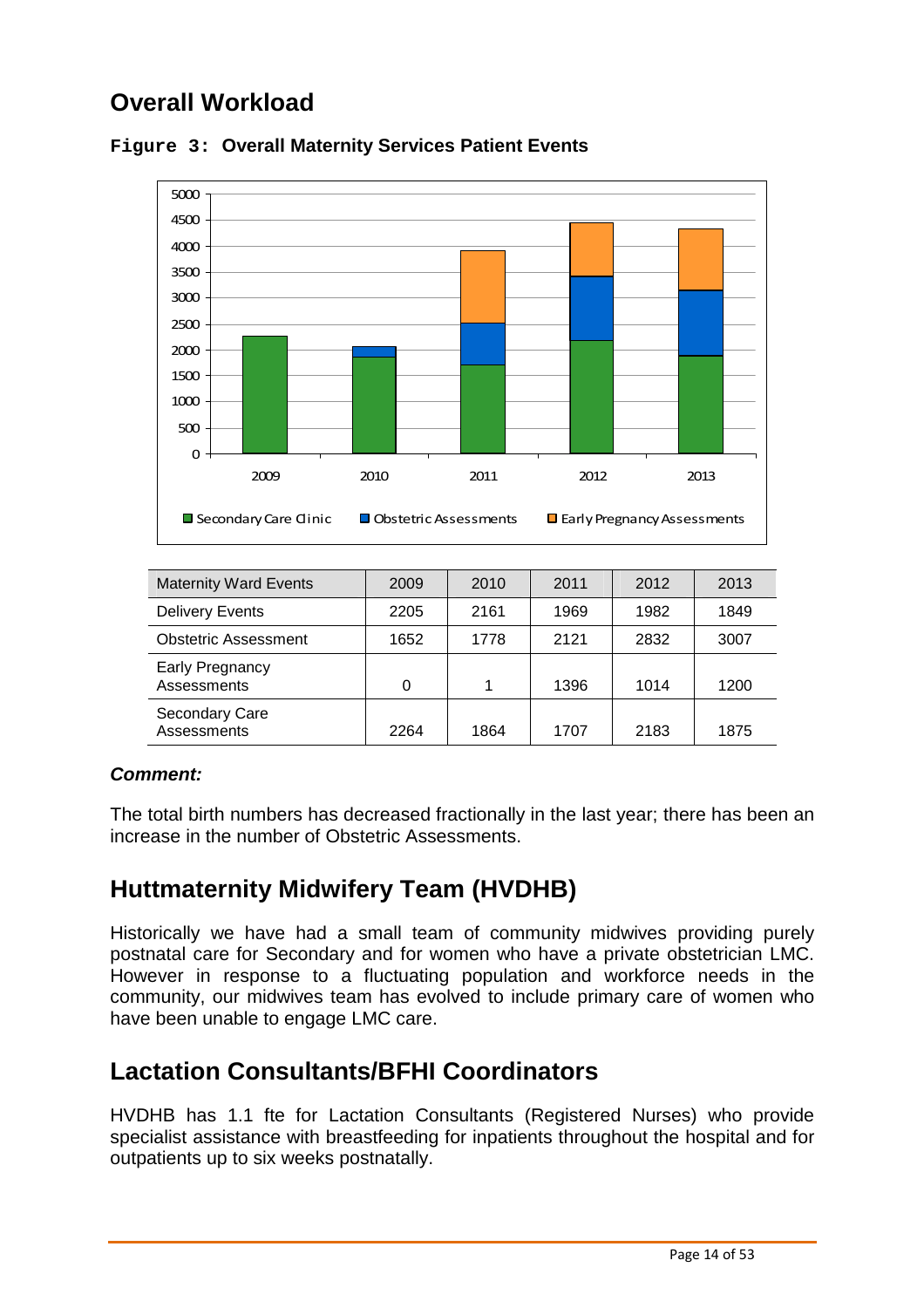A significant part of their role is the ongoing education of DHB staff and external stakeholders to maintain BFHI accreditation and midwifery recertification, and continuous quality improvements e.g. audits and policies to maintain standard of care.

They are supported by two DHB employed Midwives who also have Lactation Consultancy qualifications to provide Ankyloglossia services.

### **Other Links**

#### **Social Worker**

We have a dedicated women's health social worker available Monday to Friday. Women can be referred by a health practitioner or they can self refer.

#### **CYF Liaison**

A CYF Liaison Social Worker is on site and provides support for Maternity Services to address the needs of our vulnerable women and babies.

#### **Operating Theatre**

There is no operating theatre facilities attached to the Birthing Suite. Trial of forceps, caesarean sections and manual removal of placenta or any other theatre requirements need to transfer to the main DHB theatres.

#### **SCBU**

There is a level 2 Special Care Baby Unit, with 12 cots and 2 ventilators. This unit provides care for babies above 32 weeks gestation.

#### **Acupuncture Clinic**

Hutt Maternity provides a free acupuncture service in conjunction with The NZ School of Acupuncture and Traditional Chinese Medicine.

#### **Stretch Class and Physiotherapy Services**

Stretch classes are run once a week by our Women's Health Physiotherapist. She is also available to women for consultation on issues in pregnancy eg carpel tunnel, back pain on referral from their LMC or self referral. She visits the postnatal ward Monday – Friday.

#### **Ionazone Treatment**

Our Women's Health Physiotherapist provides this free service.

#### **Pregnancy and Parenting Education**

DHB funded Antenatal Education is subcontracted to an external agency. There is also one private provider in the district.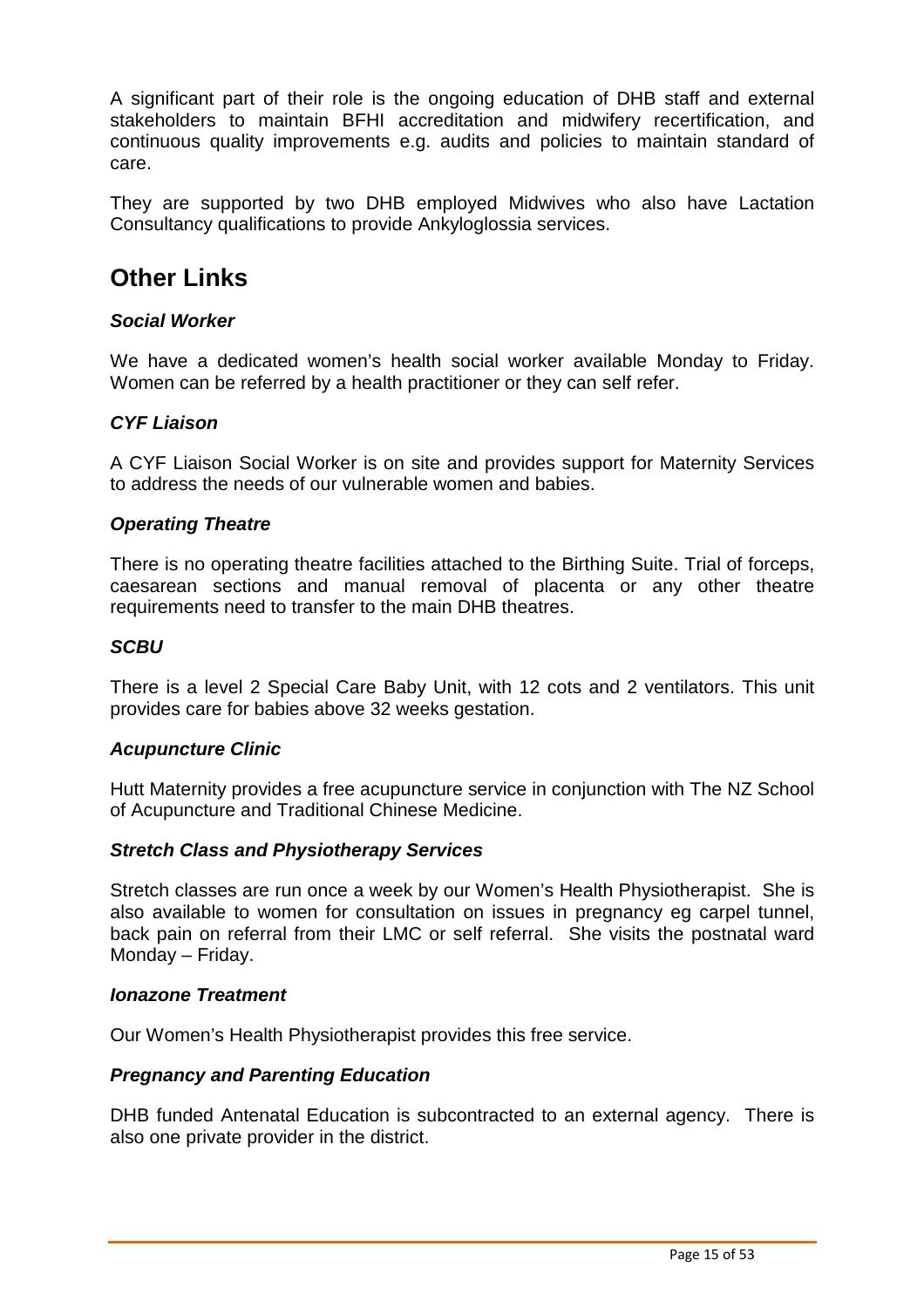# **Maternity Providers**

Maternity provider at time of registration data was not collected by the DHB. In the 2013 year we instigated a collection system to gather current data. However, this has been reviewed, and does not currently provide robust enough data for us to comment on for the 2013 year.

MOH have provided data from HealthPac for the 2012 year. This table depicts the facility where women birthed, and at what point in the pregnancy their registrations document by HealthPac.

Hutt Valley DHB LMC registration in the first trimester was 55% for the 2011 year with slight improvement to 58% for the 2012 year. The national average for 2012 sits at 64%. (National Maternity Monitoring Group.)

| <b>Year 2011</b>             | <b>Birth facility type/location</b> |          |         |           |                |                |  |  |  |  |  |
|------------------------------|-------------------------------------|----------|---------|-----------|----------------|----------------|--|--|--|--|--|
| Trimester of<br>Registration | <b>Tertiary</b>                     | Secondar | Primary | Homebirth | <b>Unknown</b> | Grand<br>Total |  |  |  |  |  |
|                              | 68                                  | 889      |         | 45        | 4              | 1007           |  |  |  |  |  |
| 2                            | 35                                  | 727      |         | 15        | 11             | 789            |  |  |  |  |  |
| 3                            |                                     | 41       |         |           |                | 43             |  |  |  |  |  |
| Postnatal                    |                                     |          |         |           |                |                |  |  |  |  |  |
| Unknown                      | 41                                  | 180      |         |           |                | 221            |  |  |  |  |  |
| <b>Grand Total</b>           | 145                                 | 1838     | 2       | 61        | 15             | 2061           |  |  |  |  |  |

**Table 2. Timing of registration and birth facility type** 

**National maternity Collection, Ministry of Health, 2011** 

| TE CILLE                     | <b>DITITI TAGHILY LYDE/IOGALION</b> |          |                |                      |    |                |  |  |  |  |
|------------------------------|-------------------------------------|----------|----------------|----------------------|----|----------------|--|--|--|--|
| Trimester of<br>Registration | <b>Tertiary</b>                     | Secondar | Primary        | Homebirth<br>Unknown |    | Grand<br>Total |  |  |  |  |
|                              | 67                                  | 980      | $\overline{2}$ | 33                   | 4  | 1086           |  |  |  |  |
| $\mathcal{P}$                | 30                                  | 685      |                | 15                   | 5  | 736            |  |  |  |  |
| 3                            |                                     | 48       | 0              |                      |    | 51             |  |  |  |  |
| Postnatal                    | $\overline{2}$                      | 4        | 0              | $\Omega$             | 0  | 6              |  |  |  |  |
| Unknown                      | 19                                  | 116      | 0              | $\Omega$             | 0  | 135            |  |  |  |  |
| <b>Grand Total</b>           | 119                                 | 1833     | 3              | 49                   | 10 | 2014           |  |  |  |  |
|                              |                                     |          |                |                      |    |                |  |  |  |  |

**Year 2012 Birth facility type/location** 

**National maternity Collection, Ministry of Health, 2012** 

We note that volumes of Non-LMC first trimester claims, (excluding claims for miscarriage or TOP) by registered DHB region of practitioner by year of claim for the 2012 year is 998 events. This equates to approximately 50% of our birth rate and indicates a large portion of women access their GP in the first trimester.

This may contribute to a delay in registering with LMC care in the first trimester. Hutt Maternity under took a road show to primary practices May-July 2013. One of the focuses was early engagement in pregnancy care, and early registration with an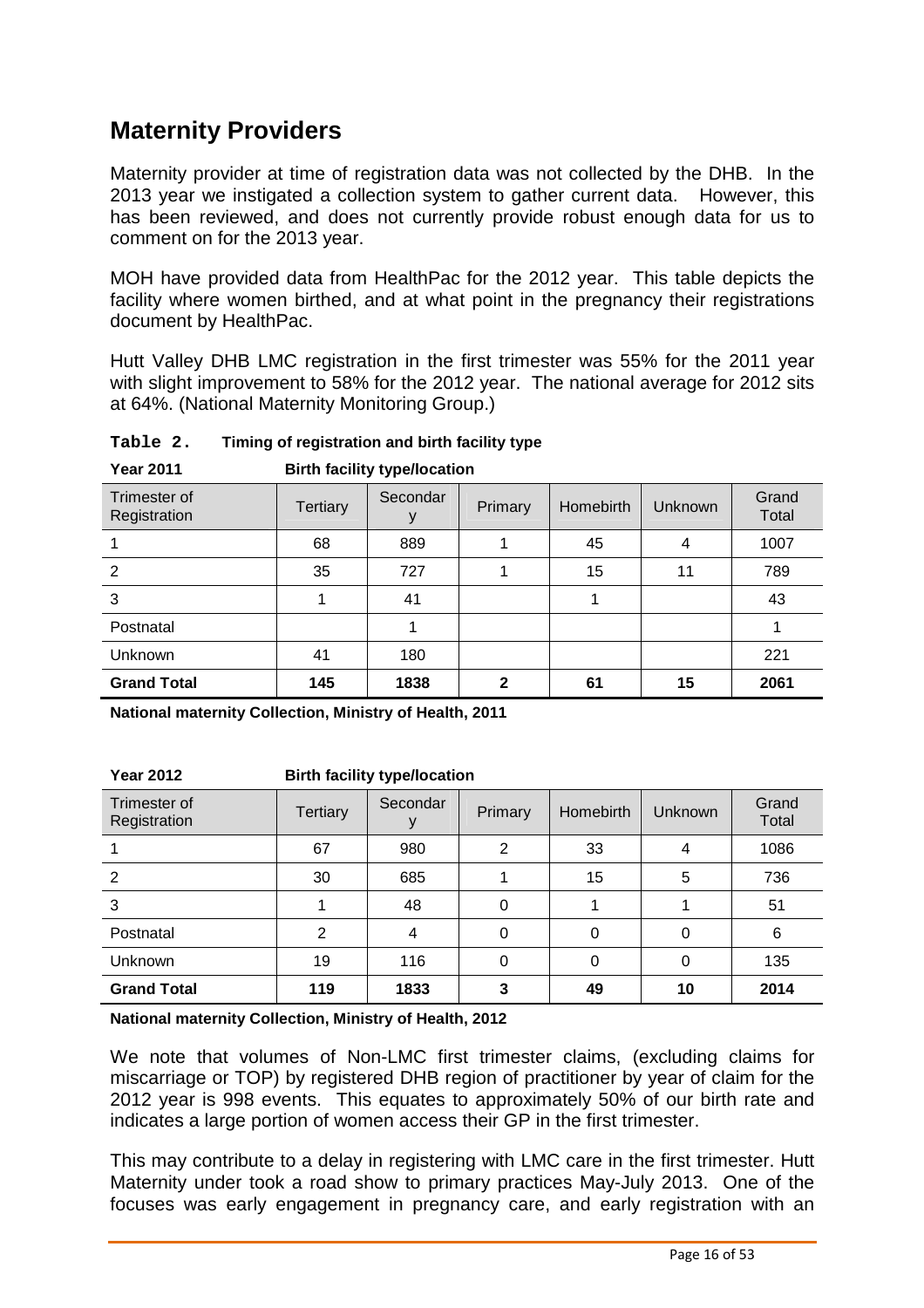LMC. The practices were provided with information on the Huttmaternity website with links to up-to-date LMC availability lists and www.findyourmidwife.co.nz

The exclusion of 135 women with unknown timing of registration includes the women which come under Hutt Primary Maternity care. We are currently establishing data collection systems for Primary Maternity Data.

We are in the process of establishing a working group to outline an action plan for ongoing sector and consumer engagement. We have recently engaged an experienced community midwife to lead this group. The following information was provided to MOH in our HVDHB Maternity Services Quality & Safety Programme Update 2013 and Strategic Plan 2014.

Objective Five 2014: First Trimester LMC Registration. To continue work commenced in 2013 our Sector and Consumer Engagement Working Group (SCEWG) need to investigate ways to engage with our population. This work carries over from the 2013 year.

Our services would like to establish walk-in clinics for pregnancy diagnosis, choices in pregnancy and supporting appropriate next steps. We have current restraints in regards to available space. The DHB is currently looking at options for this.

Our Secondary Care Obstetric Clinics are developing further services with a wider range of specialist clinics eg MMH, Cardiology, Obstetric Physician – this is aiming to increase engagement with at-risk women. Previously for these services women would often have to go off-site for visits.

The Maternity Services would like to facilitate Primary Health Care education forums to promote the importance of early registration with an LMC and referral to secondary care services. This will be facilitated by an Obstetrician and Midwife.

Along side the above, the recommendations made by the NMMG have also been in included in the brief for the Sector and Consumer Engagement Working Group (SCEWG). This work stream is overseen by our Maternity Clinical Governance Group, which has consumer representatives.

Sub-regional work has also commenced on developing regional specific Health Pathways. We have a team of clinicians participating in this work stream.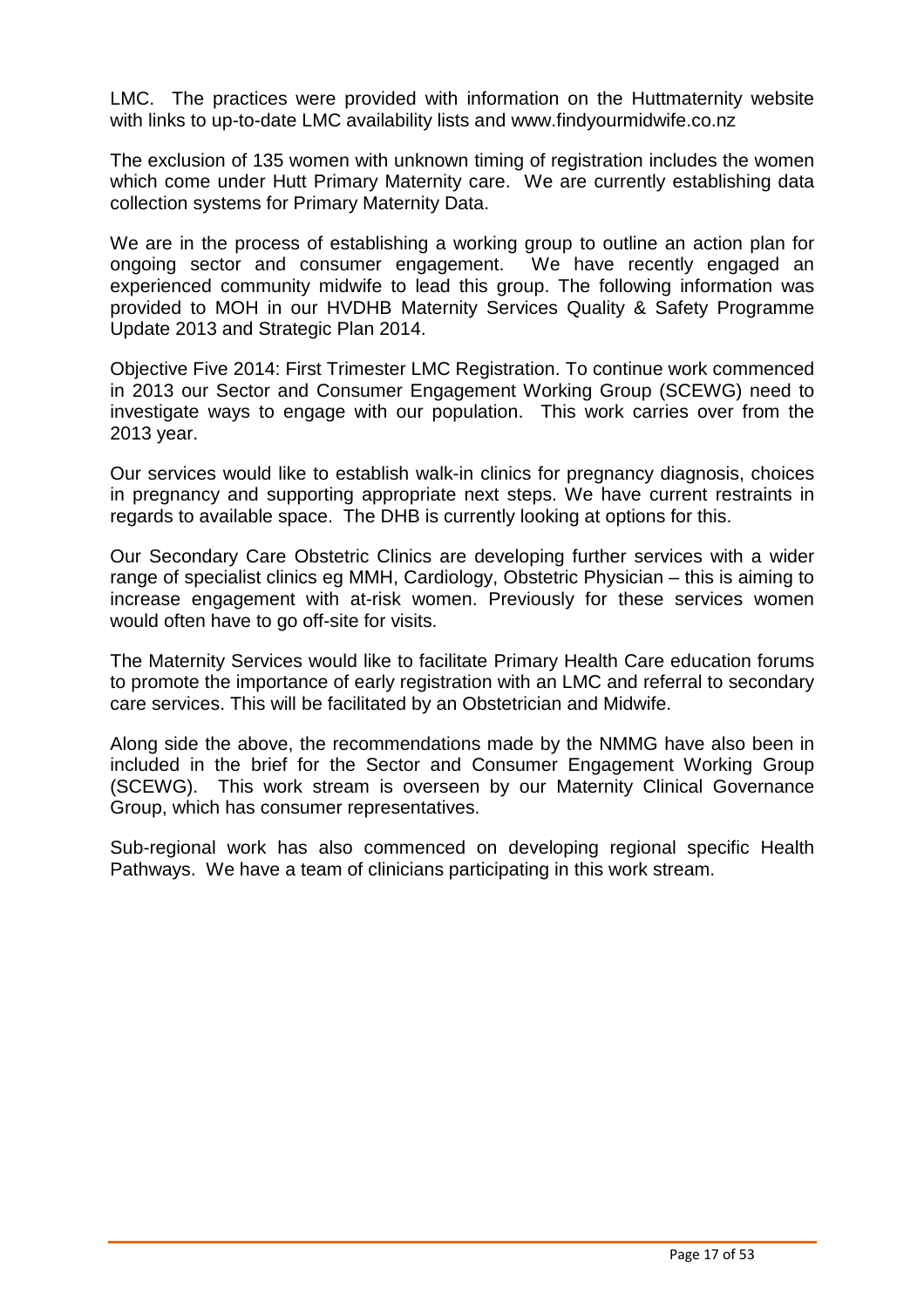# **Births Events in Hutt Valley Facilities**





Previous Pregnancy D Non-Standard Primiparae D Standard Primiparae

| Table 3. |  |  |  |  |  | Women giving birth in Hutt Hospital 2009 to 2013 |  |  |
|----------|--|--|--|--|--|--------------------------------------------------|--|--|
|----------|--|--|--|--|--|--------------------------------------------------|--|--|

| Parity Type                | 2009 | 2010 | 2011 | 2012 | 2013 |
|----------------------------|------|------|------|------|------|
| <b>Previous Pregnancy</b>  | 1548 | 1534 | 1331 | 1107 | 1078 |
| Non-Standard Primiparae    | 339  | 293  | 337  | 520  | 467  |
| <b>Standard Primiparae</b> | 318  | 334  | 300  | 355  | 304  |
| <b>Grand Total</b>         | 2205 | 2161 | 1968 | 1982 | 1849 |
|                            |      |      |      |      |      |

#### **Table 4. Age and Ethnicity of women giving birth in Hutt 2013**

| Ethnicity & Age    | Under 16<br>Years | 16 to 19<br>Years | 20 to 24<br>Years | 25 to 29<br>Years | 30 to 34<br>Years | 35 to 39<br>Years | 40 plus<br>Years | Grand<br>Total |
|--------------------|-------------------|-------------------|-------------------|-------------------|-------------------|-------------------|------------------|----------------|
| Maori              |                   | 53                | 117               | 80                | 67                | 47                | 13               | 377            |
| Pacific            |                   | 20                | 43                | 54                | 44                | 26                | 6                | 193            |
| Asian              |                   |                   | 9                 | 39                | 64                | 37                | 8                | 157            |
| Indian             |                   |                   | $\overline{7}$    | 26                | 29                | 8                 |                  | 70             |
| European           | 1                 | 36                | 156               | 224               | 324               | 208               | 66               | 1015           |
| Other              |                   |                   | $\overline{7}$    | 8                 | 7                 | 8                 |                  | 30             |
| <b>Not Stated</b>  |                   | 1                 |                   | 3                 | $\overline{2}$    | 1                 |                  | 7              |
| <b>Grand Total</b> | 4                 | 110               | 339               | 434               | 537               | 335               | 93               | 1849           |

#### **Table 5. Parity of birthing cohort by Age 2013**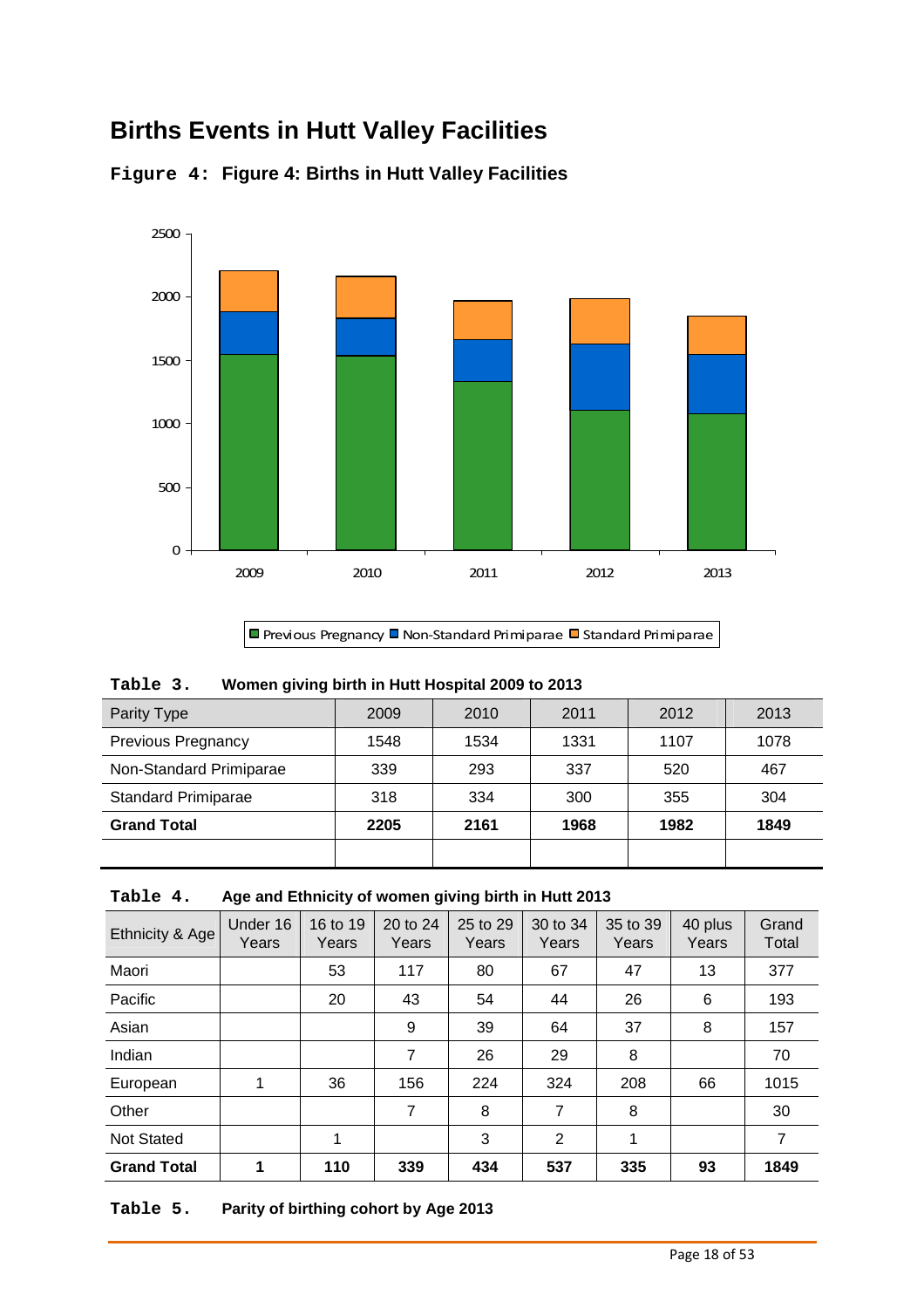| ParityType                   | Under 16<br>Years | 16 to 19<br>Years | 20 to 24<br>Years | 25 to 29<br>Years | 30 to 34<br>Years | 35 to 39<br>Years | 40 plus<br>Years | Grand<br>Total |
|------------------------------|-------------------|-------------------|-------------------|-------------------|-------------------|-------------------|------------------|----------------|
| Standard<br>Primiparae       |                   |                   | 107               | 108               | 89                |                   |                  | 304            |
| Non-Standard<br>Primiparae   | 1                 | 92                | 67                | 88                | 113               | 77                | 29               | 467            |
| <b>Previous</b><br>Pregnancy |                   | 18                | 165               | 238               | 335               | 258               | 64               | 1078           |
| <b>Grand Total</b>           | 1                 | 110               | 339               | 434               | 537               | 335               | 93               | 1849           |

**Table 6. Parity by Ethnicity 2013** 

| Parity &<br>Ethnicity        | Maori | Pacific | Asian | Indian | Europea<br>n | Other          | <b>Not</b><br><b>Stated</b> | Grand<br>Total |
|------------------------------|-------|---------|-------|--------|--------------|----------------|-----------------------------|----------------|
| Standard<br>Primiparae       | 44    | 28      | 34    | 17     | 173          | $\overline{7}$ | 1                           | 304            |
| Non-Standard<br>Primiparae   | 81    | 38      | 39    | 25     | 280          | 2              | 2                           | 467            |
| <b>Previous</b><br>Pregnancy | 252   | 127     | 84    | 28     | 562          | 21             | 4                           | 1078           |
| <b>Grand Total</b>           | 377   | 193     | 157   | 70     | 1015         | 30             | 7                           | 1849           |

### **Body Mass Index for Births in 2013**

| BMI                | <b>Number</b> | Percentage |
|--------------------|---------------|------------|
| < 35               | 1559          | 84.32%     |
| $35 - 49$          | 258           | 13.95%     |
| >= 50              | 17            | 0.92%      |
| <b>Not Stated</b>  | 15            | 0.81%      |
| <b>Grand Total</b> | 1849          | 100.00%    |

**Table 7. Body Mass Index by Age Group** 

#### **Comment:**

HVDHB Data collection for BMI will be standardised with PMMRC criteria by the end of 2014. This will enable us to benchmark against National Standards, and sits within a large pocket of work on changes to our electronic Birthing Unit Summary and Discharge Summary from the DHB.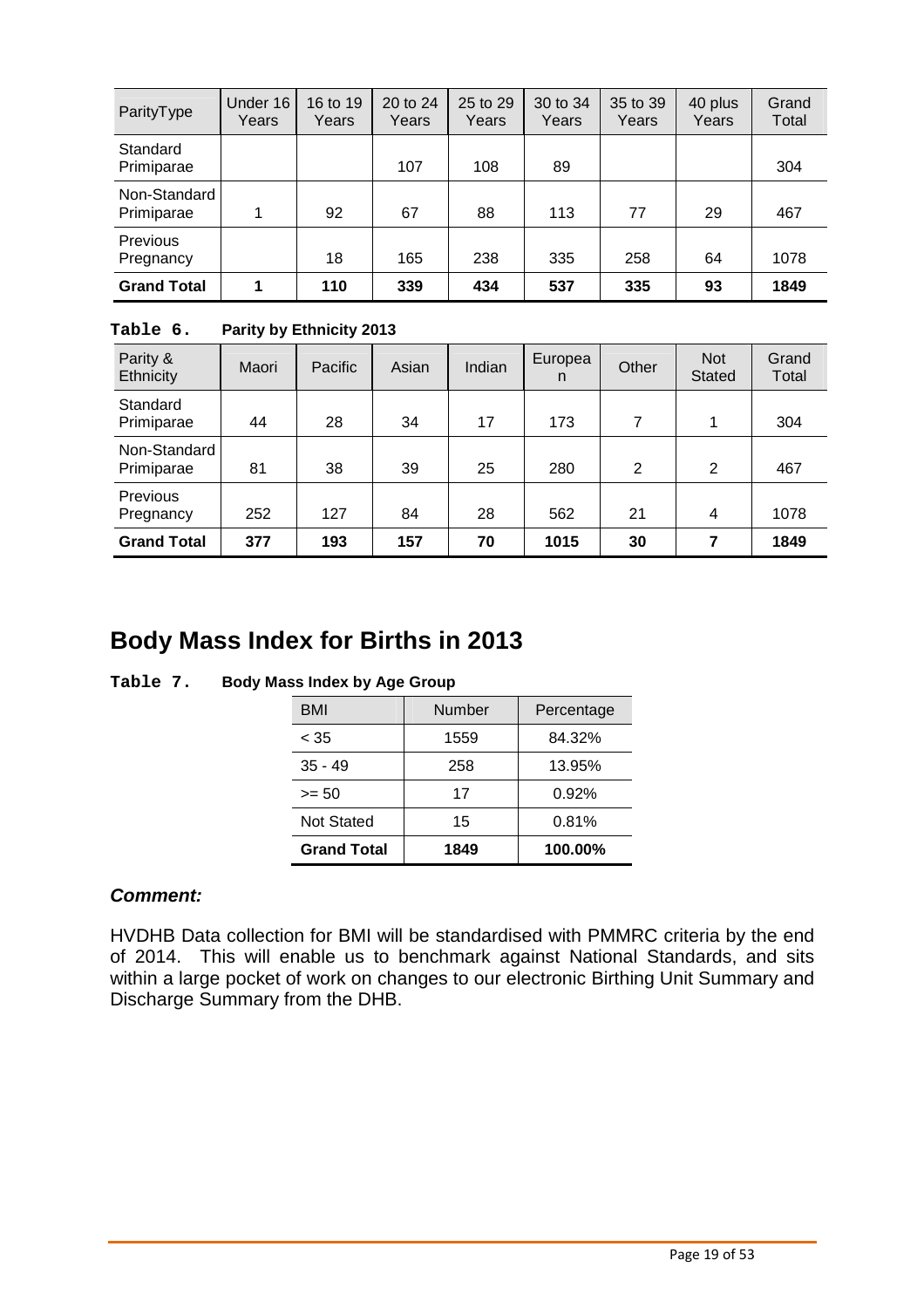# **Smoking rates in pregnancy for 2013 (at birth)**

| Number of<br><b>Smokers</b> | Maori | Pacific         | Asian | Indian | European | Other | <b>Not</b><br><b>Stated</b> | Grand<br>Total |
|-----------------------------|-------|-----------------|-------|--------|----------|-------|-----------------------------|----------------|
| Under 16                    |       |                 |       |        |          |       |                             |                |
| 16 to 19                    | 22    | 2               |       |        | 7        |       | 1                           | 32             |
| 20 to 24                    | 65    | 7               |       |        | 45       |       |                             | 117            |
| 25 to 29                    | 36    | 7               | 1     |        | 34       |       |                             | 78             |
| 30 to 34                    | 20    | 3               |       | 1      | 17       |       |                             | 41             |
| 35 to 39                    | 12    | $5\phantom{.0}$ |       |        | 10       |       |                             | 27             |
| 40 plus                     | $\,6$ |                 |       |        | 1        |       |                             | 7              |
| <b>Total</b>                | 161   | 24              | 1     | 1      | 114      |       | 1                           | 302            |

#### **Table 9. Smoking Rate**

| Smoking<br>Rate | Maori | Pacific | Asian | Indian | European | Other | <b>Not</b><br>Stated | Grand<br>Total |
|-----------------|-------|---------|-------|--------|----------|-------|----------------------|----------------|
| Under 16        | $0\%$ | $0\%$   | 0%    | 0%     | $0\%$    | 0%    | $0\%$                | 0%             |
| 16 to 19        | 42%   | 10%     | 0%    | $0\%$  | 19%      | 0%    | 100%                 | 29%            |
| 20 to 24        | 56%   | 16%     | $0\%$ | $0\%$  | 29%      | $0\%$ | $0\%$                | 35%            |
| 25 to 29        | 45%   | 13%     | 3%    | $0\%$  | 15%      | 0%    | $0\%$                | 18%            |
| 30 to 34        | 30%   | 7%      | 0%    | 3%     | 5%       | 0%    | $0\%$                | 8%             |
| 35 to 39        | 26%   | 19%     | $0\%$ | $0\%$  | 5%       | 0%    | $0\%$                | 8%             |
| 40 plus         | 46%   | $0\%$   | $0\%$ | $0\%$  | 2%       | $0\%$ | $0\%$                | 8%             |
| <b>Total</b>    | 43%   | 12%     | 1%    | 1%     | 11%      | 0%    | 14%                  | 16%            |

#### **Comment:**

The number of young Maori women who smoke at the time of their delivery appears very high. However, it should be noted that the LMCs and midwives are consistent in their approach to these women. Evidence from coded data for women delivering in Hutt Hospital and from MMPO data (quarter 1, 2013-2014) shows that more than 95% of women who smoke during pregnancy are asked about their smoking and advised to quit. This would suggest that smoking is a wider societal problem for young Maori women, a problem that needs approaching from a variety of services, and a problem that needs to be tackled beyond the realm of primary and secondary care.

All midwives in Hutt Hospital are trained to deliver the ABC Smoking Cessation programme and as new midwives come on they receive this training. Five new midwives were trained in 2013.

Staff at Hutt Hospital and across the DHB will continue with their best endeavour to advise smokers to quit. The Smokefree Coordinator and the Maternity Service will strengthen the connection between the service and the funded smoking cessation providers. In 2014 the Aukati Kaipaipa (AKP) smoking cessation service will be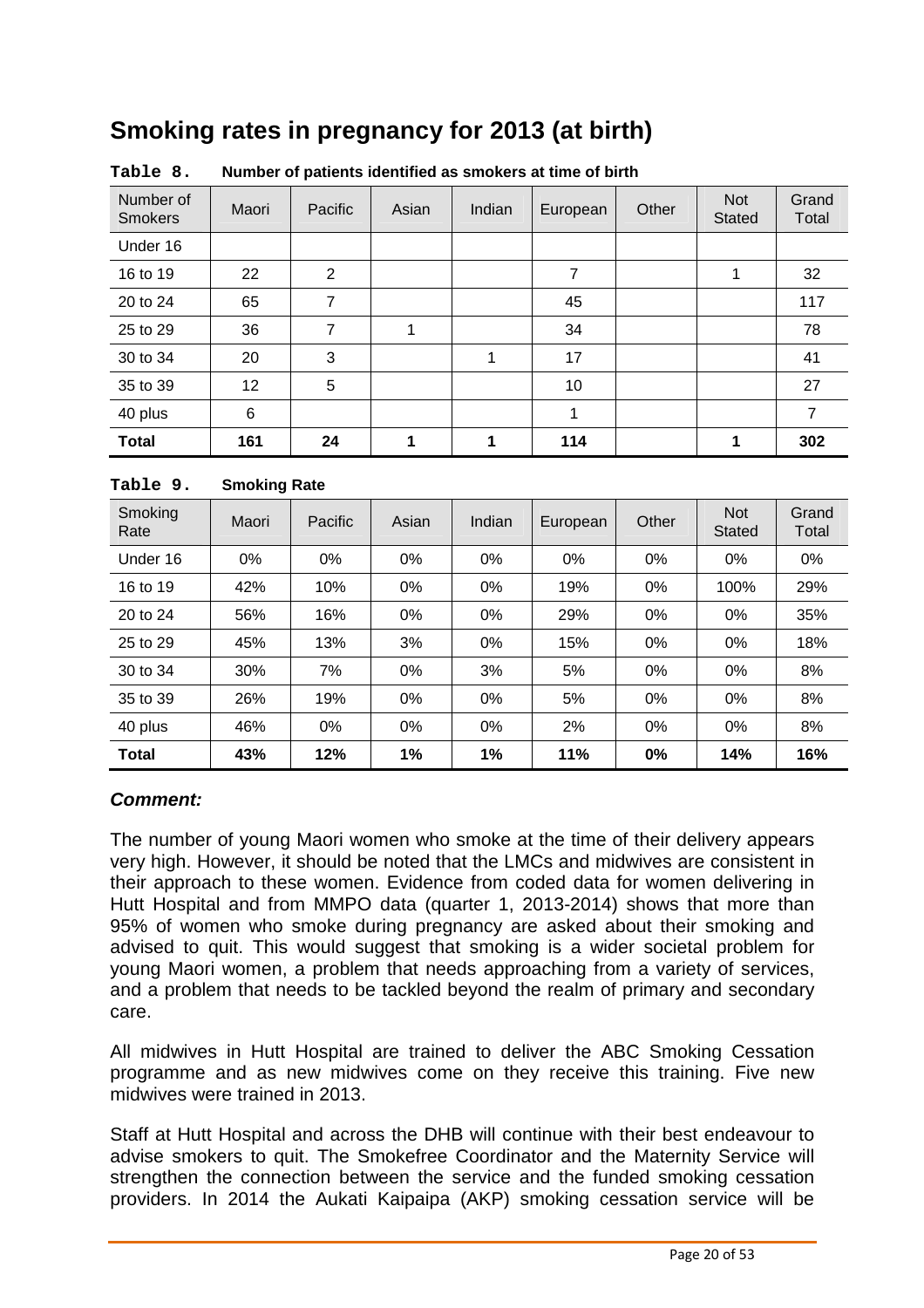making direct visits to patients in the hospital. Also, the Quitline have developed a special service for pregnant women and all LMCs will be registered with the Quitline text referral service. This allows LMCs to make very quick and easy text referrals to Quitline. The Quitline are also working from a shared care perspective and will pass on clients to more suitable services such as Pacific Health, or Aukati Kaipaipa AKP if they are required.

# **Home Births in Hutt**

Hutt Valley DHB does not currently collect data on Homebirths. The Ministry of Health has provided the data for the 2011 and 2012 calendar years are sourced from the National Maternity Collection. Provisional data on homebirths for the 2013 year has come from the number of Referrals to the National Immunisation Register.

|                                     | 2011 | 2012 | $2013*$ |
|-------------------------------------|------|------|---------|
| Number of Homebirths                | 61   | 49   | 40      |
| Percentage of total birth<br>number | 3.1% | 2.5% | $2.2\%$ |

**\*Provisional Data from National immunisation Register.** 

#### **Comment:**

This shows a decrease in the number of homebirths, which is consistent with our decrease in total birth numbers within the DHB region.

Most LMCs submit a hospital 'booking' for homebirth women. When the woman births the LMC notify Maternity Enquiries and this pre-admission is then cancelled. No metrics or clinical information is collected within our DHB.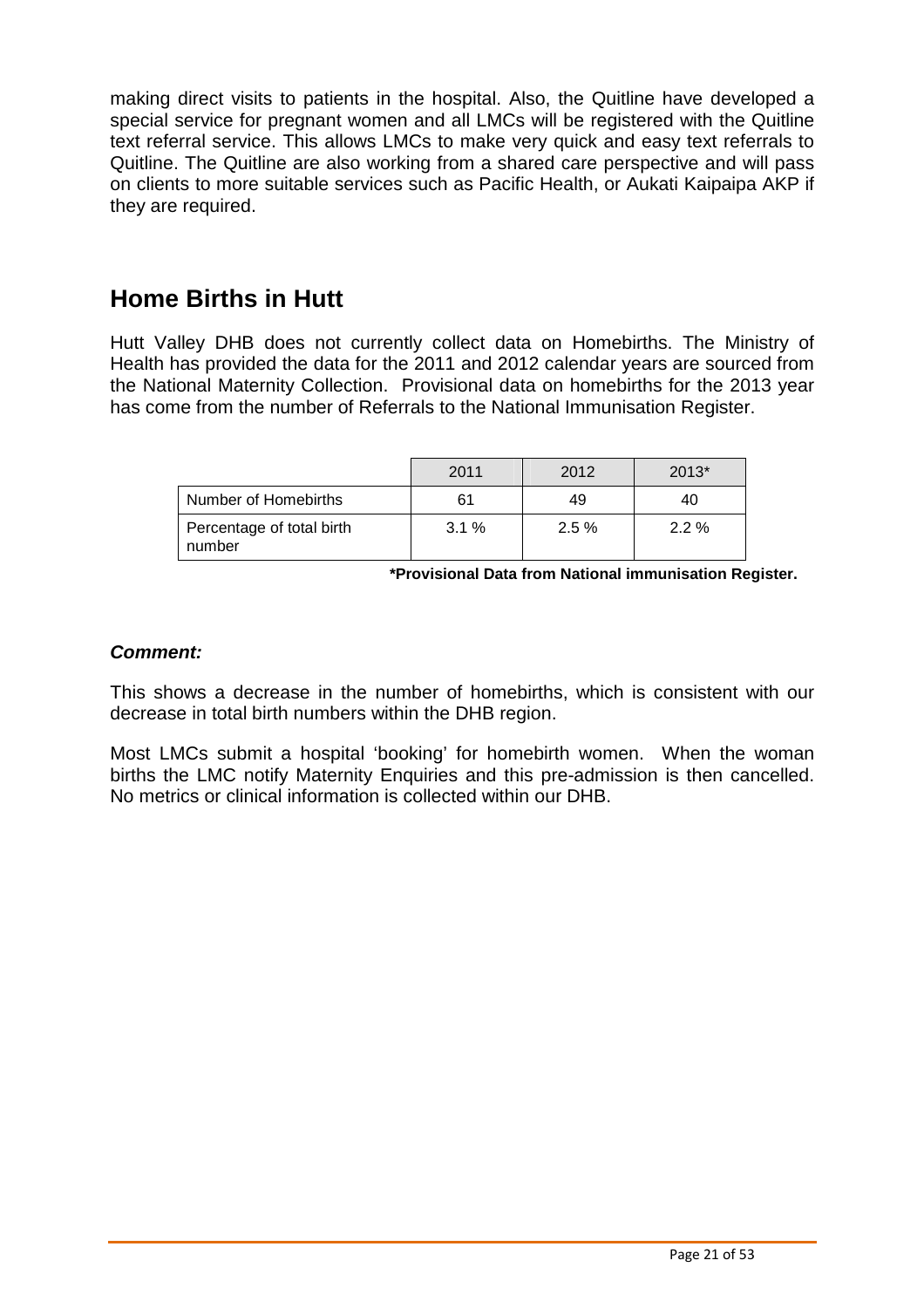

# **Breastfeeding rates at discharge from Hutt Facility 2012**

| Table 10. |  | <b>Feeding Type by Ethnicity</b> |
|-----------|--|----------------------------------|
|-----------|--|----------------------------------|

| Feeding<br><b>Type</b> | Maori | Pacific | Asian | Indian | European | Other | <b>Not</b><br><b>Stated</b> | Grand<br>Total |
|------------------------|-------|---------|-------|--------|----------|-------|-----------------------------|----------------|
| Exclusive              | 295   | 131     | 98    | 40     | 791      | 25    | 11                          | 1391           |
| Fully                  | 5     | 4       | 9     | 5      | 29       | 1     |                             | 53             |
| Partial                | 47    | 24      | 51    | 18     | 131      | 6     | 4                           | 281            |
| Artificial             | 29    | 11      | 5     |        | 61       |       |                             | 106            |
| Other                  | 2     | 1       | 1     | 1      | 8        |       |                             | 13             |
| Total *                | 378   | 171     | 164   | 64     | 1020     | 32    | 15                          | 1844           |

| Table 11. |  | <b>Percentage of Feeding Type by Ethnicity</b> |
|-----------|--|------------------------------------------------|
|-----------|--|------------------------------------------------|

| Feeding<br>Type $(\%)$ | Maori | Pacific | Asian | Indian | European | Other | <b>Not</b><br><b>Stated</b> | Grand<br>Total |
|------------------------|-------|---------|-------|--------|----------|-------|-----------------------------|----------------|
| Exclusive              | 78.04 | 76.61   | 59.76 | 62.50  | 77.55    | 78.13 | 73.33                       | 75.43          |
| Fully                  | 1.32  | 2.34    | 5.49  | 7.81   | 2.84     | 3.13  | 0.00                        | 2.87           |
| Partial                | 12.43 | 14.04   | 31.10 | 28.13  | 12.84    | 18.75 | 26.67                       | 15.24          |
| Artificial             | 7.67  | 6.43    | 3.05  | 0.00   | 5.98     | 0.00  | 0.00                        | 5.75           |
| Other                  | 0.53  | 0.58    | 0.61  | 1.56   | 0.78     | 0.00  | 0.00                        | 0.70           |

**\* Excludes patients where feeding type is "Unknown" (13) and SCBU Transfers (125)**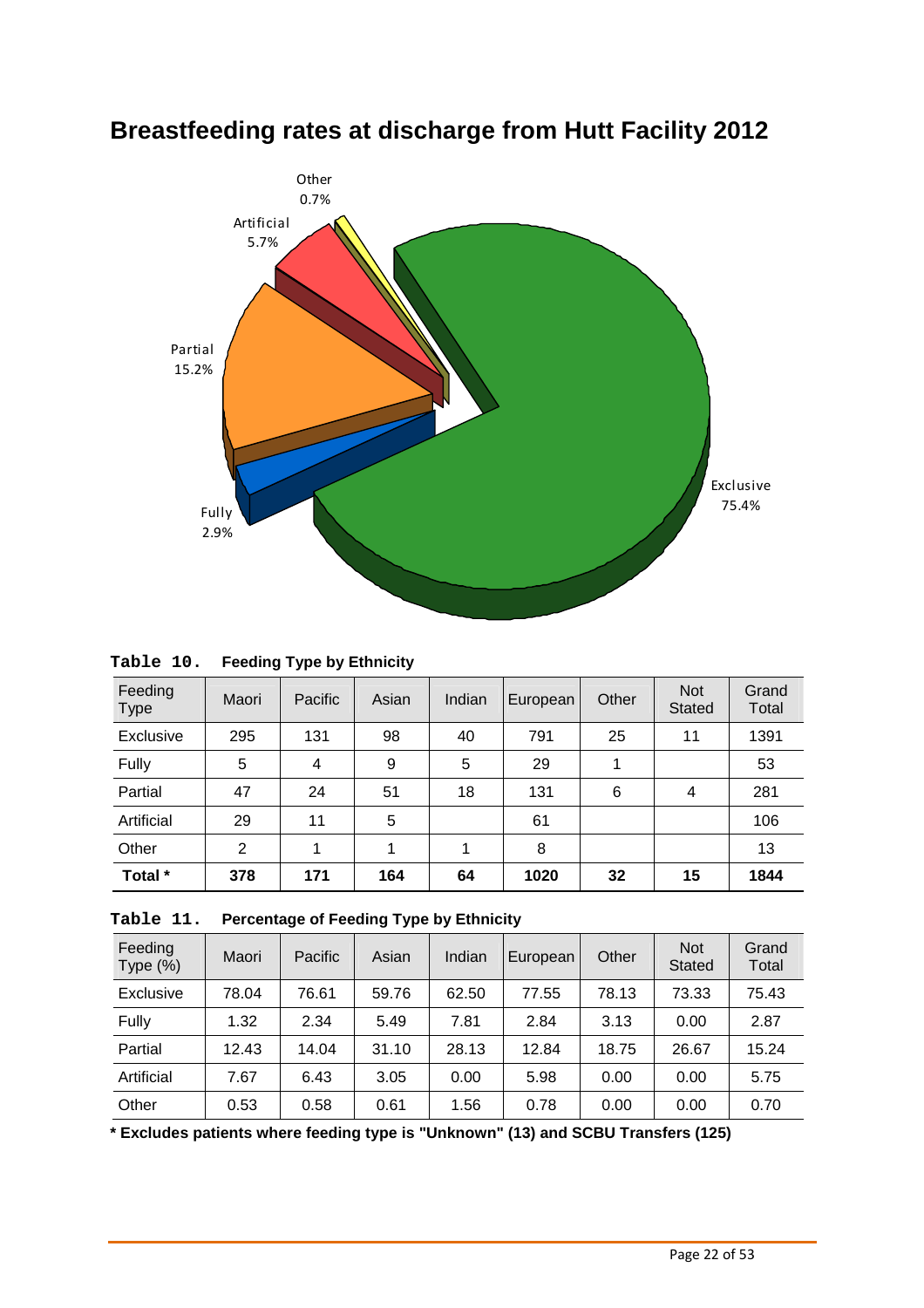

### **Breastfeeding rates at discharge from Hutt Facility 2013**

| Table 12. | <b>Feeding Type by Ethnicity</b> |
|-----------|----------------------------------|
|           |                                  |

| Feeding<br><b>Type</b> | Maori | Pacific | Asian | Indian         | European | Other | <b>Not</b><br><b>Stated</b> | Grand<br>Total |
|------------------------|-------|---------|-------|----------------|----------|-------|-----------------------------|----------------|
| Exclusive              | 268   | 131     | 97    | 43             | 726      | 23    | 5                           | 1293           |
| Fully                  | 11    | 3       | 3     | $\overline{2}$ | 29       | 4     |                             | 49             |
| Partial                | 34    | 35      | 39    | 13             | 123      | 1     | 2                           | 247            |
| Artificial             | 32    | 12      | 5     |                | 47       |       |                             | 98             |
| Other                  | 2     | 1       | 2     |                | 4        |       |                             | 9              |
| <b>Total</b>           | 347   | 182     | 146   | 59             | 929      | 26    | 7                           | 1696           |

| Table 13. | <b>Percentage of Feeding Type by Ethnicity</b> |
|-----------|------------------------------------------------|
|-----------|------------------------------------------------|

| Feeding<br>Type $(\%)$ | Maori  | Pacific | Asian  | Indian | European | Other  | <b>Not</b><br><b>Stated</b> | Grand<br>Total |
|------------------------|--------|---------|--------|--------|----------|--------|-----------------------------|----------------|
| Exclusive              | 77.23% | 71.98%  | 66.44% | 72.88% | 78.15%   | 88.46% | 71.43%                      | 76.24%         |
| Fully                  | 3.17%  | 1.65%   | 2.05%  | 3.39%  | 3.12%    | 3.85%  | $0.00\%$                    | 2.89%          |
| Partial                | 9.80%  | 19.23%  | 26.71% | 22.03% | 13.24%   | 3.85%  | 28.57%                      | 14.56%         |
| Artificial             | 9.22%  | 6.59%   | 3.42%  | 1.69%  | 5.06%    | 3.85%  | $0.00\%$                    | 5.78%          |
| Other                  | 0.58%  | 0.55%   | 1.37%  | 0.00%  | 0.43%    | 0.00%  | 0.00%                       | 0.53%          |

**\* Excludes patients where feeding type is "Unknown" (13) and SCBU Transfers (125)** 

Hutt Maternity recently completed their 2013 Baby Friendly Hospital Initiative Audit. We will establish a breast feeding working group in 2014 to investigate ways of improving our breast feeding rates.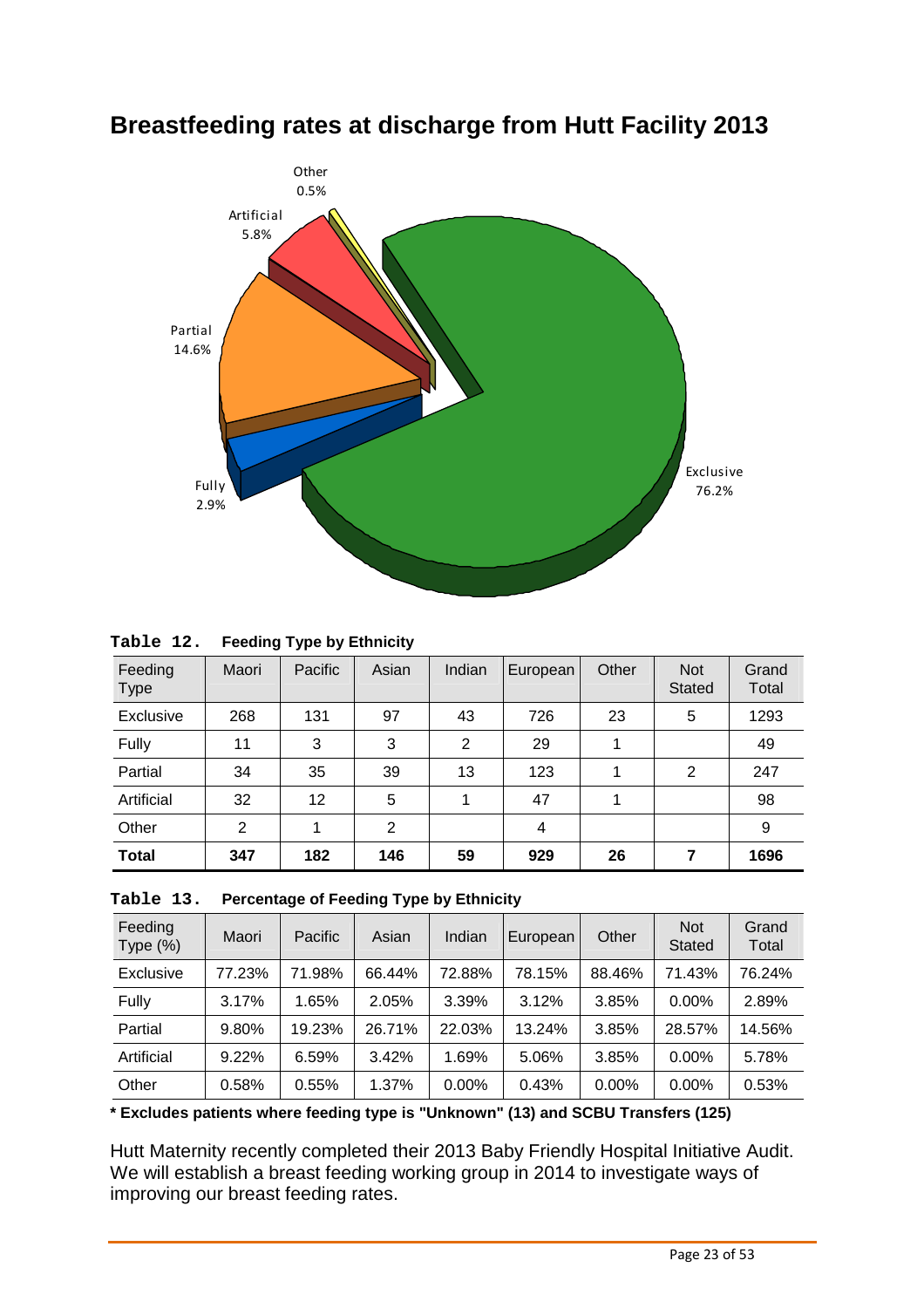# **Universal Newborn Hearing Screening and Early Intervention Programme (UNHSEIP)**

Newborn Hearing Screening commenced at Hutt Valley District Health Board (HVDHB) in July 2009 and is now offered nationally through all the District Health Boards. The aim of the programme is the early identification of permanent congenital hearing loss with specific goals of completing screening by 1 month, diagnosis by 3 months, and interventions offered by 6 months. Early medical and educational intervention before 6 months has been demonstrated to significantly improve longterm outcomes for children with hearing loss and their whanau.

Screening is offered to all newborns in the Hutt Valley DHB area through inpatient and outpatient services. We have a staff resource of 2 Screeners and 1 Screener/Team Leader (2.0 FTE). The screening team leader is a National Screening Unit (NSU) approved Screener Trainer who was also selected as a Screening Representative on the UNHSEIP National Audit Team.

Screening is available 6 days per a week in the Maternity and Special Care units and 3 weekly outpatient clinics are run in the Audiology Department. In response to an analysis of attendance to outpatient appointments a home visit service was commenced in November 2013. The aim of this initiative is to improve access for screening for families who, for a range of circumstances, find it difficult to travel to Hutt Hospital.

The programme is managed through the Audiology Department under the Surgical, Women's & Children's directorate and is included in the Maternity Clinical Governance Group. Data is collected daily, analysed monthly, and reported quarterly to the NSU. The service maintains a high quality screening programme through continuing to meet all NSU performance indicators.

Next years work plan includes our first routine national audit by the NSU in February 2014, and quality projects which include a consumer survey and review of our home visit service.

| <b>Newborns</b><br><b>Offered</b> | <b>Completed Screening</b> | 1915 (99%) | First screen as Inpatient  | 1408<br>(73.5%) |  |
|-----------------------------------|----------------------------|------------|----------------------------|-----------------|--|
| Screening                         | <b>Declined Screening</b>  | 14         | First screen as Outpatient | 507 (26.5%)     |  |

**1941** Screening Not Completed 12 Ref for Audiology Assessment 48

| Table 14. HVDHB Universal Newborn Hearing Screening Programme Volumes 2013 |
|----------------------------------------------------------------------------|
|                                                                            |

|           |                                     | Unilateral | <b>Bilateral</b> |
|-----------|-------------------------------------|------------|------------------|
| Audiology | <b>Confirmed Sensorineural Loss</b> |            | b                |
|           | <b>Confirmed Conductive Loss</b>    |            | 12               |

| Early               | <b>Referred to ENT Specialist</b> |  |
|---------------------|-----------------------------------|--|
| <b>Intervention</b> | Referred to ENT Specialist        |  |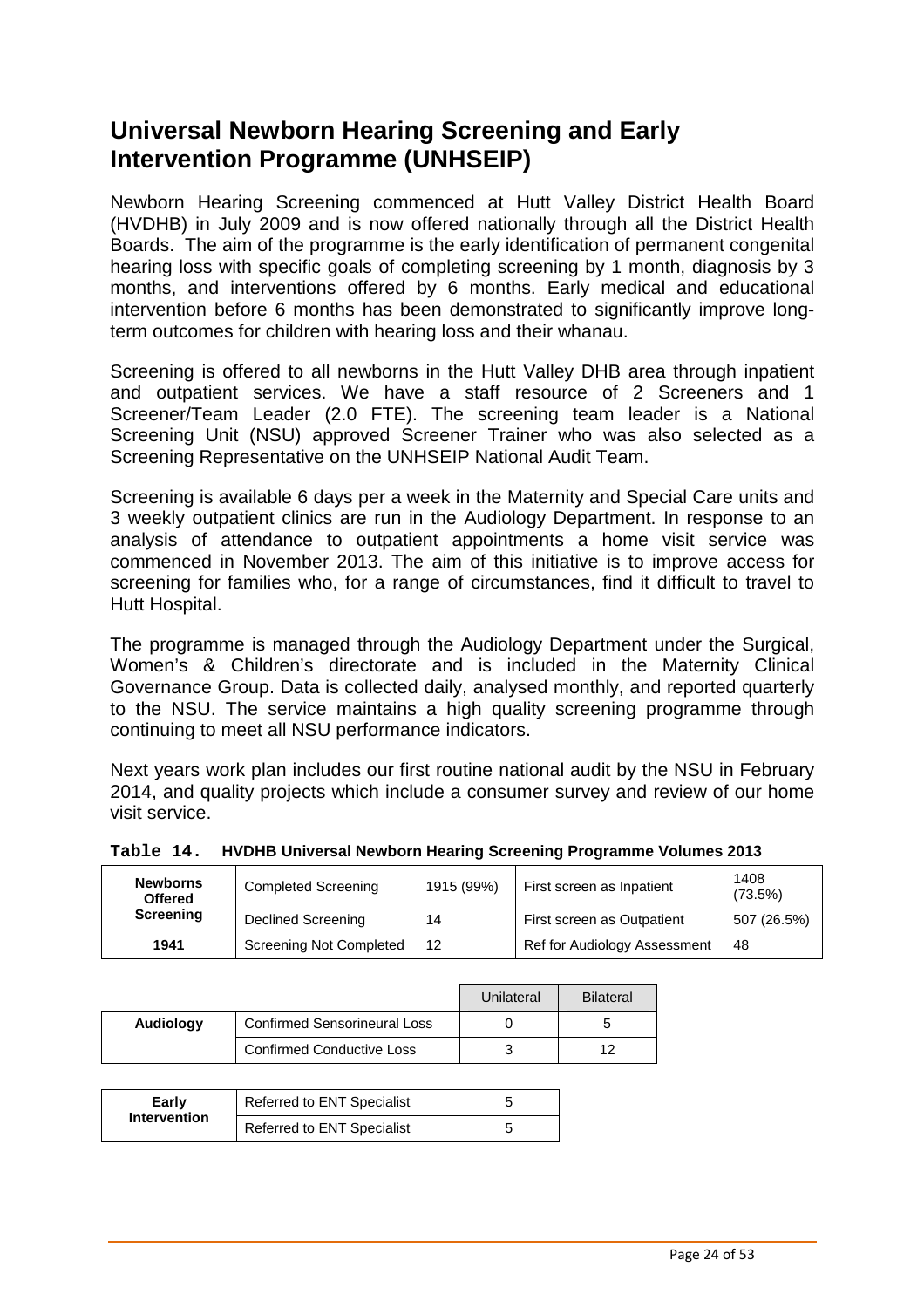# **Pregnancy and Parenting Education (PPE)**

There are 2 primary providers of PPE within the DHB region, Parents Centre which is privately run, and HVDHB contracted services from BirthEd. We are unable to source data from Parents Centre, but BirthEd provided quarterly data to the DHB.

BirthEd provides high quality childbirth and early parenting education and support to women and their partners or support people, so they can make safe, well informed choices about the birth of their baby and their parenting. We are based both in the hospital and in the community with courses running from Upper Hutt to Wainuiomata, including youth classes at Vibe. BirthEd is contracted by Hutt Valley District Health Board and Capital and Coast District Health Board to provide a range of free courses for adult and youth in the Hutt Valley and in the greater Wellington area.

In the 2013 year BirthEd proved, 19 Mainstream Antenatal, 7 Youth Antenatal, 19 Mainstream Post Natal, 6 Youth Post Natal, 10 Baby Cares, 11 Breastfeeding and 13 Baby Safety classes. There were 588 women enrolled in BirthEd classes, with 511 actually commencing and a completion rate of 94%. 92% of attendees were primips. 12% of attendees were under 20, 21% aged 20-24, and the remaining 67% over 24 years.

Table 1: Ethnicity of women enrolled

| <b>Ethnicity Number %</b> | Annual         | Percentage |
|---------------------------|----------------|------------|
|                           | total          |            |
| <b>NZ European</b>        | 302            | 51%        |
| Maori                     | 50             | 9%         |
| NZ European / NZ          | 37             | 6%         |
| Maori                     |                |            |
| Cook Island Maori         | $\overline{2}$ | 0%         |
| Fijian                    | 9              | 2%         |
| Niuean                    | 0              | 0%         |
| Samoan                    | 21             | 4%         |
| Tokelauan                 | 0              | 0%         |
| Tongan                    | 1              | 0%         |
| NZ European/Pacific       | $\overline{0}$ | 0%         |
| Island                    |                |            |
| NZ Maori/Pacific          | 8              | 1%         |
| Island                    |                |            |
| Chinese                   | 23             | 4%         |
| <b>Sth East Asian</b>     | 57             | 10%        |
| African                   | $\overline{7}$ | 1%         |
| <b>Middle East</b>        | 1              | $0\%$      |
| Indian                    | 28             | 5%         |
| <b>Other European</b>     | 41             | 7%         |
| Other                     | 1              | 0%         |
| <b>TOTAL</b>              | 588            | 100%       |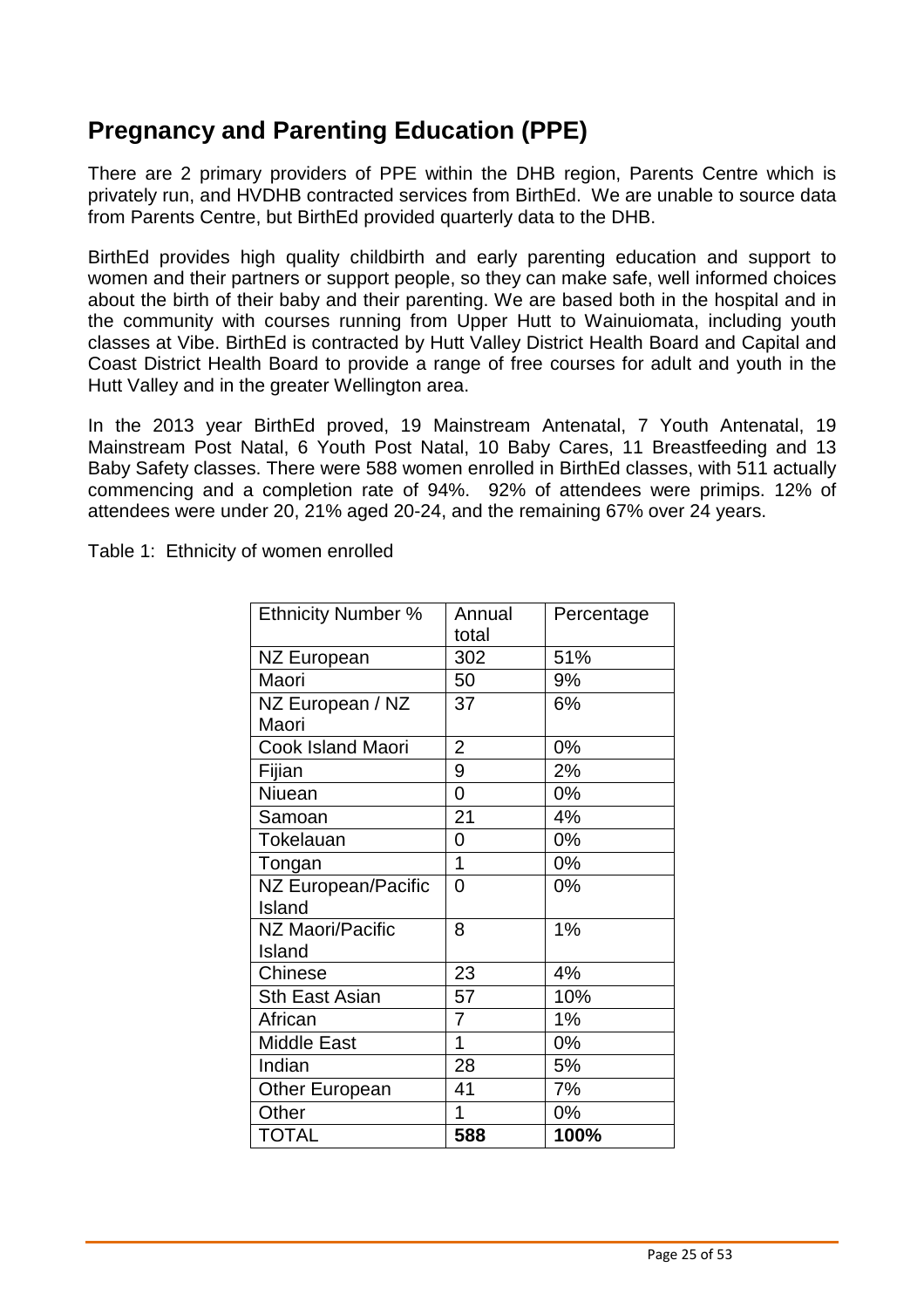# **Section Three: Maternity Services Clinical Outcomes 2013**



# **Indicator One: Standard primiparae who have a Spontaneous vaginal birth**

**Numerator: Total number of standard primiparae who had a spontaneous vaginal birth Denominator: Total number of standard primiparae who give birth** 

#### **Comment:**

This indicator continues to track above the national average and the differences between 2012 and 2013 are not significant.

The definition of a Standard Primiparae must meet all the following criteria: no previous pregnancy of 20+ weeks; maternal age 20-34; cephalic presentation; singleton; term gestation; and without specified medical complications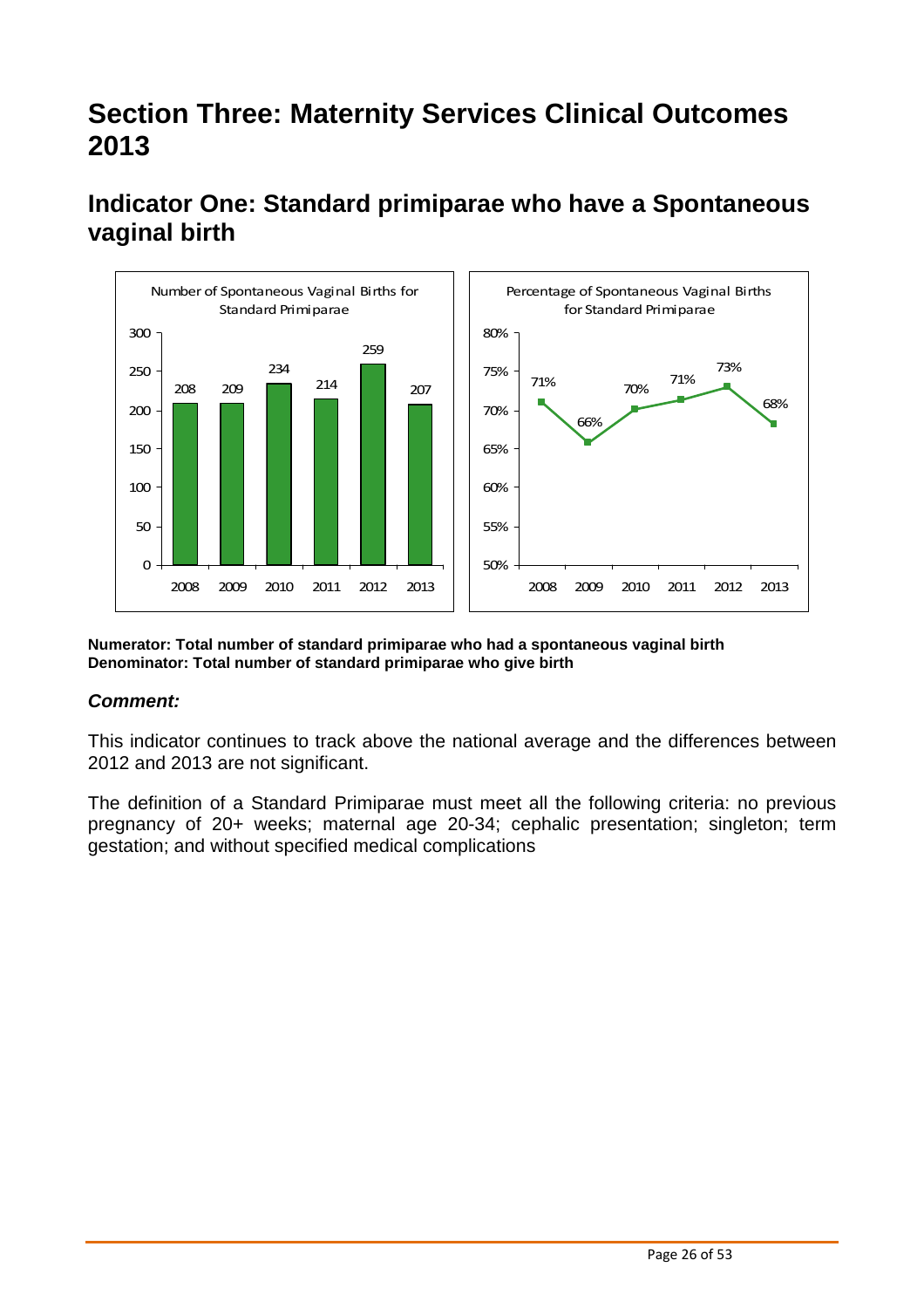# **Indicator Two: Standard primiparae who undergo induction of labour**



#### **Numerator: Total number of standard primiparae who undergo induction of labour Denominator: Total number of standard primiparae who give birth**

#### **Comment:**

This indicator has risen slightly but remains below the national average the units policies remain sound and we will track this indicator with interest this year.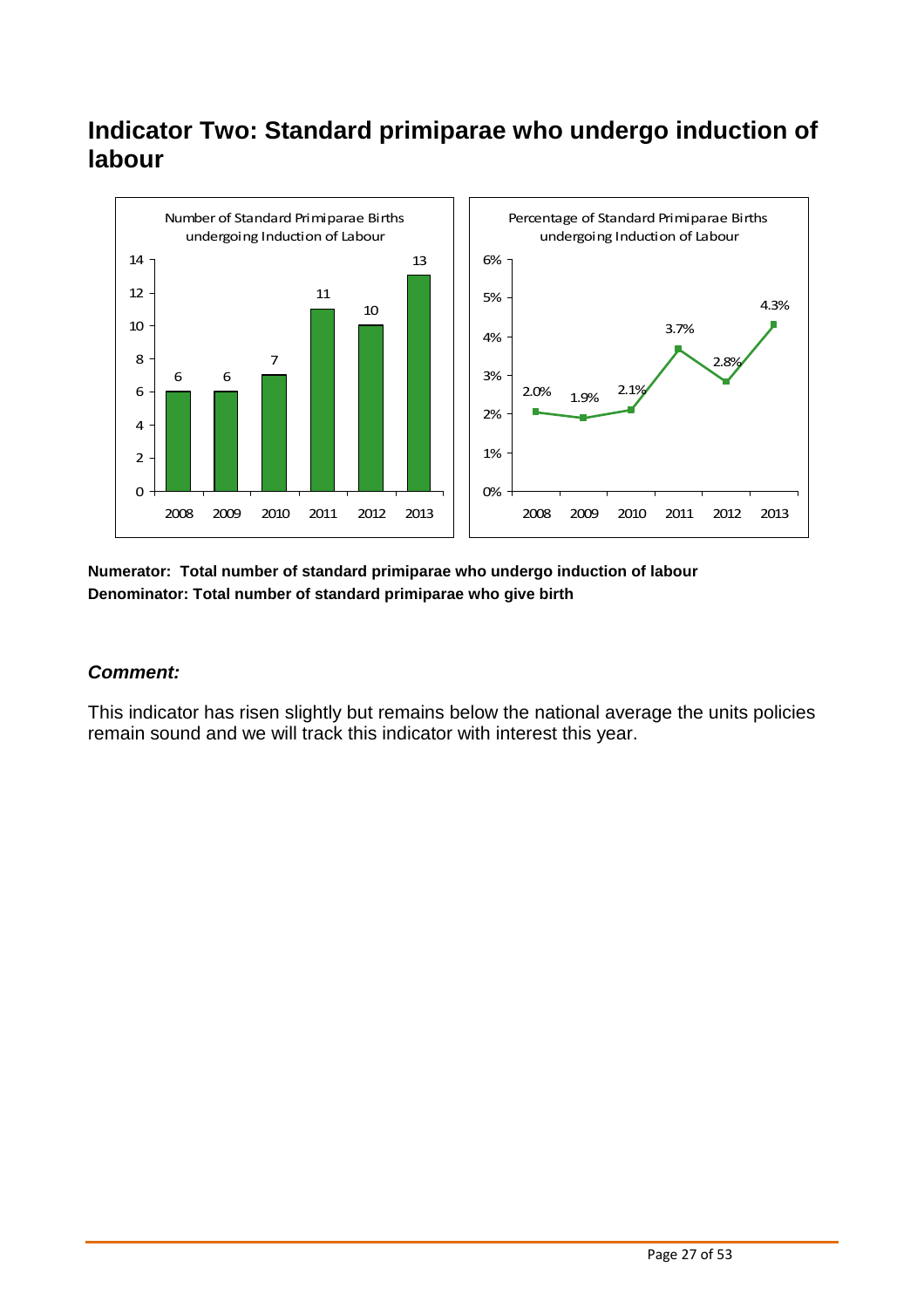# **Indicator Three: Standard primiparae who undergo an instrumental vaginal birth**



#### **Numerator: Total number of standard primiparae who undergo an instrumental vaginal birth Denominator: Total number of standard primiparae who give birth**

#### **Comment:**

This indicator has risen significantly over the past 3 years and reflects the focus the unit has had in supervising and teaching registrars.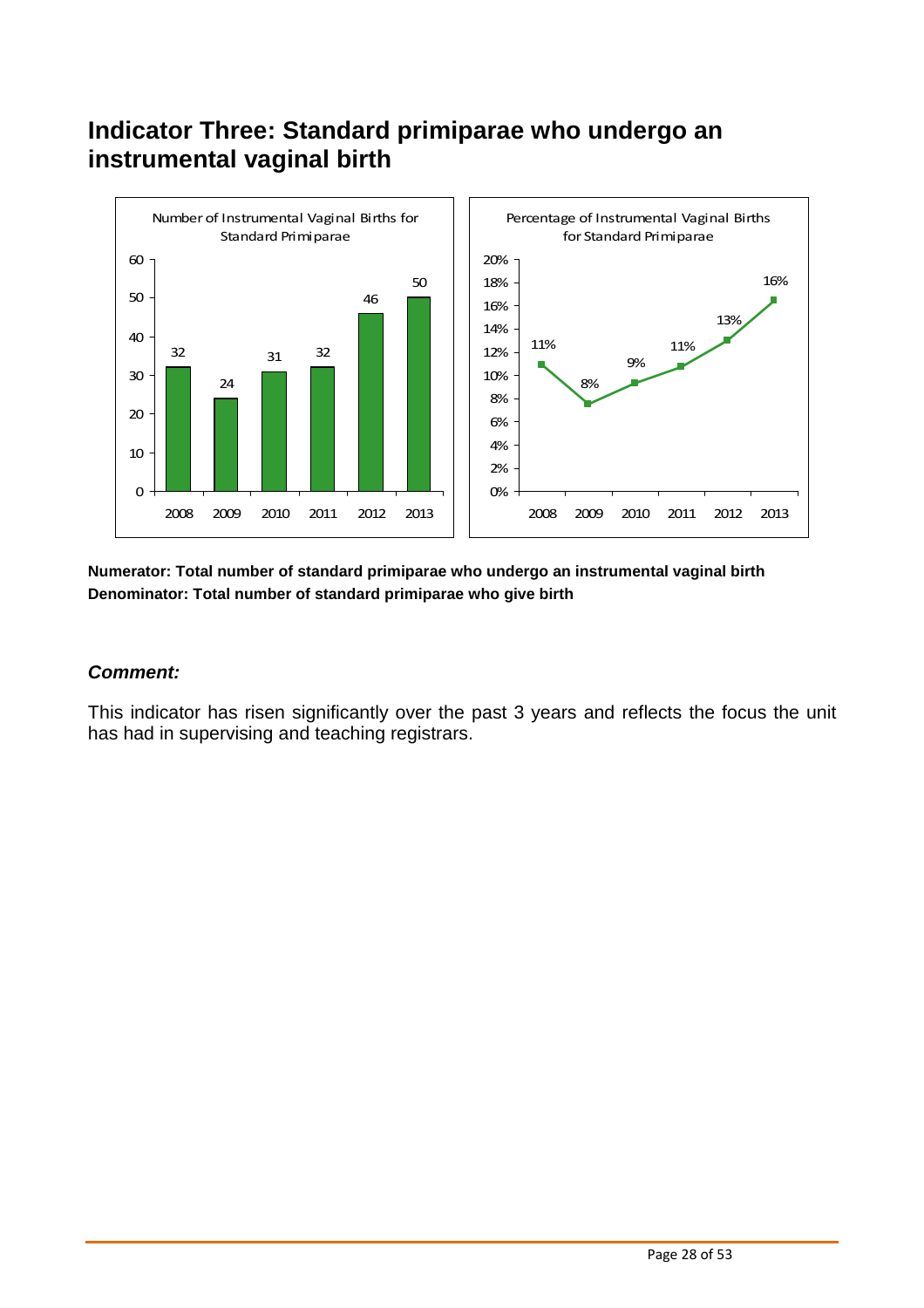# **Indicator Four: Standard primiparae undergoing caesarean section**



**Numerator: Total number of standard primiparae undergoing caesarean section Denominator: Total number of standard primiparae who give birth** 

#### **Comment:**

This indicator has pleasingly fallen from the highs of 2009. The fall almost certainly is related to the rise in instrumental deliveries as a result of the increase teaching effort.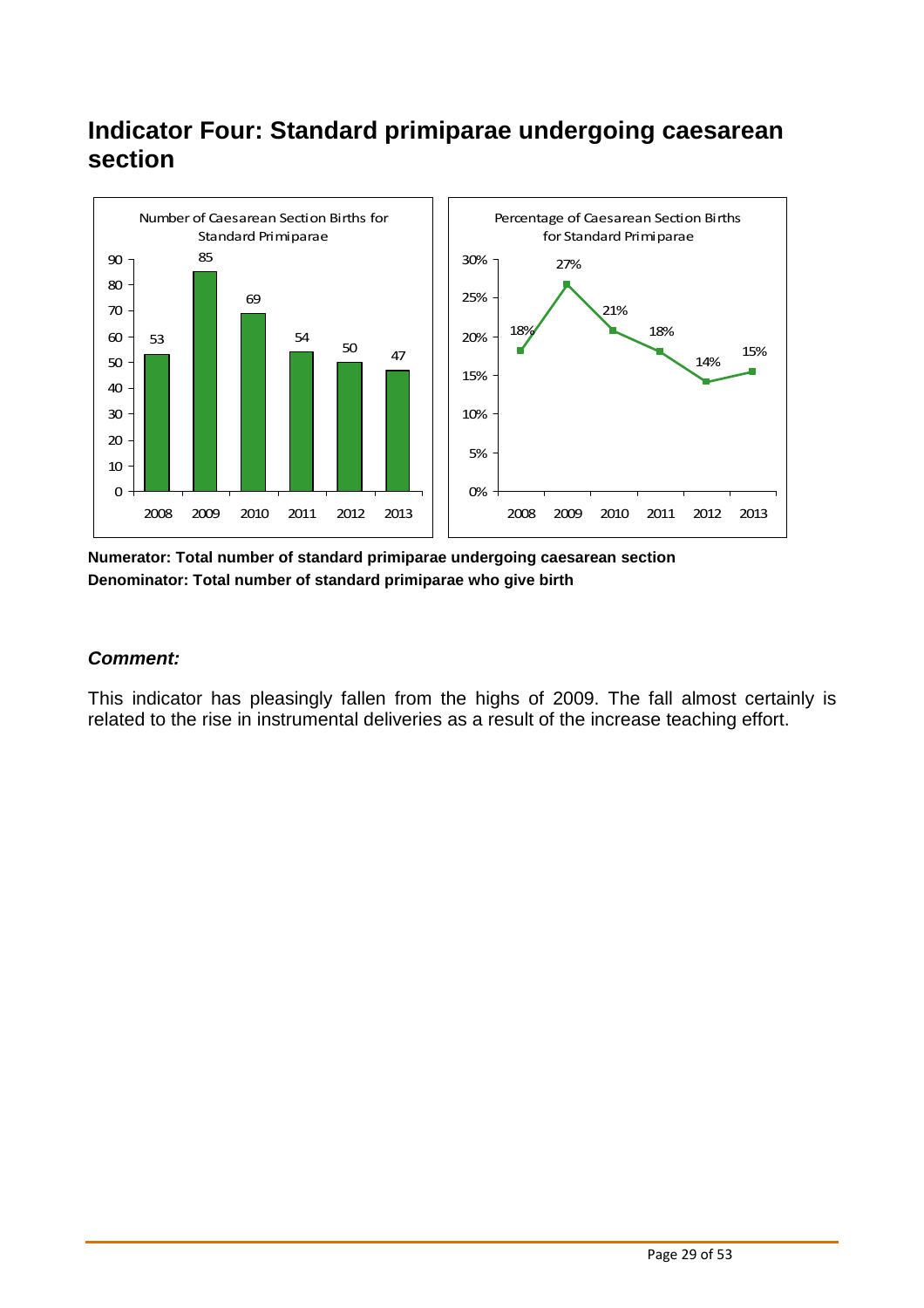# **Indicator Five: Standard primiparae with an intact lower genital tract (no 1st -4th degree tear or episiotomy)**



**Numerator: Total number of standard primiparae with an intact lower genital tract Denominator: Total number of standard primiparae who gave birth vaginally** 

#### **Comment:**

Hutt Valley DHB remains consistently below the national average.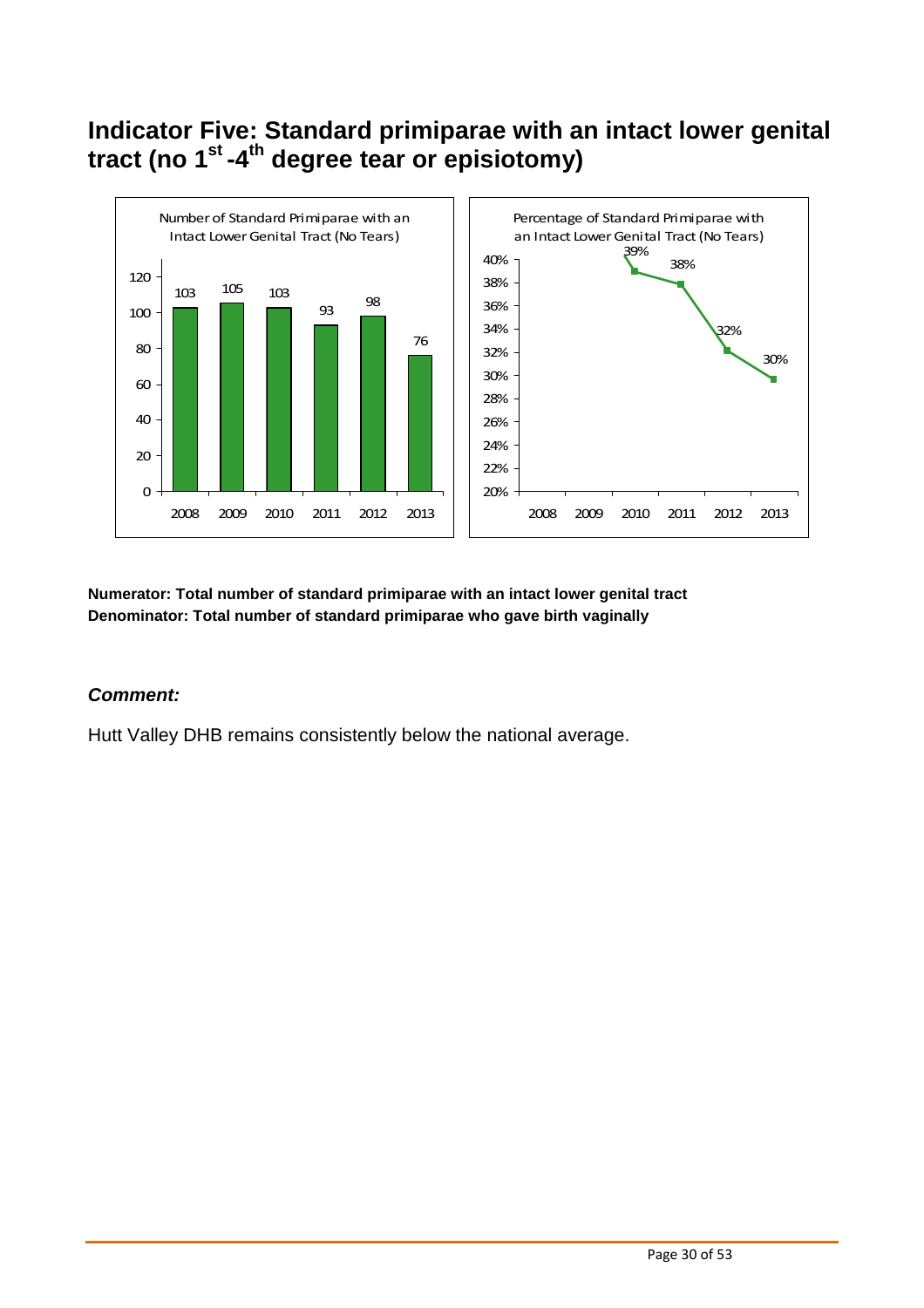# **Indicator Six: Standard primiparae undergoing episiotomy and no 3rd/4 th degree perineal tear**



**Numerator: Total number of standard primiparae undergoing episiotomy and no 3rd-4th degree perineal tear while giving birth vaginally** 

**Denominator: Total number of standard primiparae who gave birth vaginally** 

#### **Comment:**

There has been a significant rise in this indicator which probably relates to the rapid change in the demographics and co morbidities of the patients that are being seen.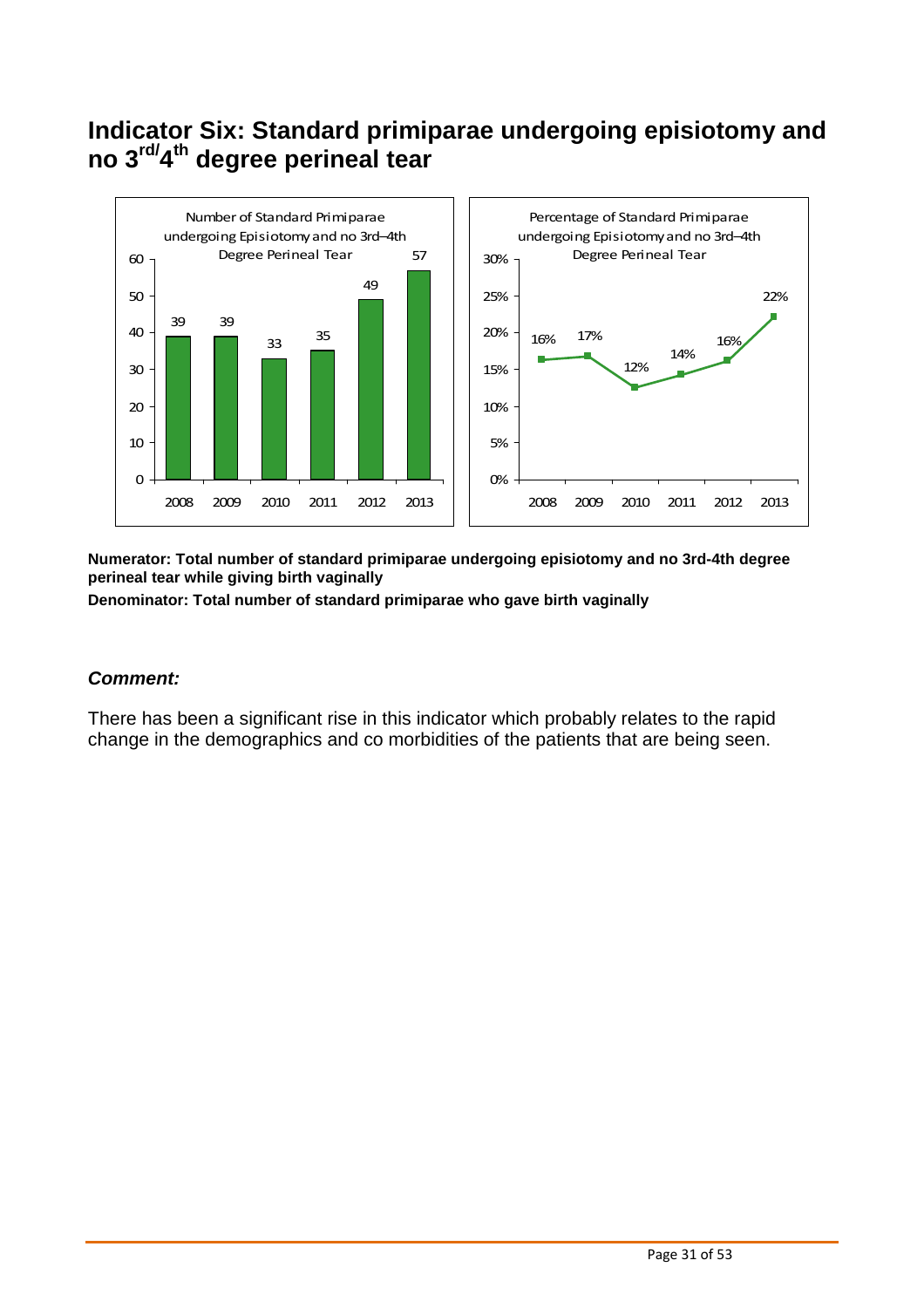# **Indicator Seven; Standard primiparae sustaining a 3rd/4th degree perineal tear and no episiotomy**



**Numerator: Total number of standard primiparae sustaining a 3rd-4th degree perineal tear and no episiotomy** 

**Denominator: Total number of standard primiparae delivering vaginally** 

#### **Comment:**

Our third and fourth degree tear rate in standard primiparae has increased. However, with registrars having attended OASIS workshops and having had dedicated teaching sessions on third degree tears, this may merely represent improved detection of third degree tears rather than increased incidence.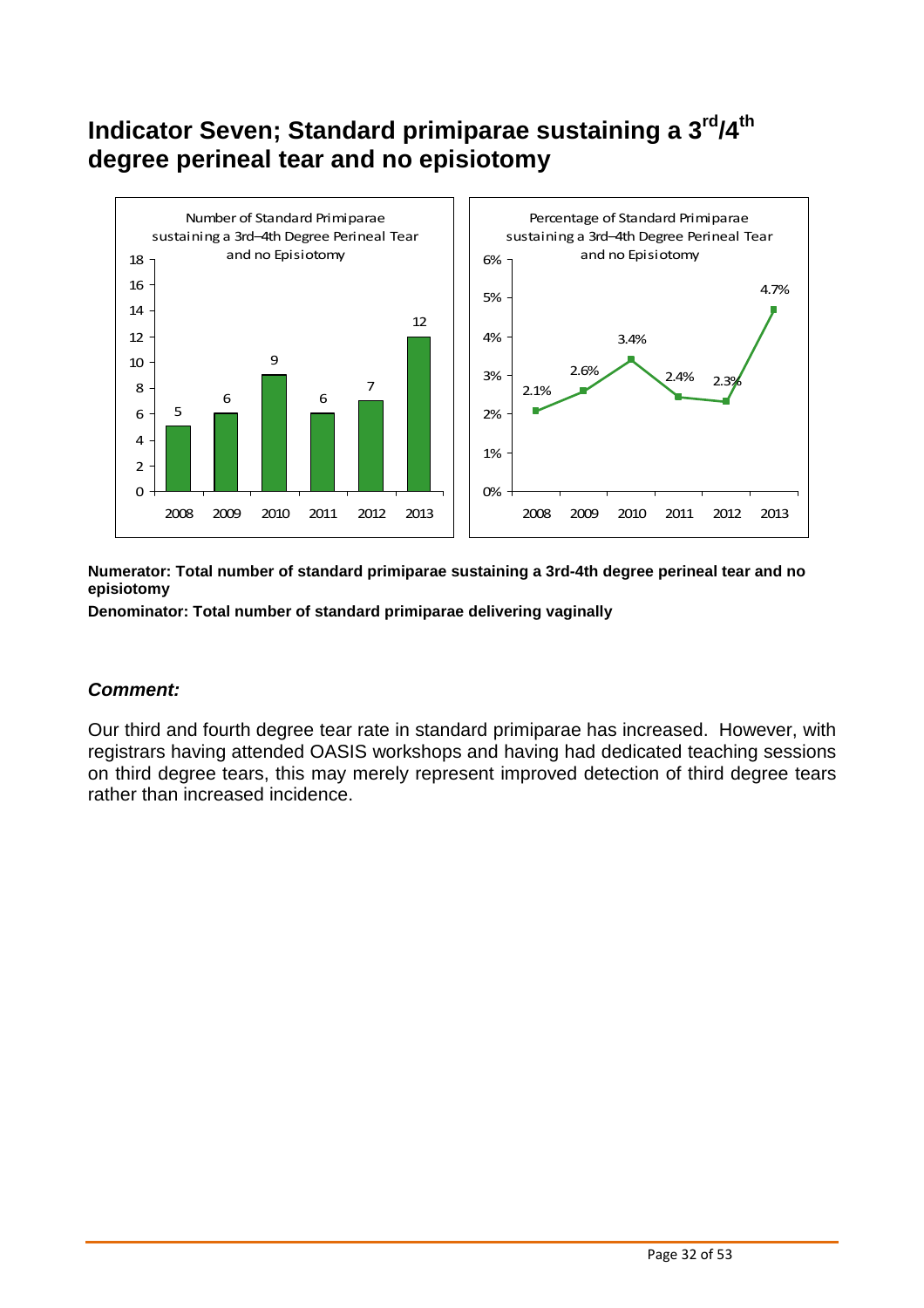# **Indicator Eight: Standard primiparae undergoing episiotomy and sustaining a 3rd/4th degree perineal tear**



**Numerator: Total number of standard primiparae undergoing episiotomy, and sustaining a 3rd-4th degree tear while giving birth vaginally** 

**Denominator: Total number of standard primiparae delivering vaginally** 

#### **Comment:**

The number remains at a level that is too low to draw any significant conclusions.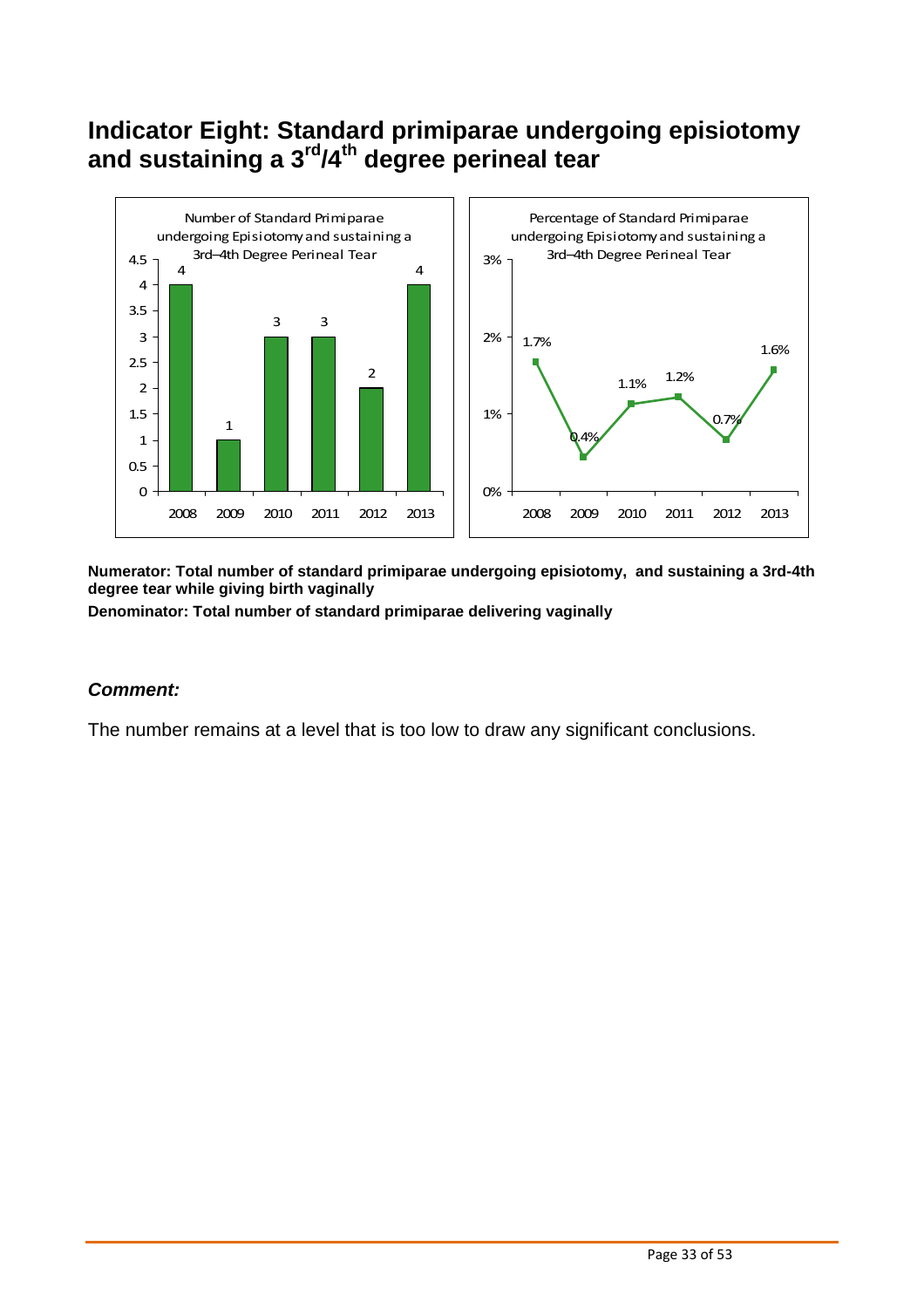# **Indicator Nine: General anaesthesia for all caesarean sections**



#### **Numerator: Total number of women having a general anaesthetic for a caesarean section Denominator: Total number of women having a caesarean section**

#### **Comment:**

There are sporadic but not significant variations in this number which relates to a small rise in very acute operations, a small increase in the number where it is physically impossible to use local regional blocks and a small rise in the number of patients whose anticoagulant management contraindicates local blocks.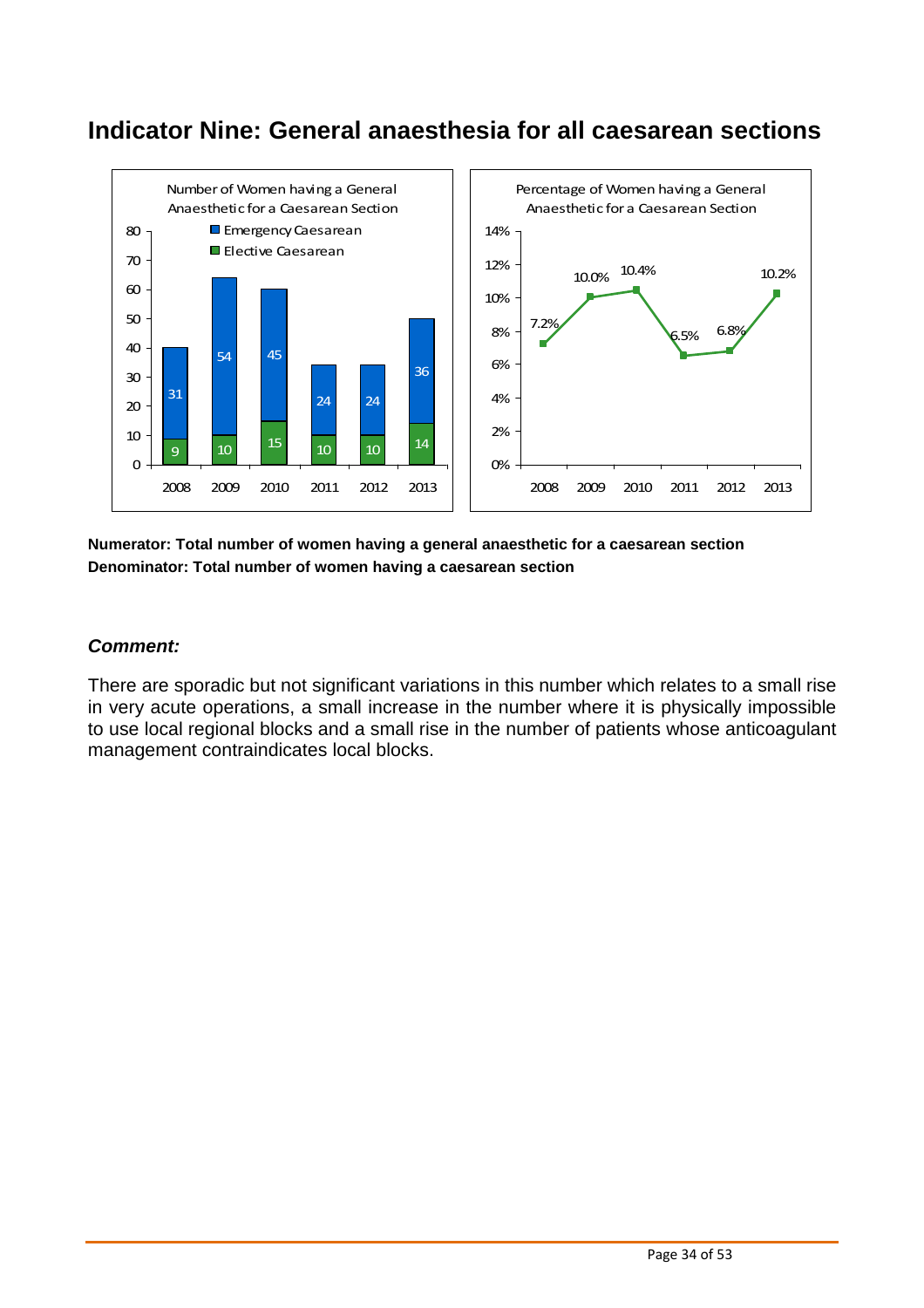# **Indicator Ten: Postpartum haemorrhage and blood transfusion after vaginal birth**



**Numerator: Total number of women giving birth vaginally with a Postpartum haemorrhage who required a blood transfusion during the same admission Denominator: Total number of women who give birth vaginally** 

#### **Comments:**

There have been 2 audits undertaken on PPH in the 2013 year. They used different proforma and criteria.

Both audits demonstrated a number of practice points, including the need for diligence checking antenatal Hb and providing Fe supplementation, recognition and management of PPH and accurate documentation.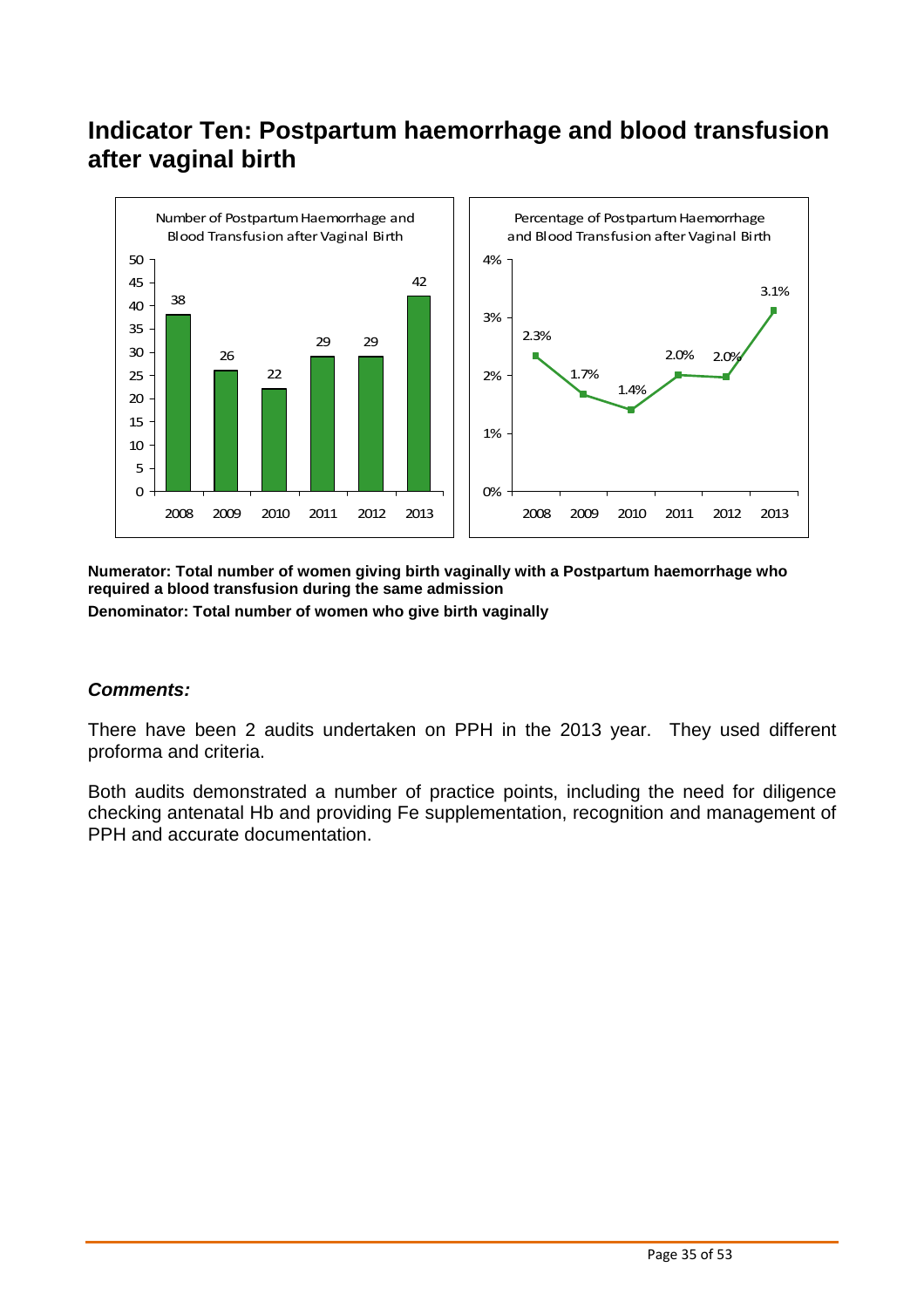# **Indicator Eleven: Postpartum haemorrhage and blood transfusion after caesarean section**



**Numerator: Total number of women undergoing caesarean section with a Postpartum haemorrhage who required a blood transfusion during the same admission** 

**Denominator: Total number of women who give undergo caesarean section** 

#### **Comment:**

As a result of the audit into post partum haemorrhage the management of the immediate post operative period has been reviewed.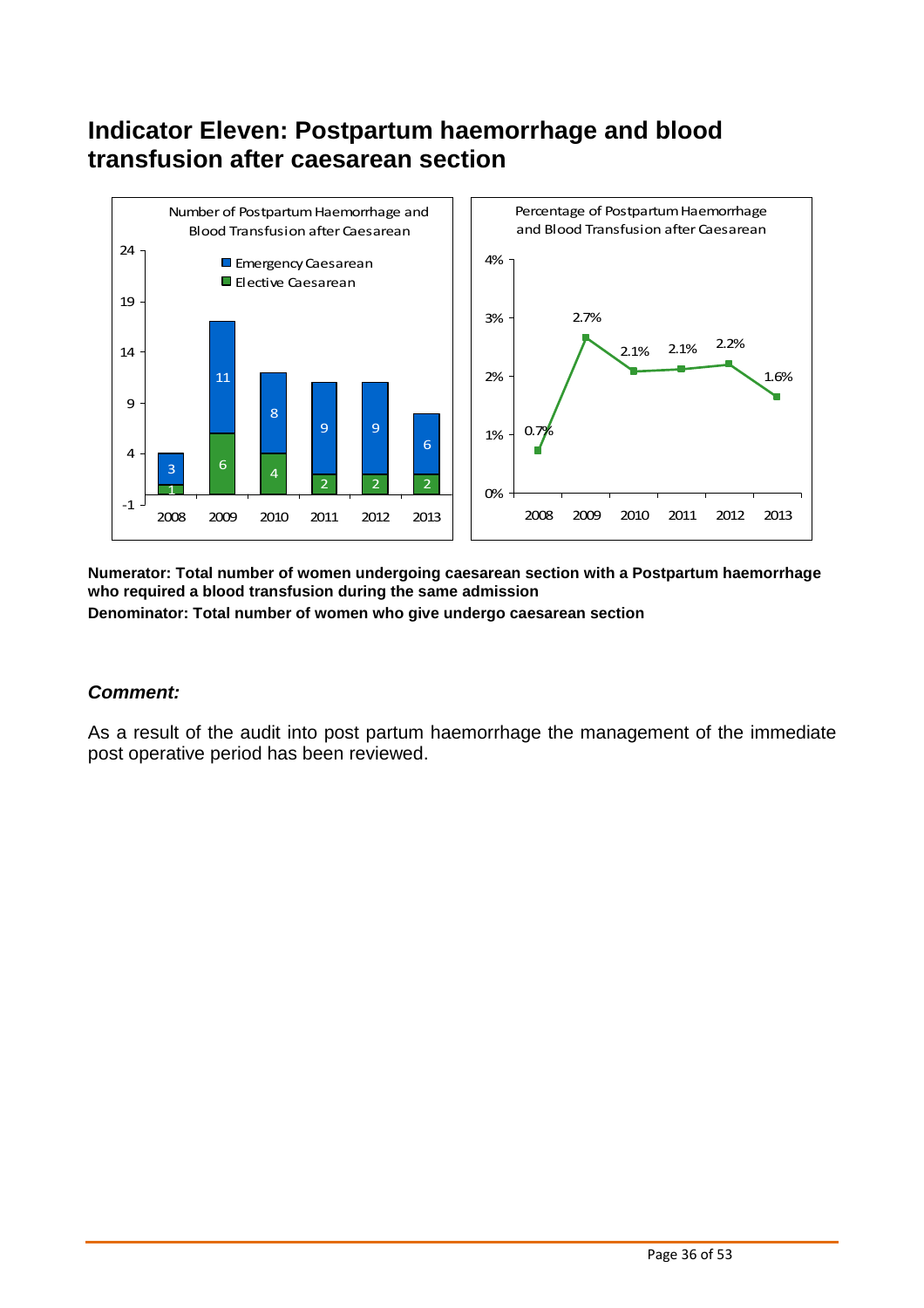# **Indicator Twelve: Premature births (between 32 and 36 weeks gestation)**



**Numerator: Total number of deliveries at between 32 weeks 0 days and 36 weeks 6 days gestation Denominator: Total number of hospital births** 

#### **Comment:**

This is an indicator over which we have little influence. There has been a focus on seeing women with a past history and more actively managing them in an attempt to prevent recurrences. We have chosen to undertake an audit for this in the 2014 year.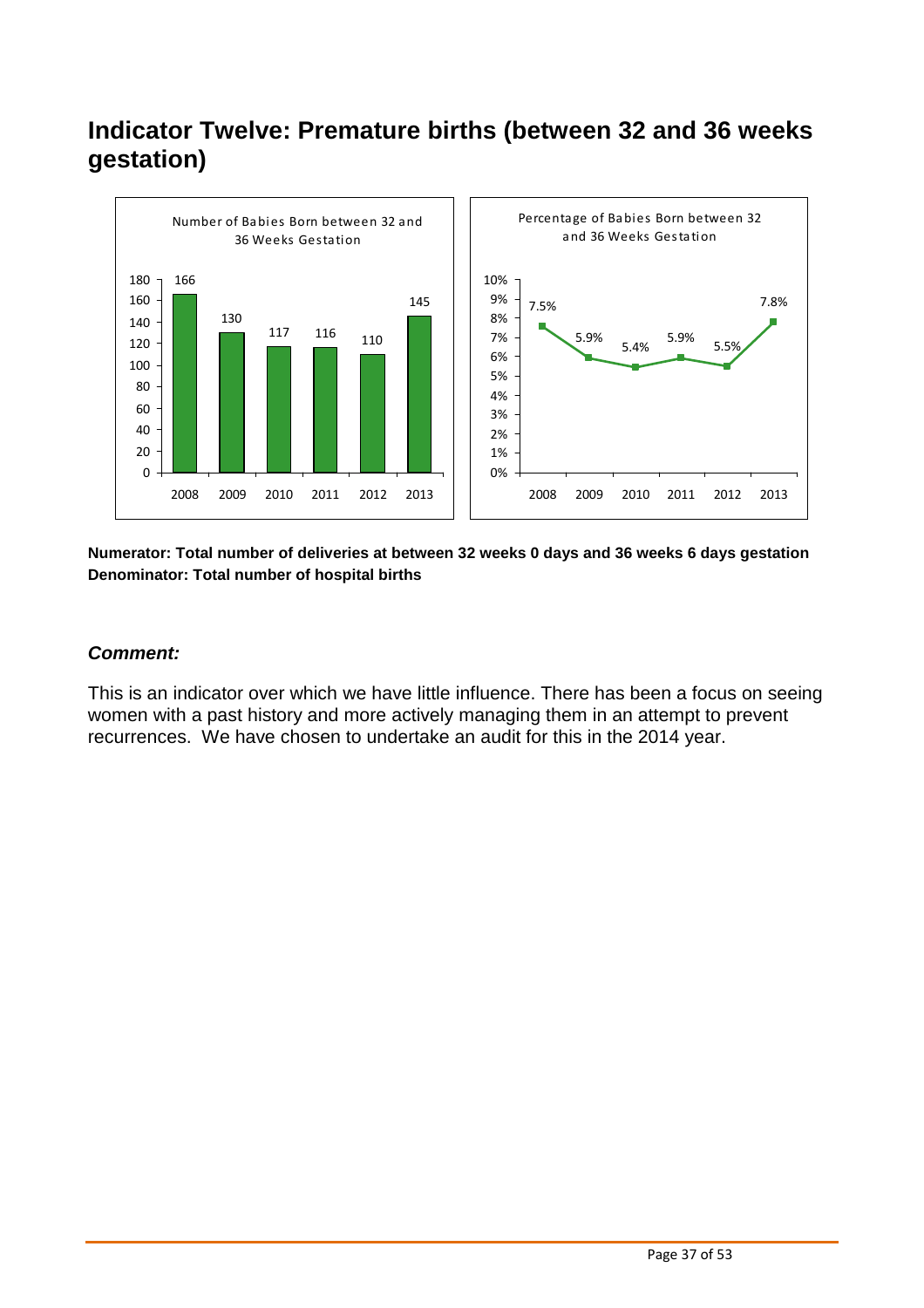# **Section Four: Maternity Quality & Safety 2013**

The Ministry of Health Maternity Quality and Safety Programme was provided establishment funding for a limited timeframe. In the 2014 year we will be exploring ways of sustaining our present and evolving programme beyond mid 2015.

Aspects of our programme are embedded already with our Coordinator sitting within the Directorate not just maternity services. Processes and quality pathways for our multiple forums are now well established and sustainable as business as usual.

Core staff representation on our MCGG such as our core midwife, CMM, Paediatrician, Obstetrican, Quality Team are currently absorbed into the operational budget of their respective services. Our main concern will be the on going funding of consumer, LMC and Primary Care Health representatives and costs of initiatives to improve quality and safety.

### **Other Governance and Clinical Leadership**

Hutt Maternity has a well established Governance Structure, with minor changes of the position of Chair within our Quality Forums in the 2013 year.

Our over arching Maternity Clinical Governance Group (MCGG) has had some changes of Paediatric representation, the loss of 2 of our Consumer Representatives. These will be advertised early in 2014 to ensure representation of Consumers on our Governance Group. This will follow the same recruitment process as the 2012 year. Advertising In local papers and via our stakeholder network will be undertaken. Previously unsuccessful applicants from the 2012 year will also be contact to ascertain their interest in re-applying. Once the recruitment process is complete, consumer representative contact details will be forwarded to the NMMG and their consumer representative. A large focus of our 2014 objectives is consumer engagement, and our consumer representatives will be involved in this work stream.

We will in the 2014 year extend the Terms of Reference for the MCGG to a term of 2 years, rather than the current 1 year.

There were 10 meetings of the MCGG. The HVDHB MCGG Consumer Representatives have liaised with their contemporaries at CCDHB for support and networking.

Early in 2013 we orientated a further Antenatal HIV Coordinator. This role now sits under the MCGG, rather than the Director of Operations, Surgical Women's and Children's, and reports to the MCGG.

In October 2013 discussions were held with the Head Audiologist and Team Leader for Newborn Hearing Screening regarding alignment within the MCGG for their clinical governance needs. This was accepted by the MCGG, and has now been formalised.

In the 2014 year we will be investigating our compliments/complaints/events reporting and risk/trigger management systems. To start this process we have agenda compliments and complaints as a standard item on our MCGG agenda.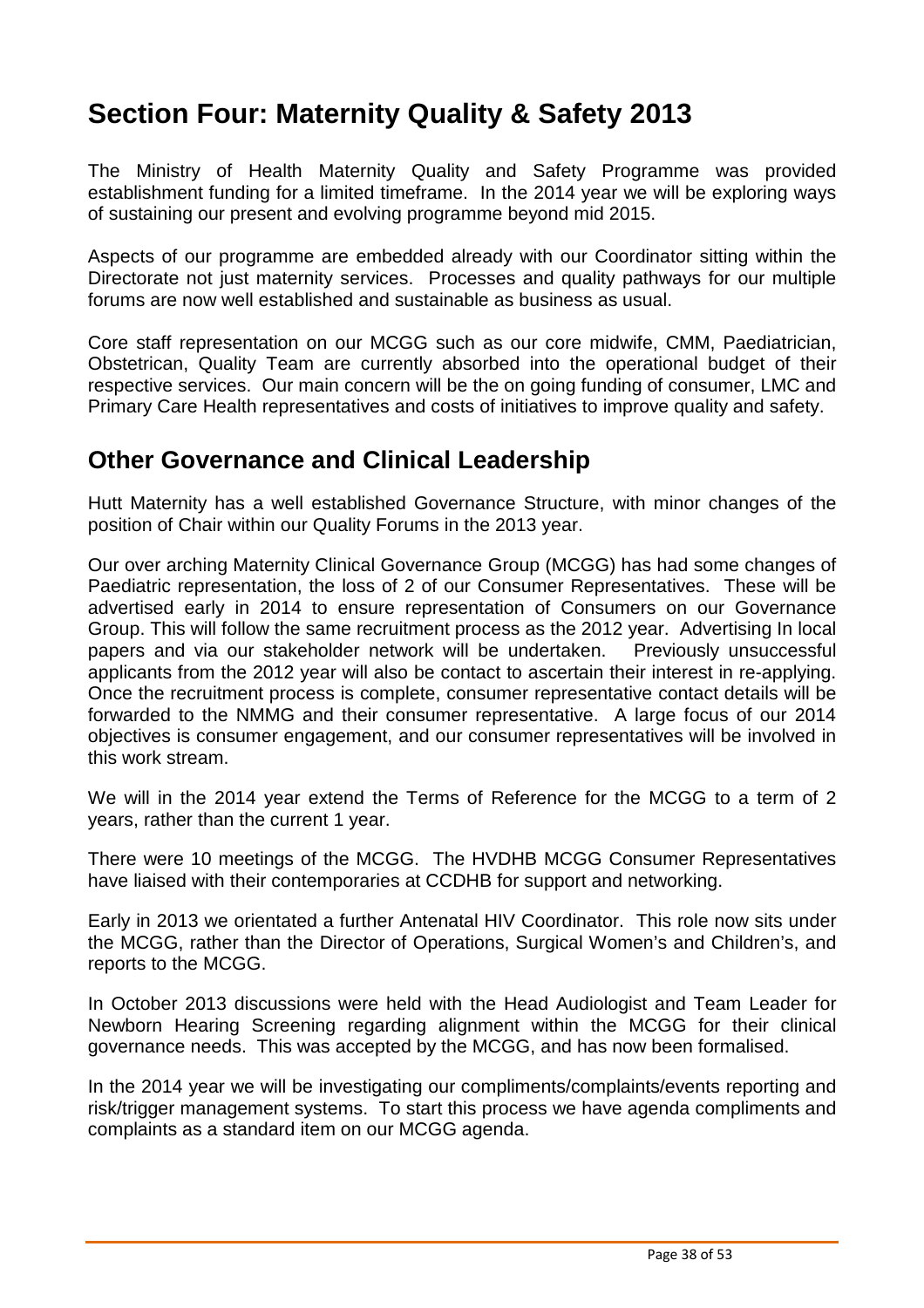

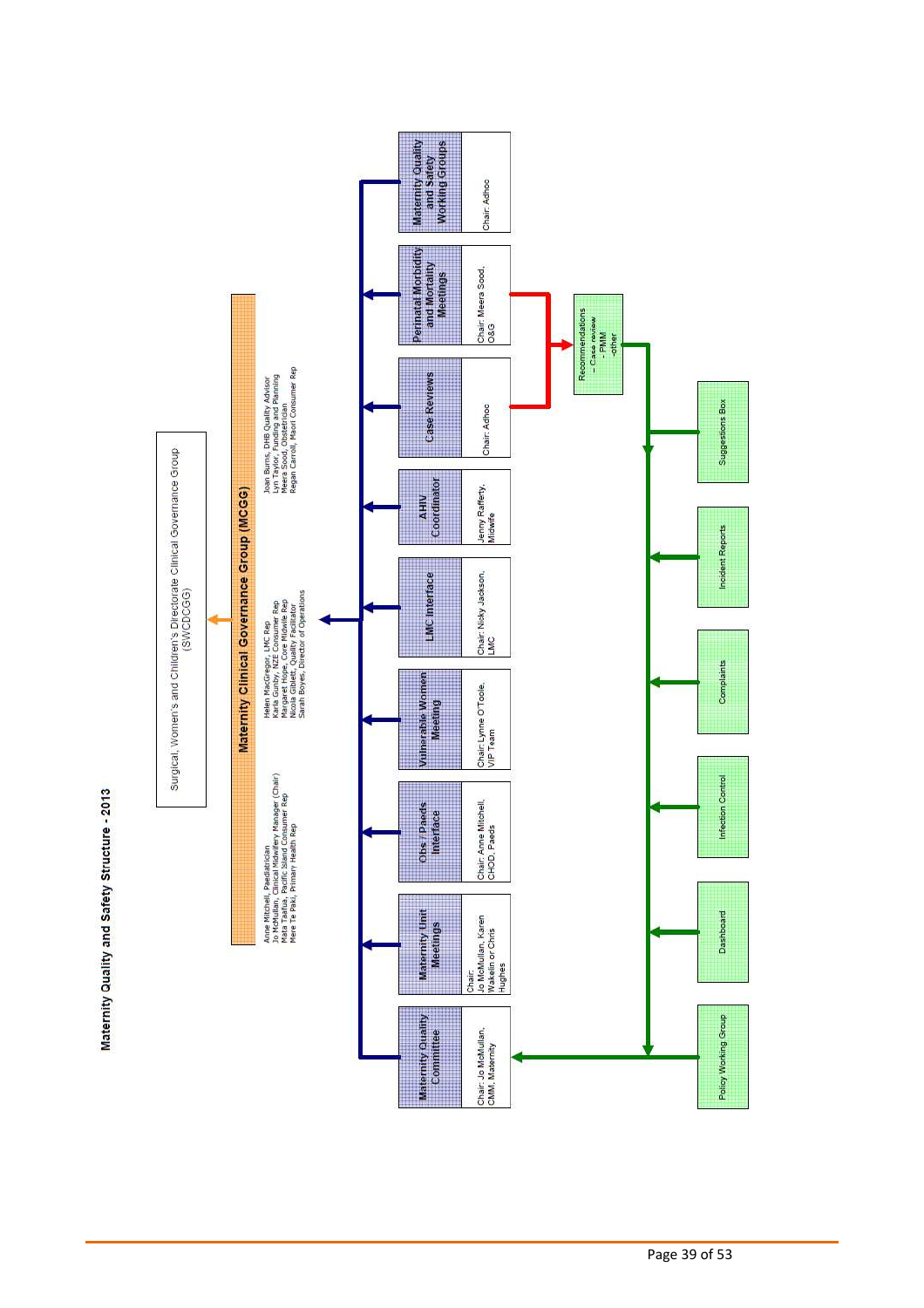# **Data**

A Data, Dashboard, Documentation Working Group (DDDWG) was established. Time has been spent reviewing our current data capture for reporting, our electronic Birthing Unit Summary and Discharge Summary. Consultation occurred with key stakeholders (LMCs, Primary care and Core staff) for their input into these documents. We are now at the stage of making changes and are waiting our IS department assistance. This work will continue into the first part of the 2014 year.

Changes were made in May and our Caesarean Section operation note is now completed electronically. This has improved access to this information for all practitioners.

# **Sector and Consumer Engagement**

Our Sector and Consumer Engagement Working Group (SCEWG) continued in 2013. On 10<sup>th</sup> April the Huttmaternity website went live.

The Clinical Midwifery Manager presented at the HVDHB 'Grand Round' an open forum for all staff and primary care representatives in May. This sat alongside our maternity "Road Show".

In May, June and July our MQ&SP Co-ordinator and the Antenatal HIV Co-ordinator undertook a "Road Show" out to the Primary Sector. This was for a variety of reasons including sector engagement.

Huttmaternity has now published 3 service specific newsletters. These have been well received, and we have asked what our primary sector would like included going forward.

Regular education planning has occurred to co-inside with our Perinatal Mortality Meetings. This commenced in November with the feedback from a Post-Partum Haemorrhage Audit, and a schedule will be set with next year's PMMs.

A main focus for the SCEWG in the 2014 year will be sector and consumer engagement as outlined in Section Five.

# **Quality**

**Obstetric Physician**: Late in 2013 we commenced a combined clinic with an Obstetrician and an Obstetric Physician. Prior to this women may have had to attend multiple clinics.

Cardiology: Prior to 2013, women who required obstetric/cardiology care would attend CCDHB clinics. We now have access to a Cardiologist with Obstetric experience at HVDHB.

**Obstetric Paediatric Meeting**: This was embedded as usual practice over the 2013 year. We have had an increasing number of women discussed, with formal birth and postnatal plans put in place. Our Obstetric Physician also now attends these meetings.

**Vulnerable Women and Unborn Babies Group:** This meeting commenced informally in 2012, and has now is well utilised by both LMCs and core staff. We are currently exploring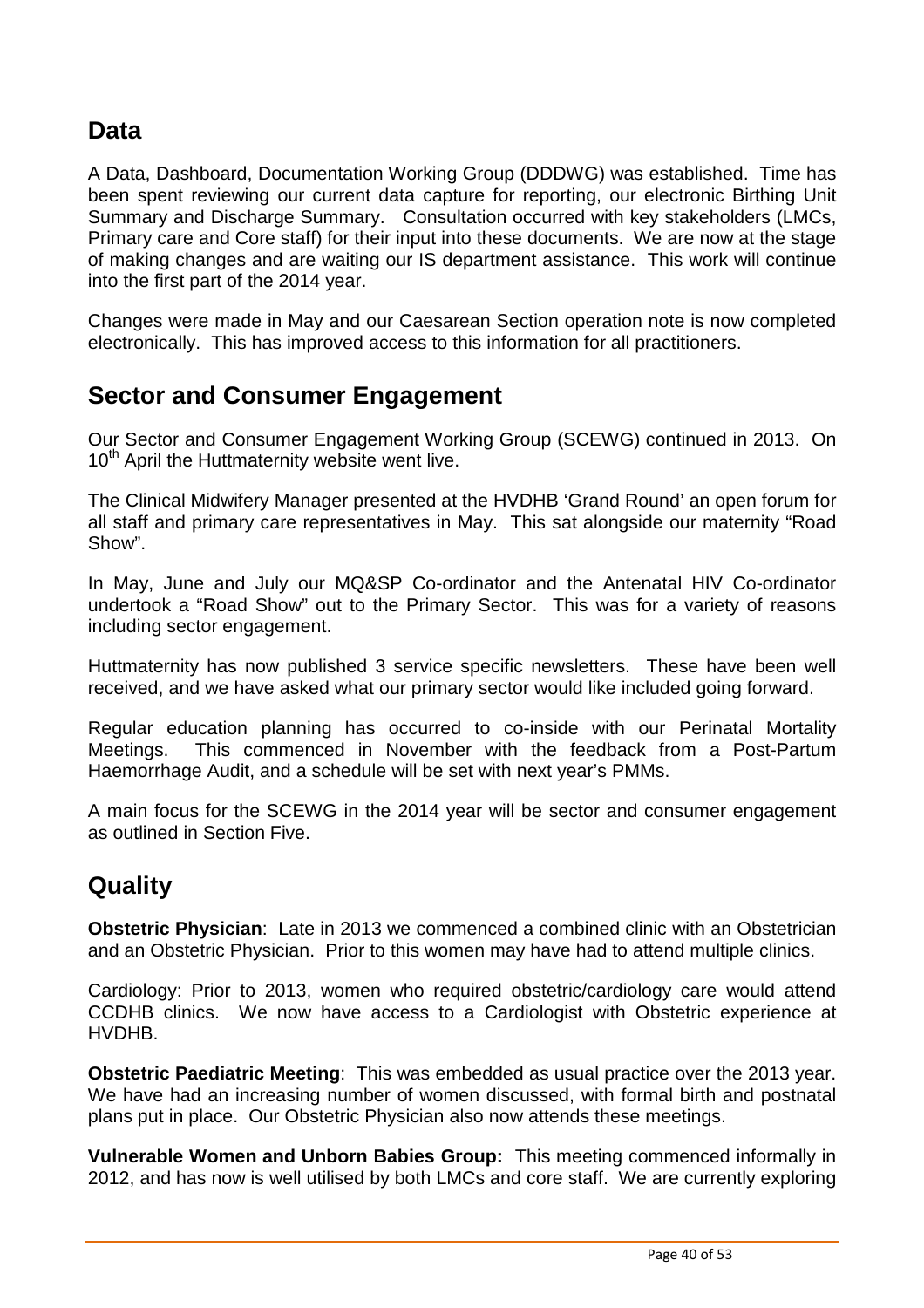metrics for this cohort of women, and awaiting the Maternal Care, Child Well Being and Protection Groups tool box, due out early 2014.

**Policies**: Over 2013 we continued to improve the system and process for review and sign off of our departmental policies; this is now embedded as the normal process. Policies are accessible online internally for staff and LMCs, and available in hard copy. In 2014 they will be accessible on the Huttmaternity website.

**Post Partum Haemorrhage Audit:** In response to data from our 2012 Annual report we undertook an audit on PPH. This was a large pocket of work reviewing over 200 sets of clinical notes. This was presented at our November Perinatal Mortality Meeting, and we have received recommendations from the Audit. We are awaiting the National Guidelines to ensure best practice is promoted.

**Safe Sleep**: Hutt DHB has one of the highest rates of Sudden Unexpected Death in Infancy in NZ. We began work to standardise the policies across the DHB into one. Links have been established with community stakeholders and this will carry across into the 2014 objectives. We supported the National Safe Sleep day on  $6<sup>th</sup>$  December with in house education sessions, and displays.

**Health 4 Life**: Hutt Hospital Regional Public Health is part of the Health 4 Life project. We have both a core midwife and the Clinical Midwifery Manager as part of the team for this project.

**Triple Enrolment**: A Project Manager has been recruited to look at improving enrolment to Well Child providers and information transfer, enrolment to Oral Health Services, and enrolment to General Practice. They sit under the SIDU team, and this work is from a 3DHB approach.

**Paediatric Resusitation**: Our Paediatric Resus/equipment trolley has been standardised with the trolley in SCBU, to assist practitioners working across both areas.

**Emergency Calls**: Work has been undertaken on our Emergency Calls pathway. Our codes and processes have been refined as a result of a case review recommendation.

**Support/Partners Staving:** In mid-2013 we piloted the option of support people staving in our postnatal ward. One of our core staff, a member of our MCGG, has recently completed an audit looking at views from staff and the women, and their supports. She is currently working on the policy reflect these changes.

**Role of LMC in Theatre**: Liaison has occurred with Theatre around the role and responsibility of LMCs in theatre.

**Administration Processes**: Alongside clinical improvements we have been reviewing administration processes, this focus mainly around the area of Secondary Care Clinic appointments. We are currently changing form a manual system to electronic letters. We have also instigated e-text to LMC's advising of women's appointments.

**Facility:** Our facility has previously had an issue with floor covering and is in the process of laying new flooring that will be easier to keep clean and more aesthetically pleasing.

**Sub Regional Links (CCDHB and WDHB):** Links were made with the first Wairarapa MQSP Coordinator. They were provided access to all our documentation, frameworks and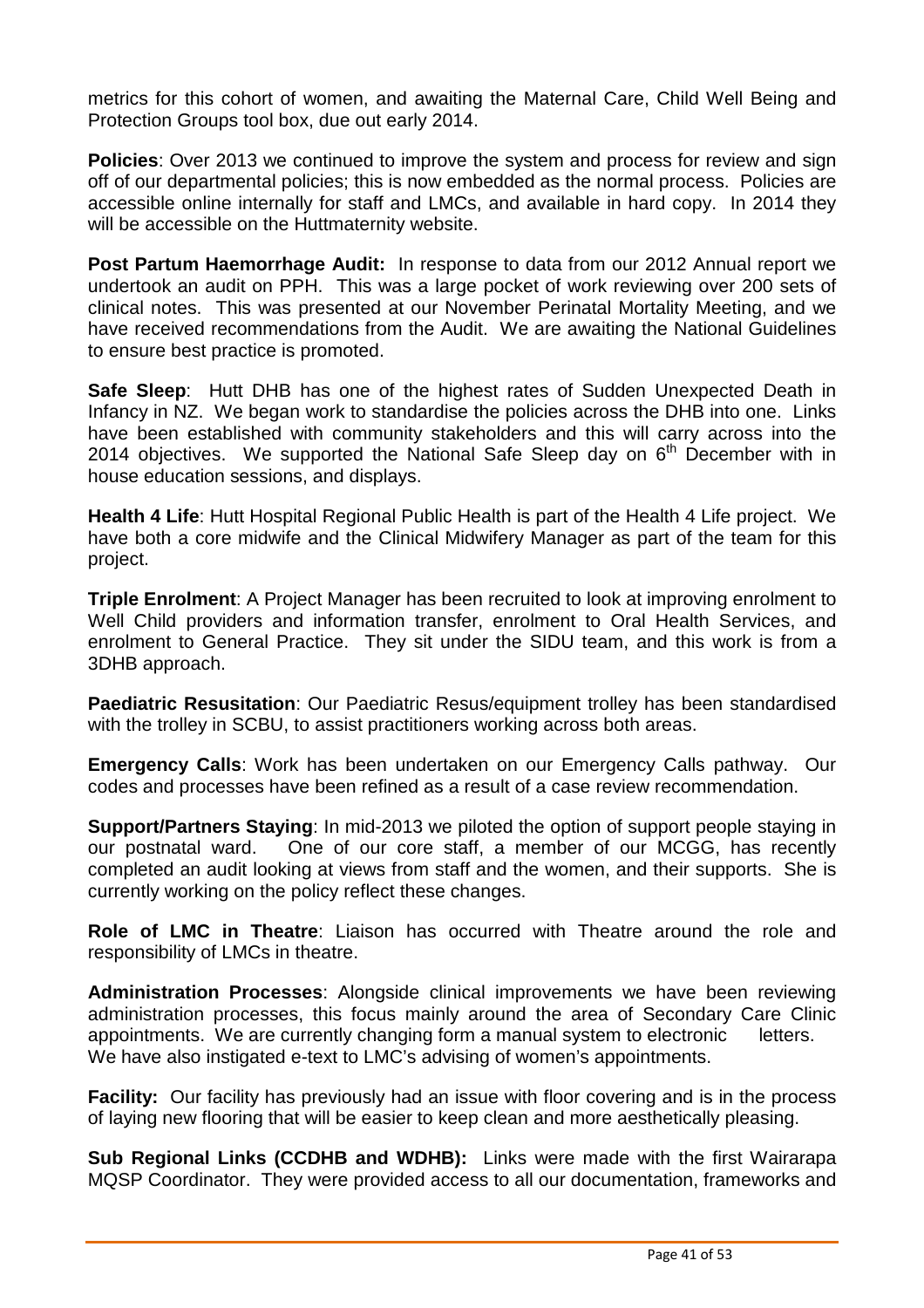ongoing support was offered as required by them. Several meetings were held at HVDHB as they requested, followed up by availability via phone.

Further support was provided with the Wairarapa Team whilst they went through the transition of a new MQSP Coordinator and new CMM. Meetings were held between the HVDHB CMM, HVDHB MQSP Coordinator and the Wairarapa CMM at different times as needed.

The Clinical Midwifery Manager attends the Central Region Midwifery Leaders Group quarterly and is involved in on going work streams.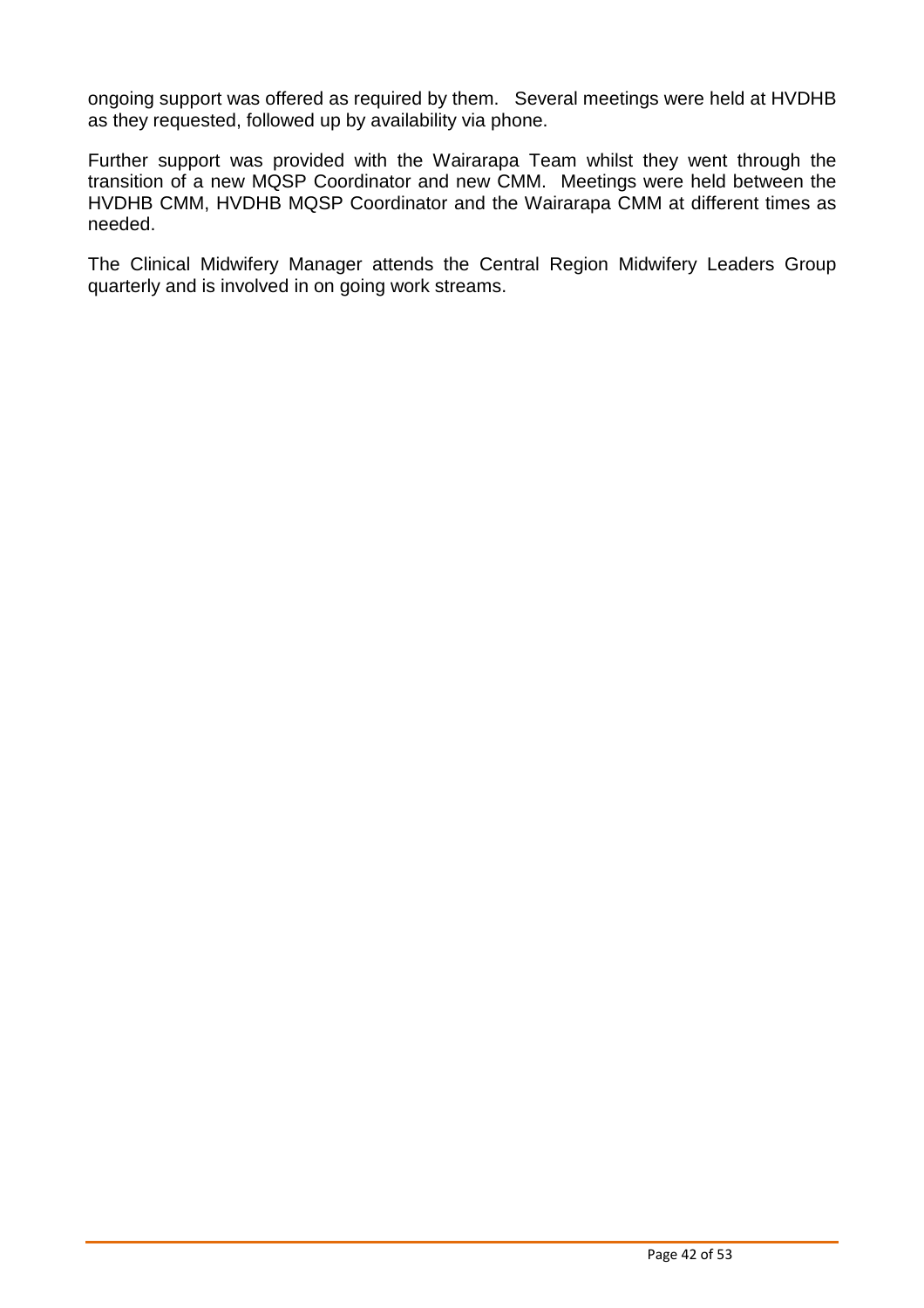# **National Maternity Monitoring Group Priorities**

The following were issues high on the priority of the National Maternity Monitoring Group (NMMG). We have outlined our progress or plans to date, in each of these priorities.

# **Early LMC engagement**

Foundation work began in the 2013 year with sector engagement. We undertook a "road show" to Primary practices with a focus on early access to care, and early registration with an LMC. Our 2014 year focus is on further sector engagement, with our highest priority being consumer engagement.

We went live with our Huttmaternity website which is aimed at consumers. This will be reviewed in the 2014 year, once work has been undertaken on consumer engagement and their needs. We will continue to update the Huttmaternity Website with up-to-date lists of midwife availability. This is easily accessible to women and primary health care providers. The website also links to NZ College of Midwives' site www.findyourmidwife.co.nz.

We produced 3 newsletters in the 2013 year. Our aim is to continue these  $3 - 4$  times a year. We have asked primary care and our stakeholders what they would like us to include in the newsletter.

In the 2013 year we introduced changes on our data collection on Date of Registration, and LMC at registration. This has now been recorded for several months; we need to evaluate this change in collection for accuracy and robustness before any reporting.

Our services would like to establish walk-in clinics for pregnancy diagnosis, choices in pregnancy and supporting appropriate next steps. We have current restraints in regards to available space the DHB is currently looking at options for this.

In 2012 our Primary Midwives service moved to home visits from a static clinic in consulting rooms. This has provided women with better access to care.

Our Secondary Care Obstetric Clinics are developing further services with a wider range of specialist clinics eg MMH, Cardiology, Obstetric Physician – this is aiming to increase engagement with at-risk women. Previously for these services women would often have to go off-site for visits.

### **Preterm Births**

We have highlighted this as a priority in the 2014 year and will undertake an audit on our 2013 statistics.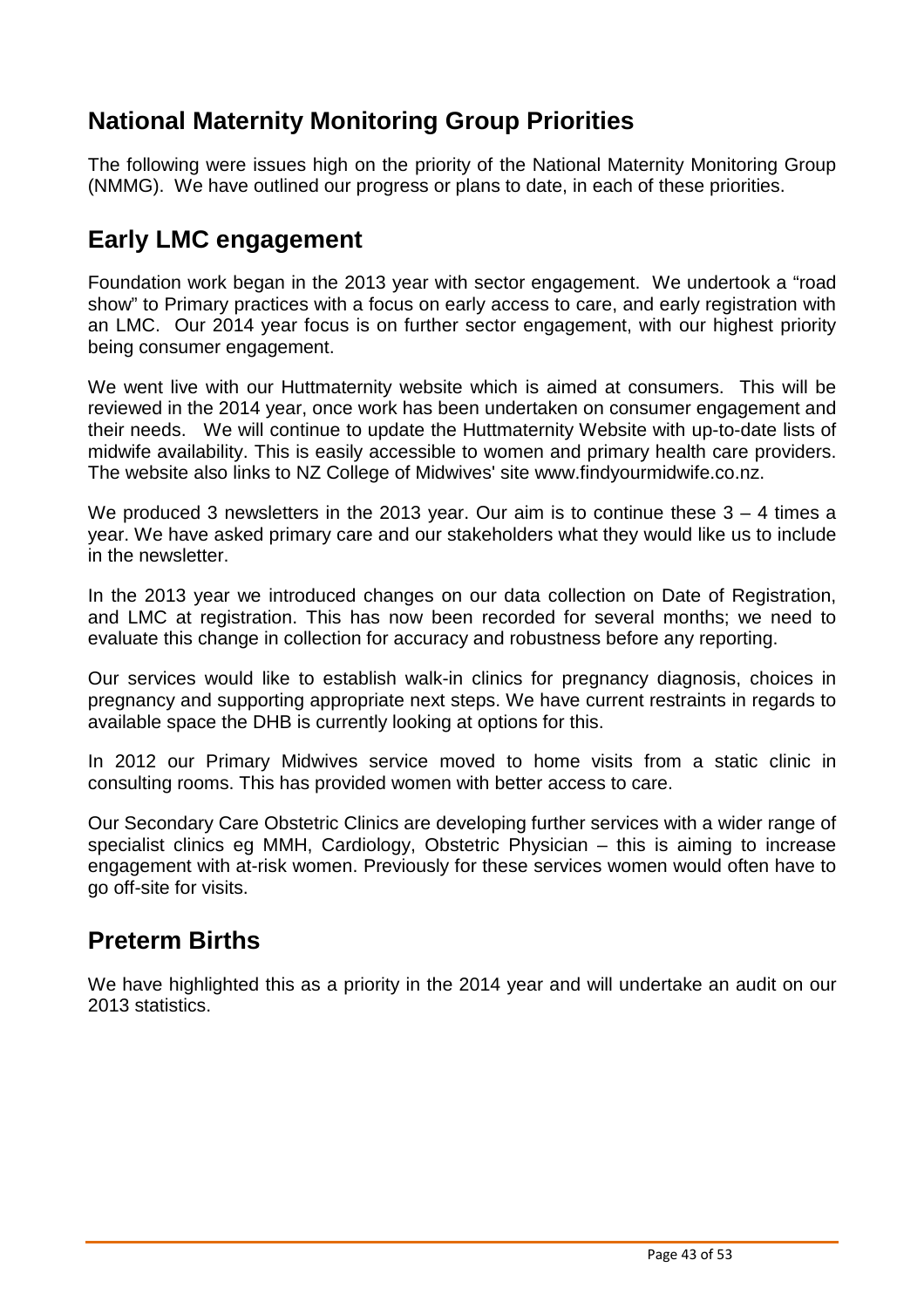# **Maternal Mental Health (MMH)**

In 2013 we produced a specific pathway for MMH referrals. This is to support LMCs using the most appropriate and effective referral modes. It outlines external agency options, then linking to DHB agency referral through Secondary Care Services. This was presented to Primary Care providers in our Maternity Road Show.

We have also initiated a Specialist Obstetric Clinic for those referred to our service; this includes the support of a Nurse Specialist from the regional Maternal Mental Health **Services** 

### **Implementation of the Referral Guidelines**

Hutt Valley DHB Maternity has always used the Guidelines for Consultation, and copies are readily available within the Maternity Ward and Birthing Suite, Maternity Assessment Unit & chart room, and on several occasions have been sent to LMCs.

Strengthening communication pathways to assist the three-way discussion between LMC midwife, obstetrician and women/whanau in secondary consultations and non-emergency transfer. This will be aided by the change in provision of named obstetricians for women referred to secondary care.

We have a method of "Red and Blue labels" within our Secondary Care Clinics to indicate transfer of Clinical Care and Responsibility to Secondary Care Services and back to LMC. The use of this is to be audited and evaluated.

We will also audit documentation in our Birthing Unit specifically looking at documentation at the time of emergency transfer.

We will be developing a coding system for better data capture; this will be reviewed for accuracy and trends. It will also enable us to look at reason for referrals and number of referrals received to evaluate our clinic capacity.

Hutt DHB is covered by Wellington Free Ambulance services. We generally have no transportation concerns. However the clinical issues that may arise are dealt with directly with Ambulance Services.

Hutt Maternity hosts paramedic student placements. This ongoing initiative strengthens relationships and education about maternity needs.

Our emergency transport policy and Referral to Secondary Care Services are due to be reviewed in 2014.

In April 2014 we are planning a forum on the Guidelines for Consultation.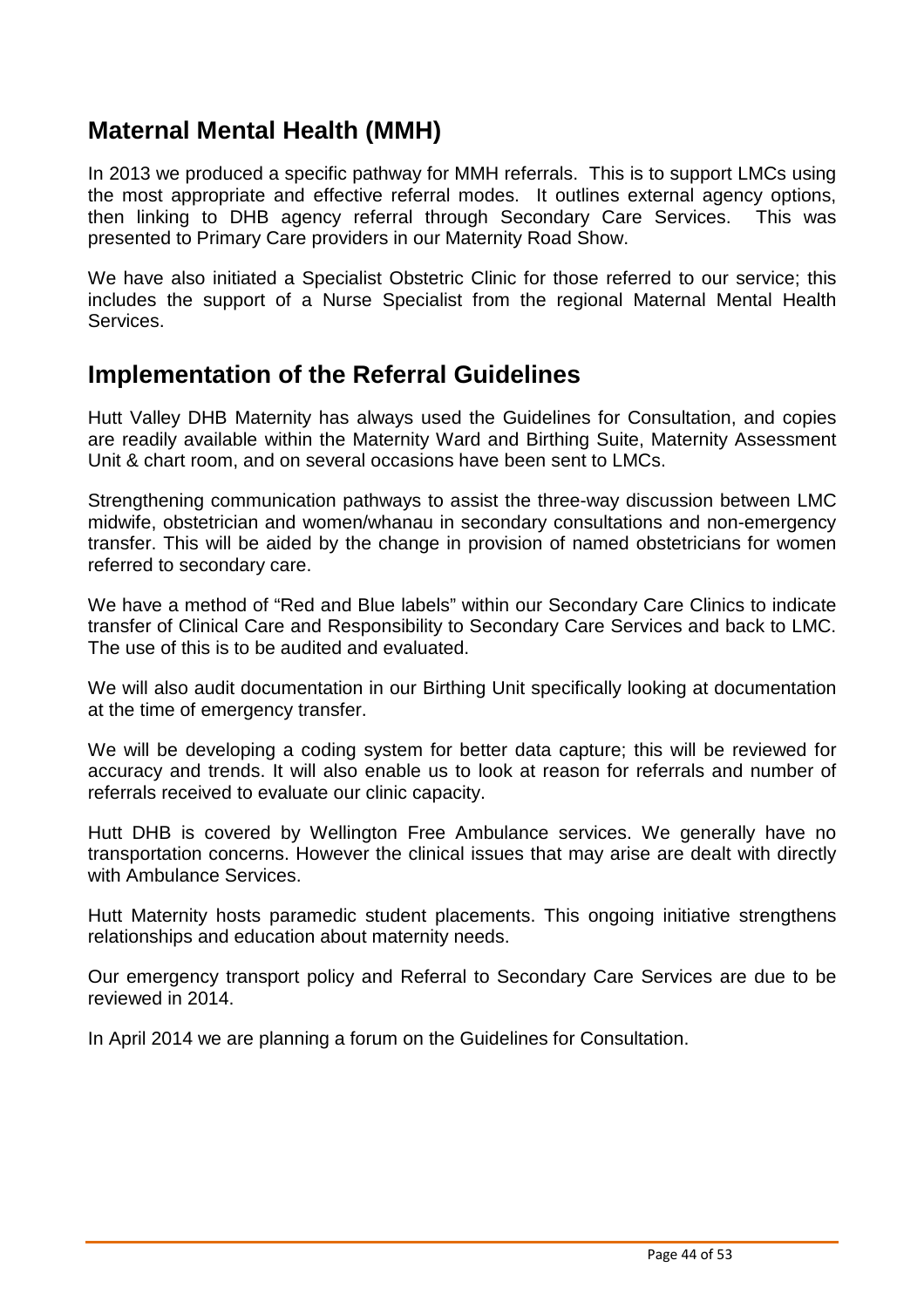# **Compliments**

We have had 48 praises registered with the DHB Quality Team for 2013. The themes of these compliments relate to care and staff professionalism.

"We truly could not fault any aspect of our care and we particularly want to thank the midwife team for their professional and caring approach throughout my wife's stay."

"I was extremely grateful for the care & support & help all the midwives provided with breast feeding, ideas for comforting baby and support for myself."

# **Reportable Events, Serious Events and Complaints**

HVHDB had no adverse serious (SAC2) or sentinel (SAC1) events in the 2013 year.

For our internal event reporting there were 28 inpatient and ward events, and 20 events for employee and affiliates. These include such events as needle sticks, slips and trips, and strains. All events are reviewed by the Clinical Midwifery Manager and line managers as appropriate.

The main categories of these events were:

- Care service coordination issues: These include such issues as equipment problems and handover between staff members.
- Medication and Fluid events
- Environmental events concerning the physical environment of the post natal ward and delivery suite.

### **Complaints**

In the 2013 year there were 9 complaints registered with the DHB Quality Team. These can be summarized into the following categories:

| Communication: |   |
|----------------|---|
| Treatment:     | 5 |
| Cleaning:      |   |
| Nursing care:  |   |
| Environment:   |   |

All complaints where the complainant can be identified are responded to in writing. In addition to the above, there were also 3 complaints where the complainant could not be identified.

Our compliments, complaints and recommendations from all sources are reviewed by the Maternity Quality Committee. Appropriate actions are planned, documentation altered as needed and decisions communicated to relevant parties. Feedback from the Maternity Quality Committee is a standard item on our MCGG agenda.

All compliments and complaints are co-ordinated through the DHB Quality Team. There is a suggestions box at the Maternity Unit reception.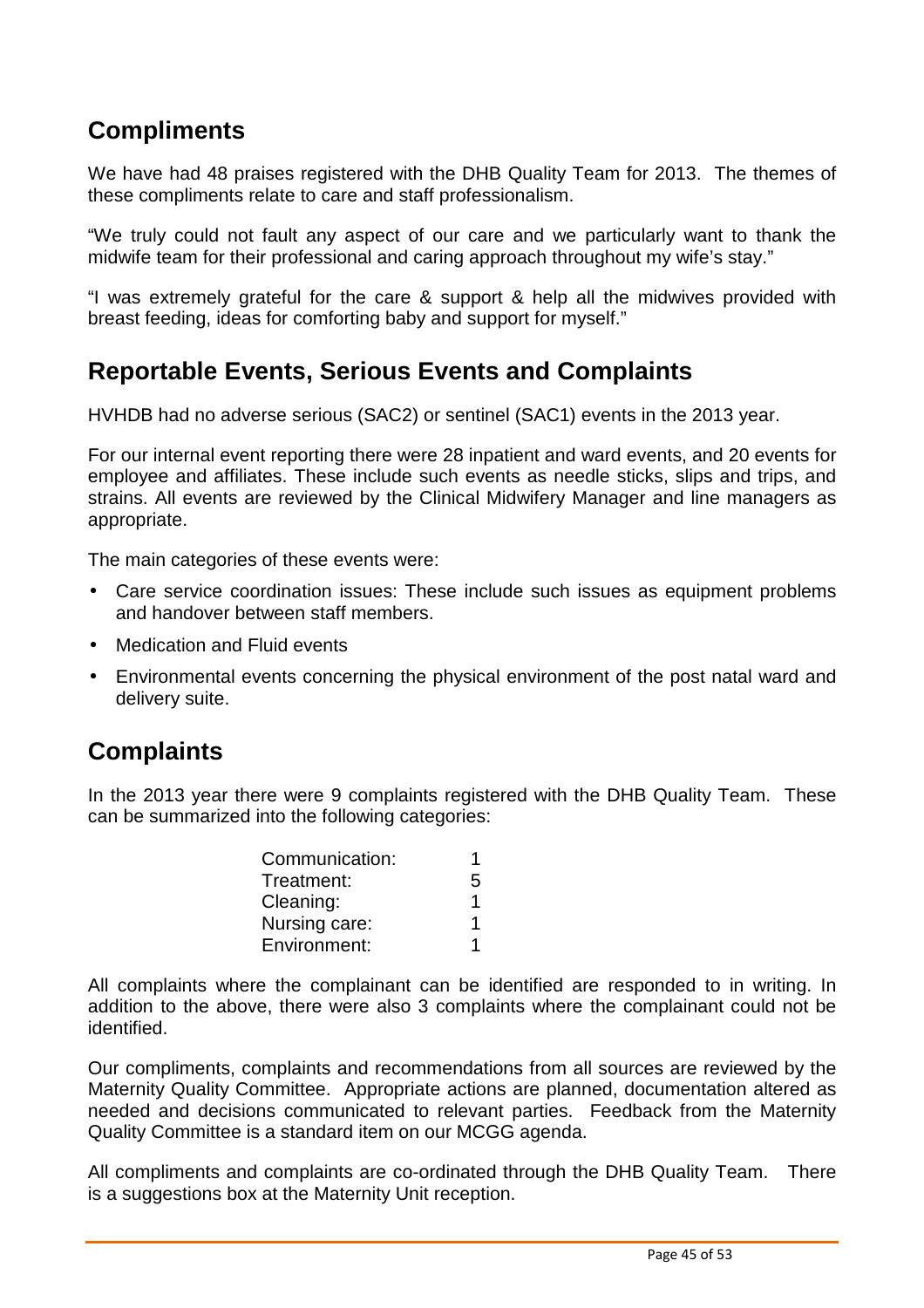# **Clinical reviews and recommendations from June 2013 to February 2014**

There have been five case reviews held in the unit since June.

The recommendations from the reviews have been put in place and communicated to the staff if there has been a change in systems or practice. As yet there has not been a repeat of the events which triggered the reviews since recommendations have been introduced.

However a recommendation for an upgraded neonatal resuscitaire remains in progress.

Resolving on-going issues with the 777 calls are hindered by the emergency system being updated by the hospital. One of the complicating factors is that the Obstetric Senior Medical Offices do not carry pagers and the emergency system is set up for a paging system only. A working group has been introduced to facilitate a functional outcome.

### **Perinatal Mortality Cases**

In 2013 there were 11 stillbirths and 2 neonatal deaths. The age range of the mothers was 23-43 years with representation across Maori, Pacifica, and New Zealand European. This included 8 multips and 4 primips, only 2 were current smokers. One mother would be classed as morbidly obese. Five of the still births/neonatal deaths were between 20-21 weeks, three were between 24-34 weeks, and three at term.

There were a variety of reasons with no trend.

Unfortunately there were two maternal deaths in the 2013 year. One through suicide and the other through pre-existing epilepsy.

Five Post Mortems were requested; two placentas sent to histology and the 2 mat deaths under the coroners

The small numbers do not allow for any statistically significant analysis, however, we are aware of the PMMRC recommendations that we endeavour to incorporate into practice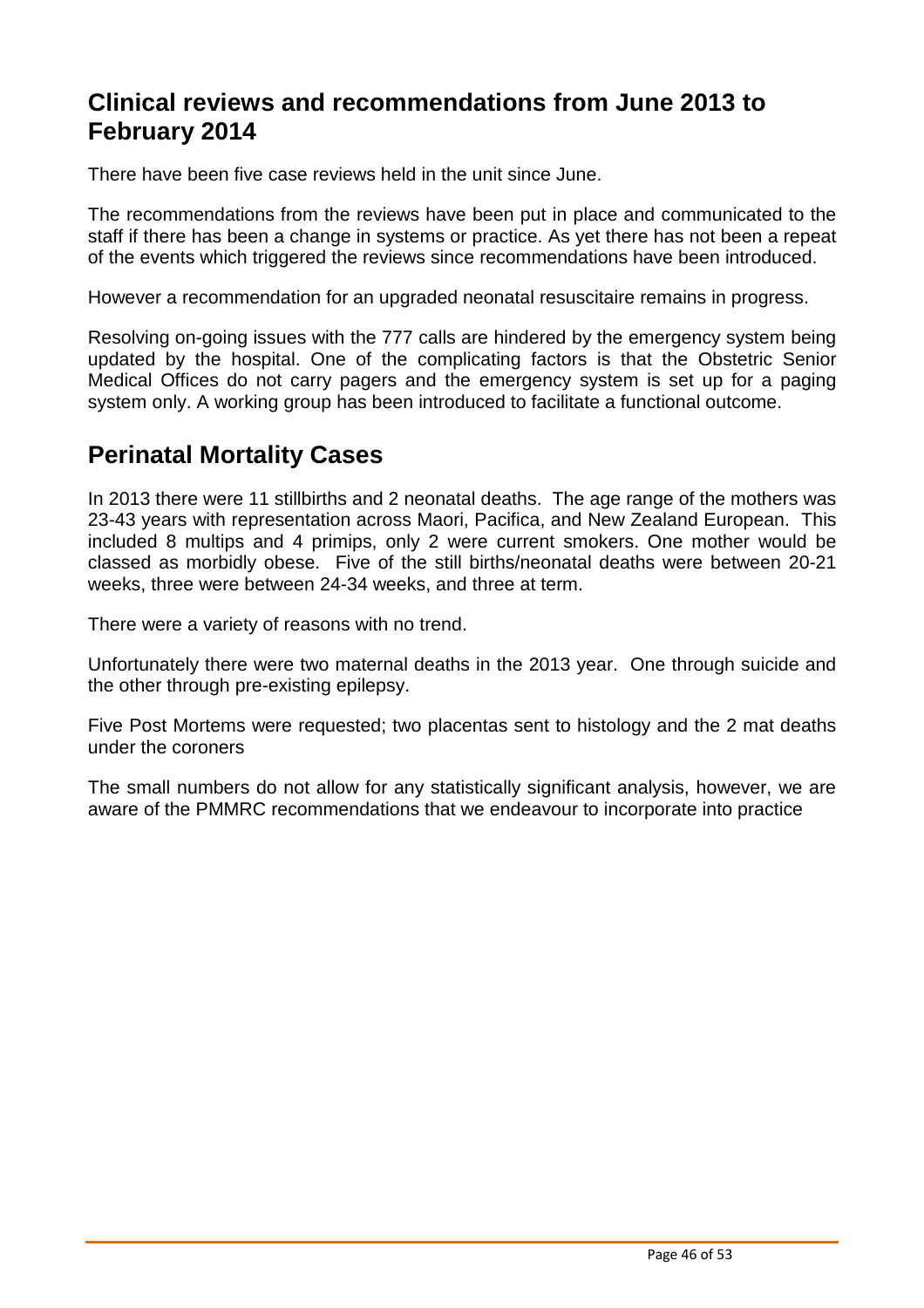# **Section Five: Forward Planning 2014**

Hutt Maternity was very ambitious in our 2013 year objectives. We have carried across incomplete recommendations from 2013 and set work streams for 2014.

2013 objectives were based on the seven elements in the MOH Implementation Guidelines.

### **Governance and Clinical Leadership Structure**

**Objective One 2013**: Recruitment of a Sub-Regional Director of Midwifery. The proposal for this was submitted to the CEO, and currently sits with the Director of Nursing and Midwifery for the sub region. It has been held up by sub-regional/regional 3D restructures.

**Objective Three 2013**: Align the Maternity Clinical Governance Group with HVDHB governance framework and structure**.**

### **Co-ordination and administration**

**Objective Five 2013**: Hutt Maternity has a MQSP coordinator. We have developed a business case for administration support. This currently sits with the Director of Operations and we are awaiting an outcome.

### **Consumer Engagement/Sector Engagement**

In 2013 we proposed a Sector and Consumer Engagement Working Group. The group did some work with the Huttmaternity website and a sector road show. This work needs to be continued and further developed in the 2014 year.

**Objective Eight 2013**: Our Huttmaternity website went live in the second quarter of 2013. It is proposed that the above working group will plan phase 2 of our website.

**Objective Nine 2013:** The working group will need to investigate further consumer and sector interface methods and action plan.

### **Data monitoring**

Data monitoring and reporting was a large section of work under the MQSP. Hutt Maternity established a Data, Documentation and Dashboard Working Group. This group has been working through the above areas and initiated an action plan. We were able to report on the 12 MOH KPIs.

**Objective 14 &15 2013**: Ongoing monitoring of KPIs**.** This will continue into the 2014 year, with work being undertaken on aligning our currently DHB Maternity Services KPIs and the 12 MOH KPIs.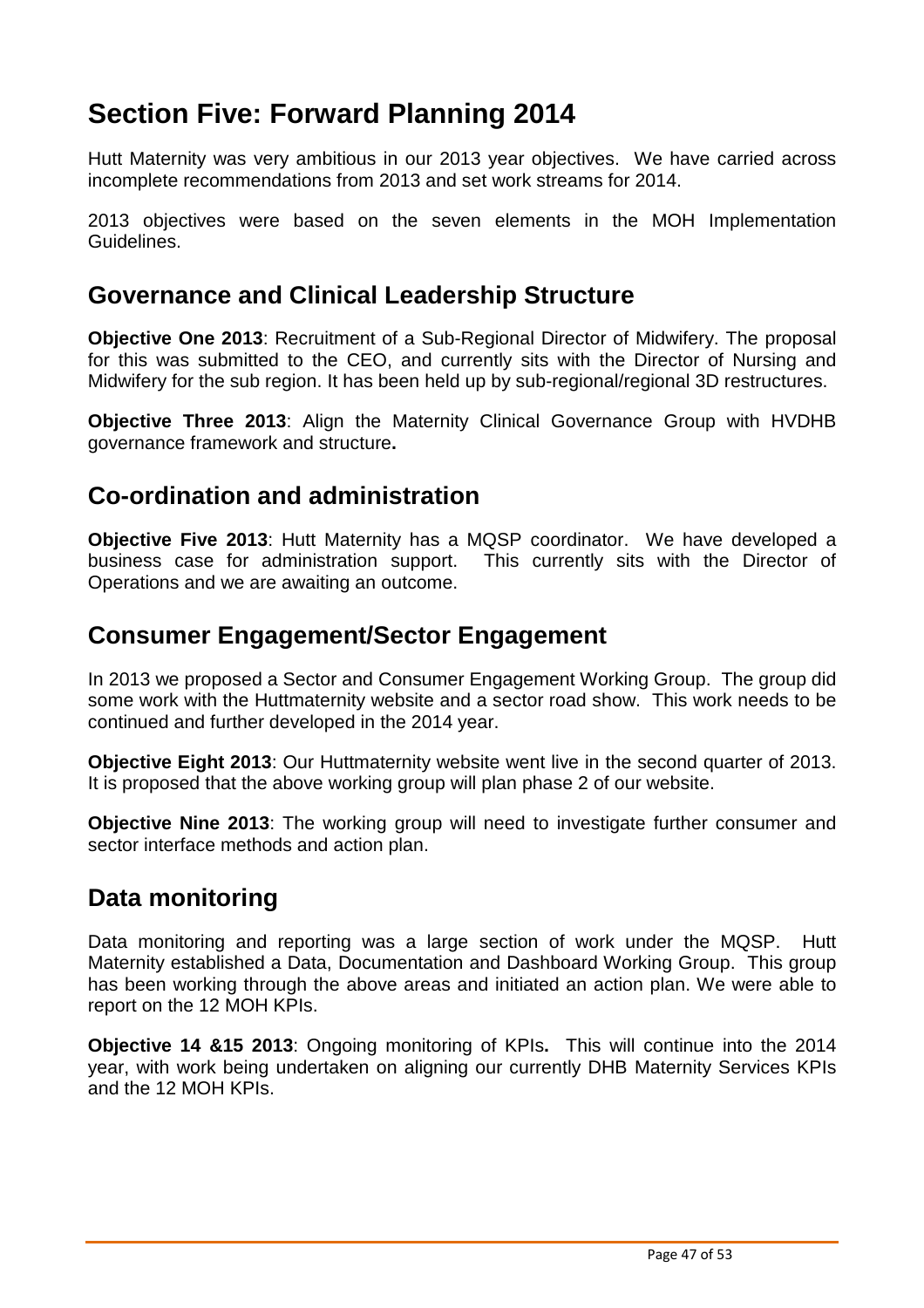#### **2014**

**Objective One 2014**: Our Maternity Assessment Unit opened in 2010 and was fully operational mid 2011. We will be undertaking a review process for MAU and include our Community Midwives Team aiming for a Maternity Ambulatory Services.

To do this we will be using the Health Check Framework and 4 Quadrants for quality improvements. This process involves undertaking a stock take for current status, staff participation of issues and areas for improvement, then recommendations and actions. This work is proposed to start late December 2013.

Part of this work process will be instituting speciality clinics that include educational support from clinic midwives eg VBACs to ensure women received accurate information consistent with the current policies.

We will also be promoting continuity of care from Obstetricians and clinic midwives for secondary care women and midwives for primary team women by having a named Obstetrician and/or midwife.

**Objective Two 2014**: Our Vulnerable woman meeting started in 2012, and has continued to grow. At the time it was established no metrics were put in place. Our 2014 plan is to develop a monitoring system of measurable outcomes for this group of women. The metrics will be established in Jan – March 2014, with a review phase in April with any modifications. By mid 2014 we hope to have a set group of measurable outcomes that we can monitor.

**Objective Three 2014:** To investigate current methods for identifying triggers in obstetrics, and how this process will be managed.

**Objective Four 2014**: Work commenced in late 2013 reviewing our policies re safe sleep in alignment with contact from HQSC and Change for our Children. We have identified that there are currently 5 different policies within the DHB. Work is being done on having one policy within our DHB covering all clinical areas. Policy work will be completed by the end of 2013, with work commencing on a Safe Baby Action Plan across the wider DHB and stakeholders in 2014.

As part of the Action Plan we will be addressing breast feeding, smoke free, immunisations, and other new born safety priorities.

**Objective Five 2014: First Trimester LMC Registration. To continue work commenced in** 2013 our Sector and Consumer Engagement Working Group (SCEWG) need to investigate ways to engage with our population. As stated above in Object nine this work carries over from the 2013 year. The SCEWG needs to outline an Action Plan.

We will continue to update the Huttmaternity Website with up-to-date lists of midwife availability. This is easily accessible to women and primary health care providers.

The website also links to NZ College of Midwives' site www.findyourmidwife.co.nz.

In May/June 2013 we undertook a 'Road Show' to community primary care providers for a variety of reasons. We need to continue to build the relationships established at this time. The SCEWG will address this in their action plan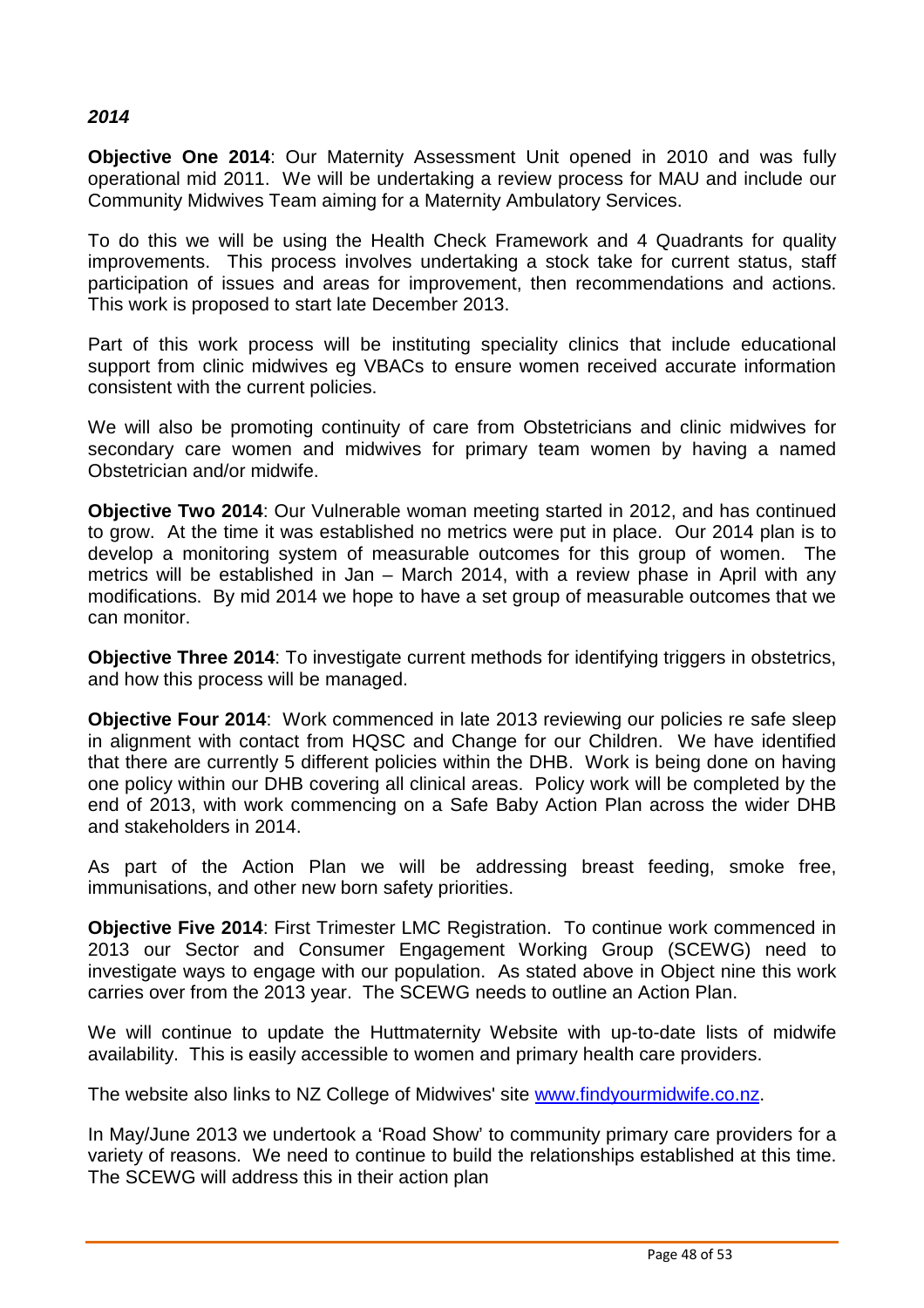We have now produced 3 newsletters in the 2013 year. Our aim is to continue these 3 to 4 times a year. We have asked primary care and our stakeholders what they would like us to include in the newsletter.

In the 2013 year we introduced changes on our data collection on Date of Registration, and LMC at registration. This has now been recorded for several months; we need to evaluate this change in collection for accuracy and robustness before any reporting.

Our services would like to establish walk-in clinics for pregnancy diagnosis, choices in pregnancy and supporting appropriate next steps. We have current restraints in regards to available space the DHB is currently looking at options for this.

In 2012 our Primary Midwives service moved to home visits from a static clinic in consulting rooms. This has provided women with better access to care.

Our Secondary Care Obstetric Clinics are developing further services with a wider range of specialist clinics eg MMH, Cardiology, Obstetric Physician – this is aiming to increase engagement with at-risk women. Previously for these services women would often have to go off-site for visits.

The Maternity Services would like to facilitate Primary Health Care education forums to promote the importance of early registration with an LMC and referral to secondary care services. This will be facilitated by an Obstetrician and Midwife.

**Objective Six 2014**: Hutt Valley DHB Maternity has always used the Guidelines for Consultation, and copies are readily available within the Maternity Ward and Birthing Suite, Maternity Assessment Unit & chart room, and on several occasions have been sent to LMCs. There are several other strategies we will undertake to continue to implement the Guidelines.

Strengthening communication pathways to assist the three-way discussion between LMC midwife, obstetrician and women/whanau in secondary consultations and non-emergency transfer. This will be aided by the change in provision of named obstetricians for women referred to secondary care.

During 2013 there was development of an electronic operation note. This is currently imported into a woman's discharge summary from our facility in full. We will be investigating the use of a formal letter to women who have had a primary caesarean section stating whether they are good candidates for future VBAC, rather than the complete content of their operation note.

We have a method of "Red and Blue labels" within our Secondary Care Clinics to indicate transfer of Clinical Care and Responsibility to Secondary Care Services and back to LMC. The use of this is to be audited and evaluated.

We will also audit documentation in our Birthing Unit specifically looking at documentation at the time of emergency transfer.

We have started developing a coding system for better data capture; this will be reviewed for accuracy and trends. It will also enable us to look at reason for referrals and number of referrals received to evaluate our clinic capacity.

Hutt DHB is covered by Wellington Free Ambulance services. We generally have no transportation concerns. However the clinical issues that may arise are dealt with directly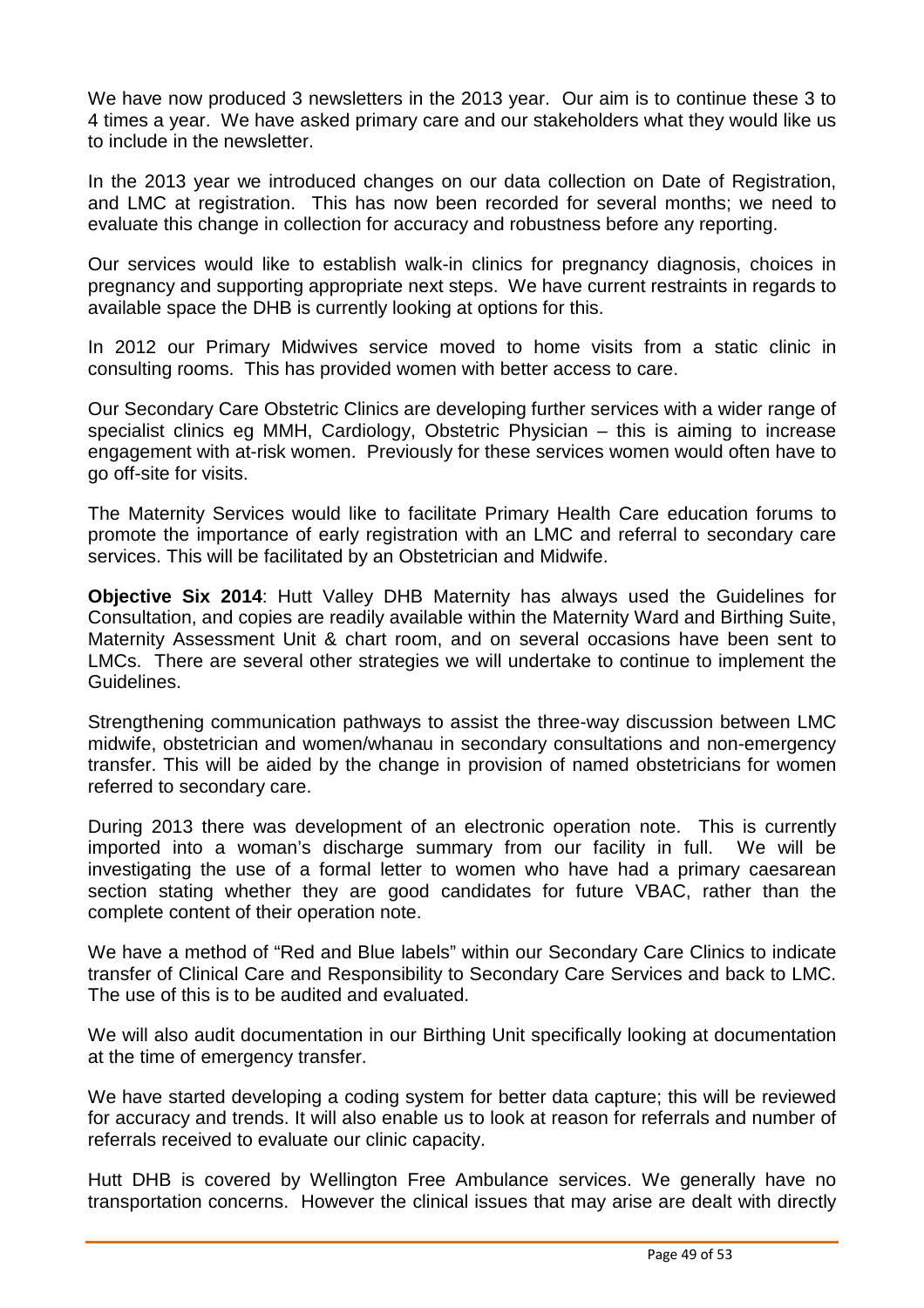with Ambulance Services. Hutt Maternity hosts paramedic student placements. This ongoing initiative strengthens relationships and education about maternity needs.

Our emergency transport policy and Referral to Secondary Care Services are due to be reviewed in 2014.

As noted in the above objective for LMC Registration, the Maternity Services would like to facilitate Primary Health Care education forums to promote the importance of early registration with an LMC and referral to secondary care services. This will be facilitated by an Obstetrician and Midwife.

**Objective Seven: Pre Term Birth**. We acknowledge this is a priority work-stream for the National Maternity Monitoring Group. We will be completing an audit on Pre-term Birth at Hutt Maternity. There will be particular focus on elective or planned deliveries and the clinical reasons for these. We note there are discrepancies between data rates from NMMG and our figures for 2011. We hope the Audit will provide further information for our analysis in this area.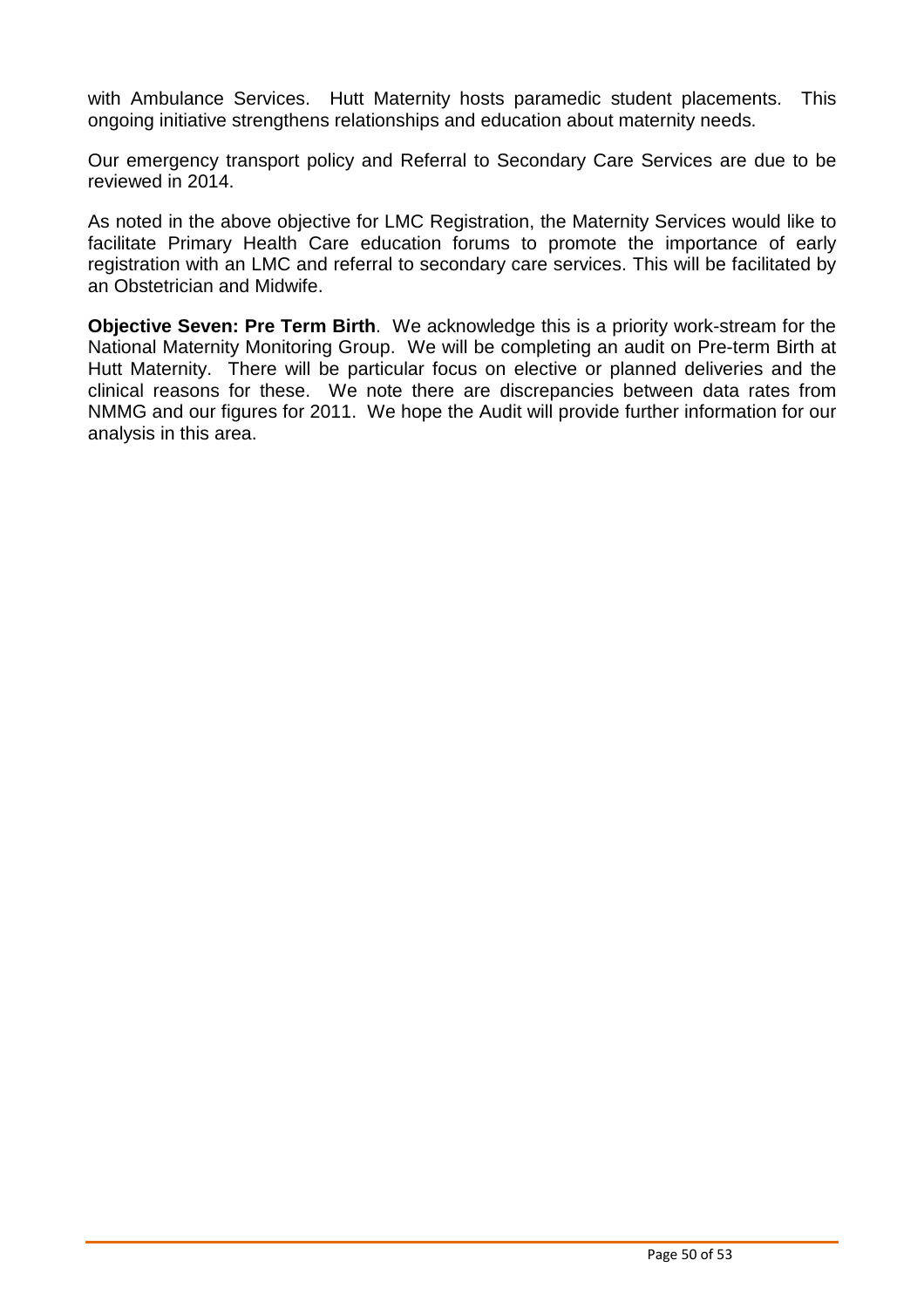# **Appendix One: Data Information**

# **Data Sources**

Data for birth numbers and clinical indicators was sourced from hospital events stored in the Hutt Patient Management System (IBA) and the Hutt Maternity Database (Concerto). Data from the Hutt PMS is reported to the National Minimum Dataset (NMDS) and coded using ICD-10-AM-v6 clinical codes. Therefore the coding rules followed for extracting patients to meet the specifications of this report were obtained from the Ministry of Health's Analytical Services team.

Data captured in the Maternity Database is sourced from online forms completed by Maternity staff during the patient admission and the clinical summary completed by the consultant after patient discharge. This data was used to determine the parity of the patient and provide detailed Breast Feeding reporting as this information is not available using clinical codes.

For this report, all women discharged following a publicly funded hospital birth in 2012 and all babies live-born in hospital in 2012 were selected based on the rules listed below. Specific conditions and procedures (including birth type) were identified using ICD-10-AMv6 clinical codes.

# **Coding extract rules for Mothers**

All records (including privately funded) where any of the following codes are present, and where Delivery date (DPD, if null then ESD) is between 01/01/2012 and 31/12/2012:

- Z370 to Z379 (ICD-10-AM-v6, outcome of delivery)
- O80 to O82 (ICD-10-AM-v6, delivery diagnosis code)
- 9046700, 9046800, 9046801, 9046802, 9046803, 9046804, 9046805, 9046900, 9046901, 9047000, 9047001, 9047002, 9047003, 9047004, 1652000, 1652001, 1652002, 1652003 (Blocks 1336 to 1340) (ICD-10-AM-v6, delivery procedure code)

### **Coding extract rules for Babies**

Please extract all records (including privately funded) where Event start date is between 01/01/2010 and 31/12/2010 and at least one of the following criteria is met:

- any diagnosis code is equal to Z380 to Z388 (ICD-10-AM-v6, Live born infant)
- Event type  $= BT$

### **Standard Primiparae**

Must meet all the following criteria:

- No previous pregnancy of 20+ weeks, and
- Maternal age 20-34, and
- Cephalic presentation, and
- Singleton, and
- Term gestation, and
- Without specified medical complications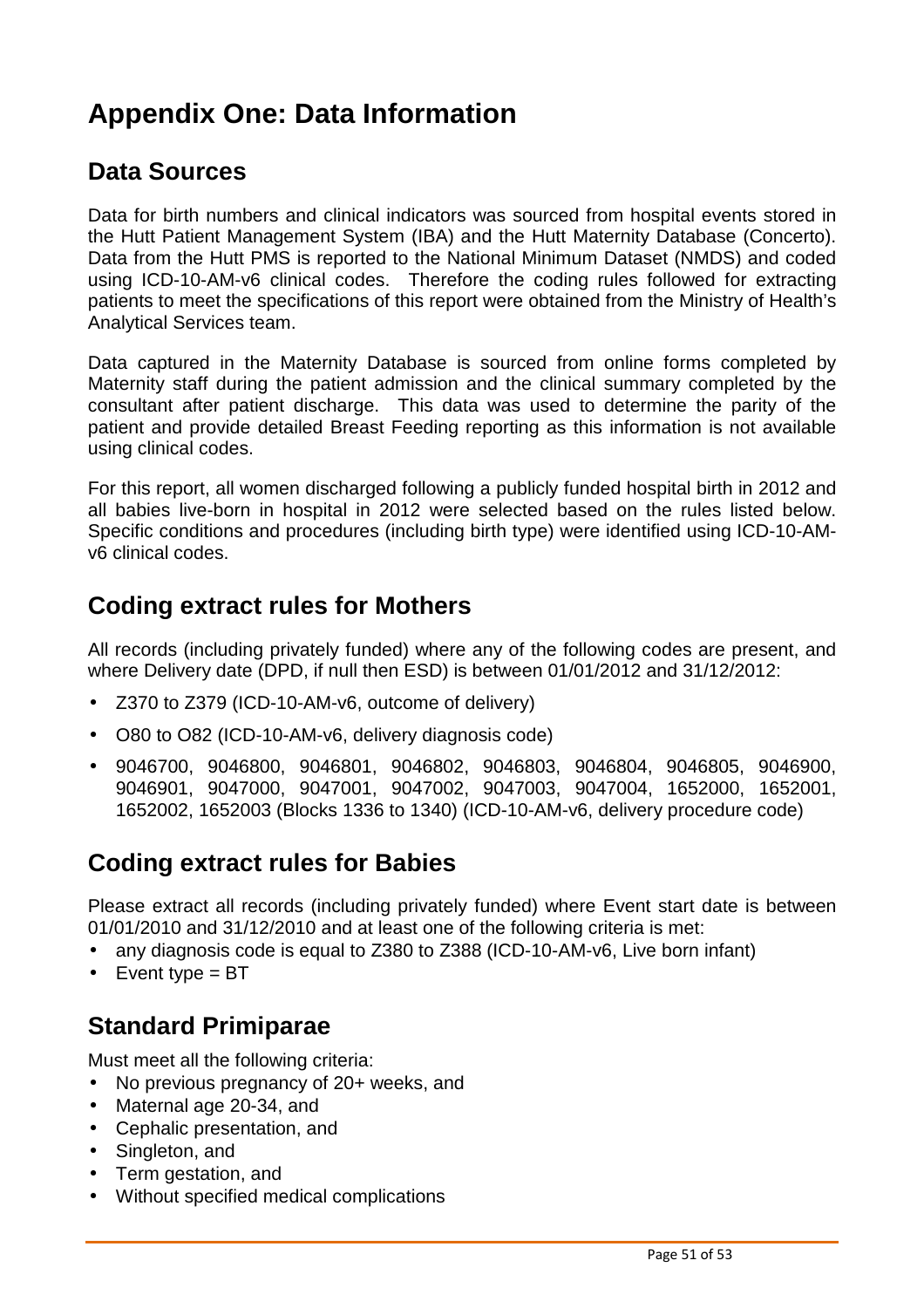# **New Zealand Maternity Clinical Indicators**

|                | <b>Indicator</b>                                                                                                                     | <b>Numerator</b>                                                                                                                                              | <b>Denominator</b>                                               | <b>Coding Rules</b>                                                                                                                                                        |
|----------------|--------------------------------------------------------------------------------------------------------------------------------------|---------------------------------------------------------------------------------------------------------------------------------------------------------------|------------------------------------------------------------------|----------------------------------------------------------------------------------------------------------------------------------------------------------------------------|
| 1              | Standard primiparae<br>who have a<br>spontaneous vaginal<br>birth                                                                    | Total number of<br>standard primiparae<br>who have a<br>spontaneous vaginal<br>birth                                                                          | Total number of<br>standard primiparae<br>who give birth         | Standard primiparae<br>with a 9046700<br>procedures or O80<br>diagnosis.                                                                                                   |
| $\overline{2}$ | Standard primiparae<br>who undergo an<br>instrumental vaginal<br>birth                                                               | Total number of<br>standard primiparae<br>who undergo an<br>instrumental vaginal<br>birth                                                                     | Total number of<br>standard primiparae<br>who give birth         | Standard primiparae<br>with one of the<br>following procedures<br>9046800, 9046801,<br>9046802, 9046803,<br>9046804, 9046805<br>9046900, 9046901 or<br>a diagnosis of O81. |
| 3              | Standard primiparae<br>who undergo<br>Caesarean section                                                                              | Total number of<br>standard primiparae<br>who undergo<br>Caesarean section                                                                                    | Total number of<br>standard primiparae<br>who give birth         | Standard primiparae<br>with one of the<br>following procedures<br>1652000, 1652001,<br>1652002, 1652003 or<br>a diagnosis of O82                                           |
| 4              | Standard primiparae<br>who undergo<br>induction of labour                                                                            | Total number of<br>standard primiparae<br>who undergo<br>induction of labour                                                                                  | Total number of<br>standard primiparae<br>who give birth         | Standard primiparae<br>with one of the<br>following procedures<br>9046500, 9046501,<br>9046502, 9046503,<br>9046504, 9046505.                                              |
| 5              | Standard primiparae<br>with an intact lower<br>genital tract (no 1 <sup>st</sup> to<br>4 <sup>th</sup> degree tear or<br>episiotomy) | Total number of<br>standard primiparae<br>with an intact lower<br>genital tract                                                                               | Total number of<br>standard primiparae<br>giving birth vaginally | Standard primiparae<br>excluding 9047200<br>procedures and<br>excluding O700,<br>0701, 0702, 0703,<br>O709 diagnosis.                                                      |
| 6              | Standard primiparae<br>undergoing<br>episiotomy and no<br>3rd- or 4th-degree<br>perineal tear                                        | Total number of<br>standard primiparae<br>undergoing<br>episiotomy and no<br>3rd- or 4th-degree<br>perineal tear while<br>giving birth vaginally              | Total number of<br>standard primiparae<br>giving birth vaginally | Standard primiparae<br>with 9047200<br>procedures but no<br>O702 or O703<br>diagnosis.                                                                                     |
| $\overline{7}$ | Standard primiparae<br>sustaining a 3rd-<br>or4th-degree perineal<br>tear and no<br>episiotomy                                       | Total number of<br>standard primiparae<br>sustaining a 3rd- or<br>4th-degree perineal<br>tear and no<br>episiotomy                                            | Total number of<br>standard primiparae<br>giving birth vaginally | Standard primiparae<br>with O702 or O703<br>diagnosis and no<br>9047200 procedure.                                                                                         |
| 8              | Standard primiparae<br>undergoing<br>episiotomy and<br>sustaining a 3rd- or<br>4th-degree perineal<br>tear                           | Total number of<br>standard primiparae<br>undergoing<br>episiotomy and<br>sustaining a 3rd- or<br>4th-degree perineal<br>tear while giving birth<br>vaginally | Total number of<br>standard primiparae<br>giving birth vaginally | Standard primiparae<br>with a 9047200<br>procedures and O702<br>or O703 diagnosis.                                                                                         |